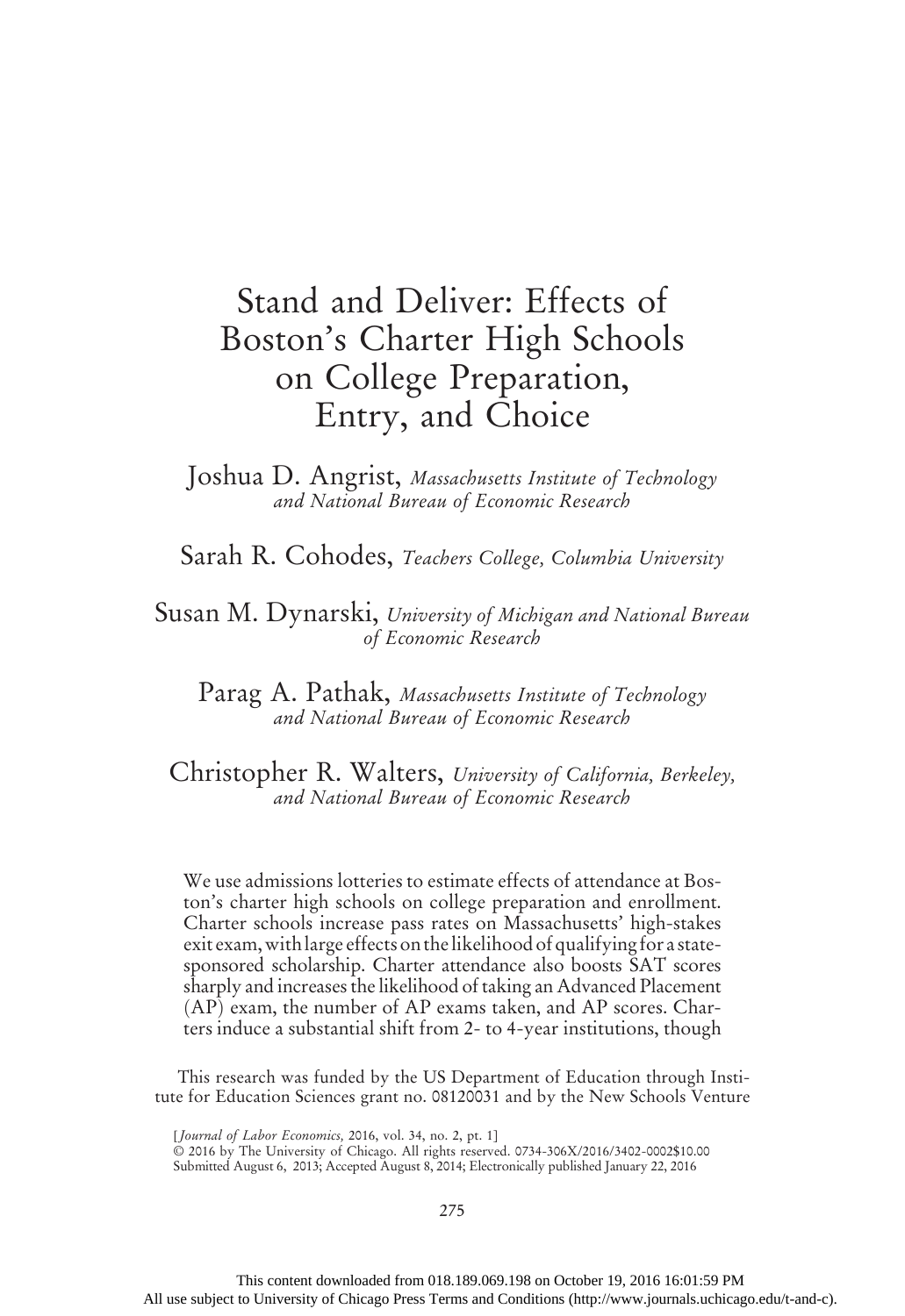the effect on overall college enrollment is modest. Charter effects on college-related outcomes are strongly correlated with charter effects on earlier tests.

#### I. Introduction

A growing body of evidence indicates that many urban charter schools have large, positive effects on the test scores of disadvantaged students. Oversubscribed charter schools in Boston increase the test scores of lowincome students by a third of a standard deviation a year—enough to eliminate the black-white test score gap in a few years of attendance (Abdulkadiroğlu et al. 2011). Similar effects have been found in New York City (Dobbie and Fryer 2011) and in a nationwide study of oversubscribed urban charter schools (Clark et al. 2011).

Although encouraging, gains on state-mandated standardized tests provide an inconclusive gauge of the benefits of charter attendance. Like other American public schools, charters are evaluated in part by the performance of their students on these tests. A growing literature suggests that educators respond strategically to the incentive to boost test scores (Neal and Schanzenbach 2010). In some cases, teachers have been found to cheat in order to avoid sanctions or to garner the rewards associated with high scores on tests used for accountability (Jacob and Levitt 2003).

The potentially distortionary effect of test-based accountability may be especially large in the charter sector, where schools whose students do poorly on state assessments can be closed. In our Massachusetts setting, for example, 14 out of 96 charters granted through 2013 have been lost. Charter schools would appear to have a particularly strong incentive to teach to the test, at the expense, perhaps, of a focus on the development of skills with a longer-term payoff.

This paper assesses the consequences of Boston charter high school attendance for outcomes beyond the test scores used for accountability purposes. We look here at outcomes where the link with human capital and

Fund. Grateful thanks go to Boston's charter schools, to Kamal Chavda and the Boston Public Schools, and to Carrie Conaway, Cliff Chuang, and the staff of the Massachusetts Department of Elementary and Secondary Education for data and assistance. Caroline Hoxby, Tom Kane, and seminar participants at Chicago, Columbia, London School of Economics, National University of Singapore, NBER Summer Institute, Oberlin College, the Society of Labor Economists, Toulouse School of Economics, Singapore Management University, and Uppsala University provided helpful comments. Pathak thanks the National Science Foundation for research support. Annice Correia provided excellent research and administrative support. Daisy Sun and Peter Hull provided expert research assistance. The views expressed here are those of the authors alone. Contact the corresponding author, Joshua Angrist, at angrist@mit.edu. Information concerning access to the data used in this article is available as supplementary material online.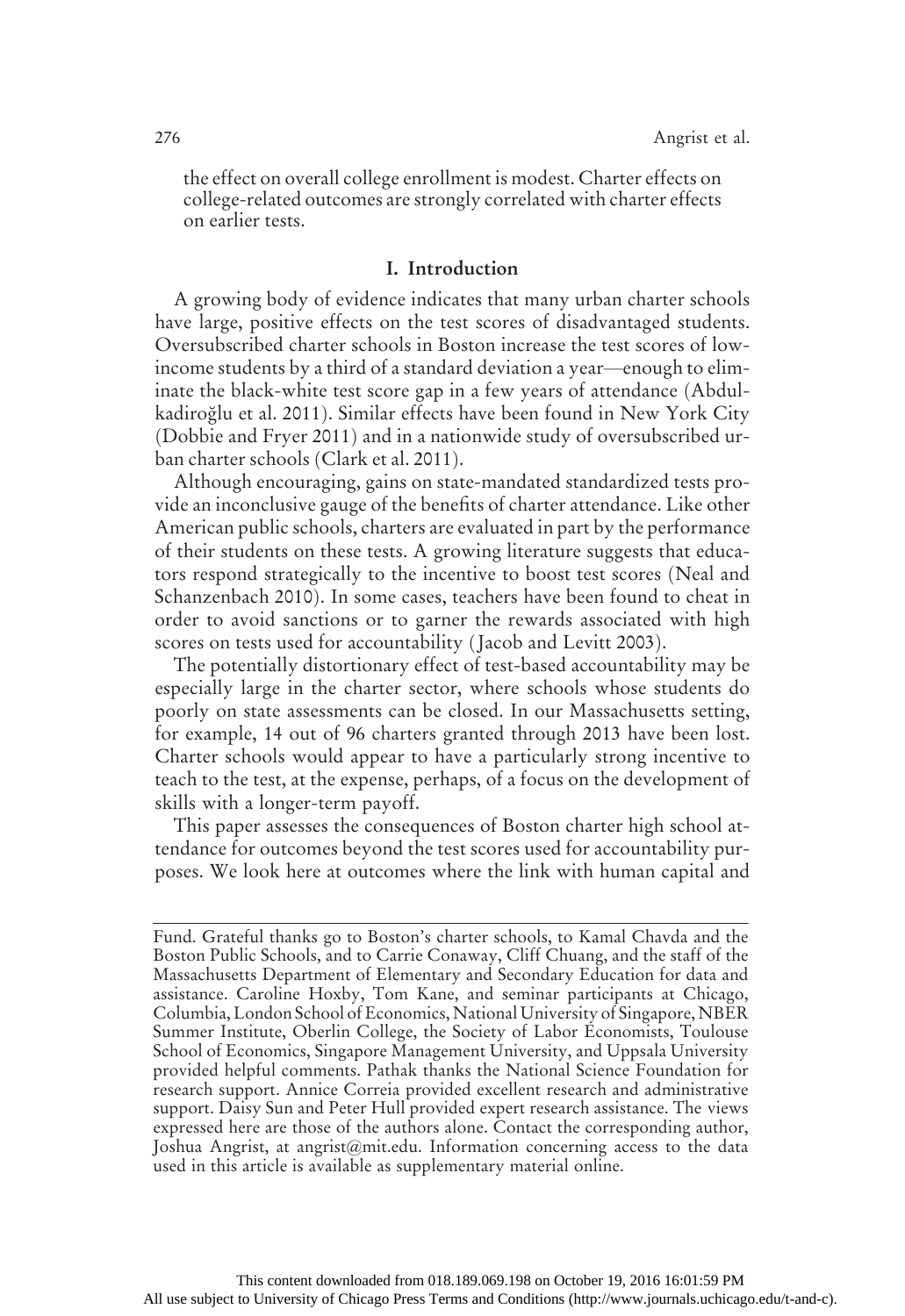future earnings seems likely to be sustained and strong, focusing on variables that are essential to or facilitate postsecondary schooling. These outcomes include high school graduation, the attainment of state competency thresholds, scholarship qualification, Advanced Placement  $(AP)$  and SAT performance, college enrollment, type of institution, and college persistence. Few of these measures are targeted for accountability purposes. Postsecondary schooling is also strongly linked with earnings, although we cannot, as yet, look at earnings directly.

Our analysis covers Boston's charter high schools for cohorts who applied when there were more applicants than seats. Oversubscribed Massachusetts charters allocate seats by lottery, thereby generating our research design. For our purposes, an analysis of high schools is both a necessity and a virtue. It is necessary to study high schools because most students applying to charters in earlier grades are not yet old enough to generate data on postsecondary outcomes. Charter high schools are also of substantial policy interest: a growing literature suggests that high school may be too late for cost-effective human capital interventions (see, e.g., Cunha, Heckman, and Schennach 2010). Consistent with this view, impact analyses of interventions for urban youth have mostly generated disappointing results.1 We assess whether charter high schools produce meaningful long-term gains for disadvantaged urban youth.

Our findings suggest that the gains from Boston's high-performing charter high schools extend well beyond high-stakes tests. Charter attendance doubles the likelihood that a student sits for an Advanced Placement  $(AP)$  exam, with especially large gains in the share of students taking science exams. Attending a charter school quadruples the likelihood of taking an AP Calculus exam and increases the fraction of students earning an AP Calculus score high enough to qualify for college credit from 2%, for noncharter attendees, to 13%, for charter attendees. Charters also boost SAT scores sharply, especially in math. Importantly, our estimated SAT gains are about as large as the estimated gains on the state's high-stakes high school exit exam, in spite of the fact that SAT scores are unrelated to state-mandated accountability standards. Although overall college enrollment effects are not statistically significant, charter attendance induces a clear shift from 2-year to 4-year colleges, with gains most pronounced at 4-year public institutions in Massachusetts.

Our analysis also links gains on accountability assessments to gains in later outcomes, finding that effects on the two sets of outcomes are highly

<sup>&</sup>lt;sup>1</sup> For example, Dynarski et al. (1998) and Dynarski and Gleason (2002) document an array of discouraging findings for interventions meant to reduce dropout rates. See also Dynarski and Wood (1997) and Kemple and Snipes (2000) for results on alternative schools and career academies, where the findings are mixed at best.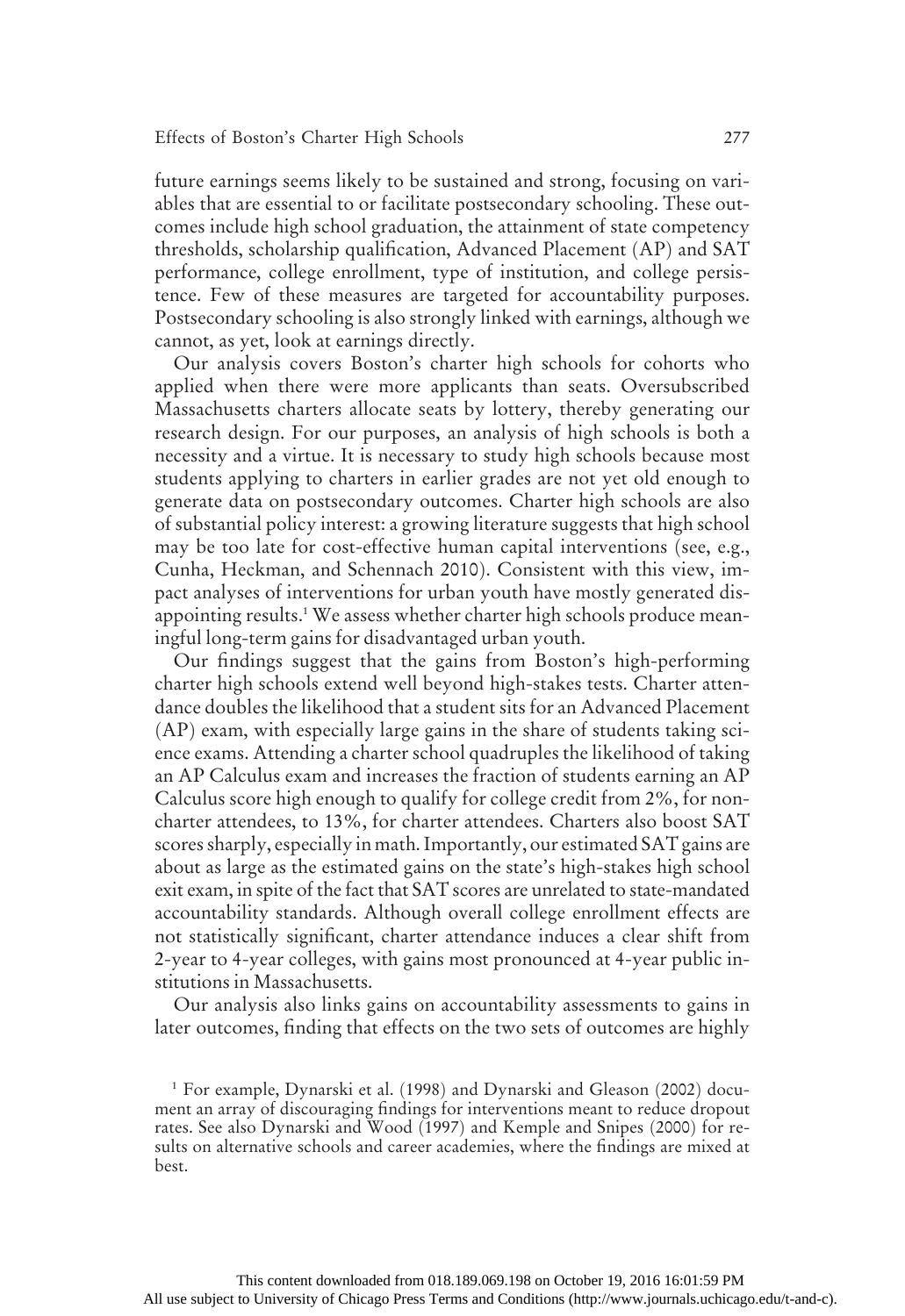positively correlated. In other words, whether or not state assessments are of intrinsic interest, gains on state tests predict gains elsewhere. Finally, because Boston's charter applicants are positively selected relative to the traditional Boston Public School (BPS) population, we explore the possibility that peer composition mediates charter effects. The results of this exploration are inconsistent with the notion that changes in peer composition account for our main findings.

The next section provides background on Massachusetts charter schools and describes the data used here. Section III outlines our empirical strategy and reports first-stage estimates and benchmark effects on standardized test scores. Section IV reviews findings for college preparation, while Section V discusses effects on college enrollment, choice, and persistence. Section VI reports effects in subgroups and discusses our evidence on peer effects. Section VII concludes.

### II. Background and Data

# A. Boston's Charter Sector

Boston's oversubscribed charter schools generate impressive test score gains. Lottery estimates show that each year spent at a charter middle school boosts scores by about a fifth of a standard deviation in English language arts (ELA) and over a third of a standard deviation in math. High school gains are just as large (Abdulkadiroğlu et al. 2011). These effects are in line with those generated by urban charters elsewhere in Massachusetts, as we have shown in studies of a Knowledge Is Power Program (KIPP) school in Lynn, Massachusetts (Angrist et al. 2010, 2012) and in an analysis of charter lottery results from around the state (Angrist et al. 2011; Angrist, Pathak, and Walters 2013).

A defining feature of Massachusetts' successful urban charter schools appears to be adherence to No Excuses pedagogy, an approach to urban education described in a book of the same name (Thernstrom and Thernstrom 2003). No Excuses schools emphasize discipline and comportment, traditional reading and math skills, extended instruction time, and selective teacher hiring. Massachusetts' No Excuses charters also make heavy use of Teach for America (TFA) corps members and alumni and provide extensive and ongoing feedback to teachers. Like most Boston charter schools, the high schools studied here largely identify with the No Excuses approach, a fact documented in table 1.<sup>2</sup>

Charter schools are a recent innovation; Massachusetts' first charter schools opened in 1995. Not surprisingly, therefore, most evidence on

<sup>2</sup> Other lottery-based evidence on No Excuses's effectiveness includes the Dobbie and Fryer (2011) study of a charter school in the Harlem Children's Zone, the Dobbie and Fryer (2013) study of a larger sample of New York charters, and results for a sample of KIPP schools from around the country (Tuttle et al. 2013).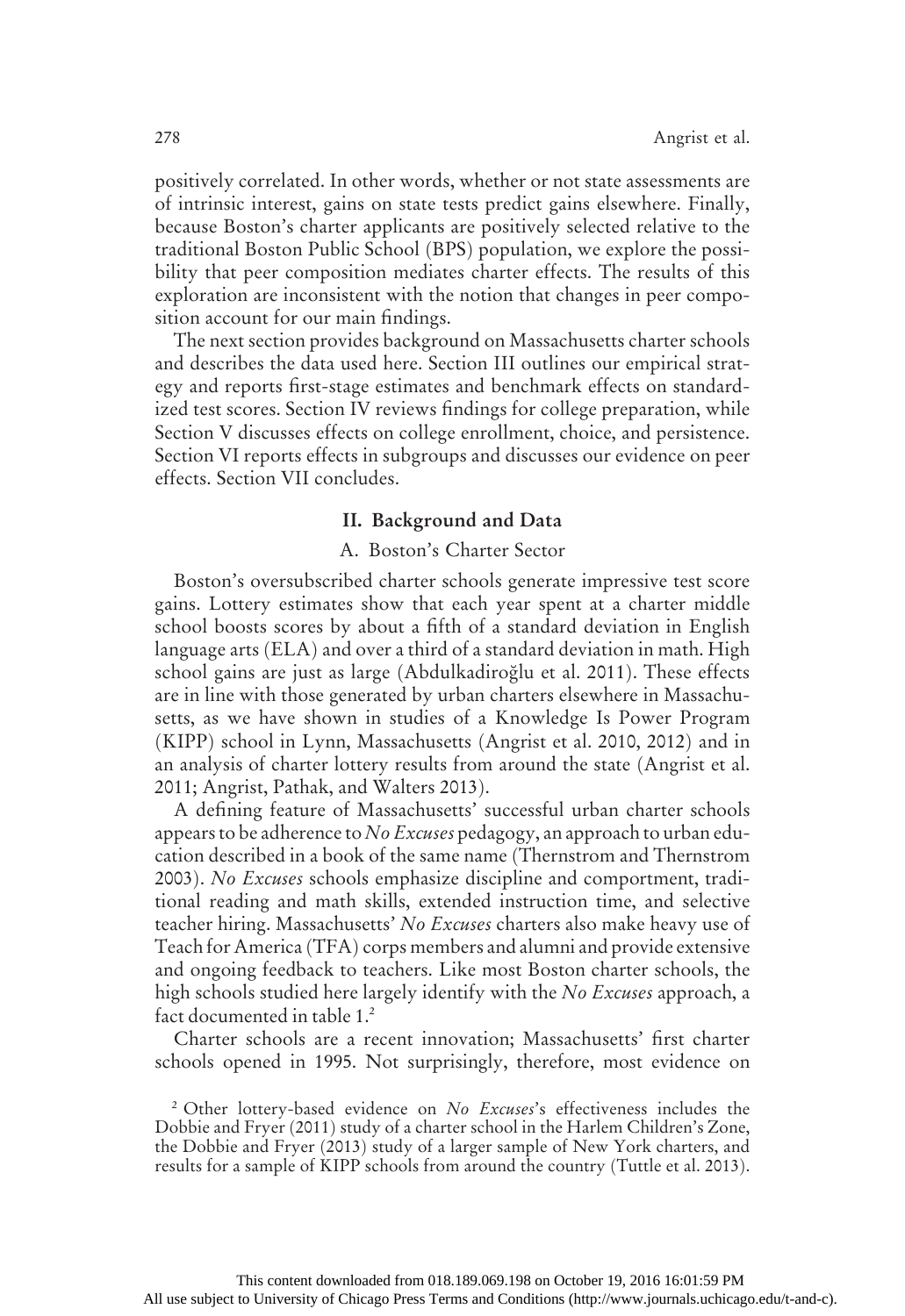| Characteristics<br>Boston High School<br>Table 1                                                                                                                                                                                                                                                                                                                                                                                                                                                                                                                                                                                                                                                                                                                                   |                                           |                                                         |                                                   |                                           |
|------------------------------------------------------------------------------------------------------------------------------------------------------------------------------------------------------------------------------------------------------------------------------------------------------------------------------------------------------------------------------------------------------------------------------------------------------------------------------------------------------------------------------------------------------------------------------------------------------------------------------------------------------------------------------------------------------------------------------------------------------------------------------------|-------------------------------------------|---------------------------------------------------------|---------------------------------------------------|-------------------------------------------|
|                                                                                                                                                                                                                                                                                                                                                                                                                                                                                                                                                                                                                                                                                                                                                                                    | Public High<br>Schools<br>$\widehat{\Xi}$ | Grades $9-12$ Only<br>Charters Serving<br>$\widehat{c}$ | Charters Serving<br>Grades 9-12<br>$\binom{3}{2}$ | Charters in<br>the Study<br>$\widehat{f}$ |
| A. School characteristics:                                                                                                                                                                                                                                                                                                                                                                                                                                                                                                                                                                                                                                                                                                                                                         |                                           |                                                         |                                                   |                                           |
| No. of years open                                                                                                                                                                                                                                                                                                                                                                                                                                                                                                                                                                                                                                                                                                                                                                  |                                           | 15                                                      |                                                   |                                           |
| Have Saturday school                                                                                                                                                                                                                                                                                                                                                                                                                                                                                                                                                                                                                                                                                                                                                               |                                           | 3 schools                                               | 5 schools                                         | 5 schools                                 |
| Average math instructions (minutes)                                                                                                                                                                                                                                                                                                                                                                                                                                                                                                                                                                                                                                                                                                                                                |                                           |                                                         | 92.0                                              |                                           |
| Average reading instruction (minutes)                                                                                                                                                                                                                                                                                                                                                                                                                                                                                                                                                                                                                                                                                                                                              |                                           | $83.5$<br>$89.8$                                        | 92.0                                              | 97.3<br>97.3                              |
| No Excuses                                                                                                                                                                                                                                                                                                                                                                                                                                                                                                                                                                                                                                                                                                                                                                         |                                           | 3 schools                                               | 5 schools                                         | 5 schools                                 |
| Days per year                                                                                                                                                                                                                                                                                                                                                                                                                                                                                                                                                                                                                                                                                                                                                                      | 180                                       | 189                                                     | 190                                               | 191                                       |
| Average minutes per day                                                                                                                                                                                                                                                                                                                                                                                                                                                                                                                                                                                                                                                                                                                                                            | 392                                       | 477                                                     | 478                                               | 489                                       |
| Average per pupil expenditure (\$)                                                                                                                                                                                                                                                                                                                                                                                                                                                                                                                                                                                                                                                                                                                                                 | $16,902^{a}$                              | $15,842^{\rm b}$                                        | 13,694                                            | 13,499                                    |
| Title I eligible                                                                                                                                                                                                                                                                                                                                                                                                                                                                                                                                                                                                                                                                                                                                                                   | 22 schools                                | 4 schools                                               | 7 schools                                         | 6 schools                                 |
| No. of schools in sample                                                                                                                                                                                                                                                                                                                                                                                                                                                                                                                                                                                                                                                                                                                                                           | 22                                        | 4                                                       |                                                   | $\circ$                                   |
| B. Teacher characteristics (grades 9-12 only):                                                                                                                                                                                                                                                                                                                                                                                                                                                                                                                                                                                                                                                                                                                                     |                                           |                                                         |                                                   |                                           |
| No. of teachers per school                                                                                                                                                                                                                                                                                                                                                                                                                                                                                                                                                                                                                                                                                                                                                         | 45                                        | 17                                                      | $\frac{6}{2}$                                     | $\overline{16}$                           |
| Student/teacher ratio                                                                                                                                                                                                                                                                                                                                                                                                                                                                                                                                                                                                                                                                                                                                                              | 13.8                                      | 13.1                                                    | 12.4                                              | 12.6                                      |
| Proportion of highly qualified teachers                                                                                                                                                                                                                                                                                                                                                                                                                                                                                                                                                                                                                                                                                                                                            | SZ.                                       | 88                                                      | 90                                                | $\overline{91}$                           |
| Proportion of teachers licensed in teaching assignment                                                                                                                                                                                                                                                                                                                                                                                                                                                                                                                                                                                                                                                                                                                             | 89                                        | 60, 80                                                  | 69.                                               | $\ddot{ }$                                |
| Proportion of core classes taught by highly qualified teachers                                                                                                                                                                                                                                                                                                                                                                                                                                                                                                                                                                                                                                                                                                                     | 93                                        |                                                         | .97                                               | .96                                       |
| Average teacher age                                                                                                                                                                                                                                                                                                                                                                                                                                                                                                                                                                                                                                                                                                                                                                | $\overline{+1}$                           | $\mathfrak{Z}$                                          | 33                                                | 32                                        |
| Proportion of teachers age 32 and younger                                                                                                                                                                                                                                                                                                                                                                                                                                                                                                                                                                                                                                                                                                                                          | 23                                        | 64                                                      | 63                                                | 69                                        |
| Proportion of teachers age 49 and older                                                                                                                                                                                                                                                                                                                                                                                                                                                                                                                                                                                                                                                                                                                                            | 30                                        | $\mathcal{S}^{\circ}$                                   | 08                                                | Š.                                        |
| Proportion of teachers assigned to SPED or ELL classes                                                                                                                                                                                                                                                                                                                                                                                                                                                                                                                                                                                                                                                                                                                             | $\ddot{1}$                                | $\frac{5}{6}$                                           | O6                                                | 6.5                                       |
| Proportion of teachers assigned to AP classes                                                                                                                                                                                                                                                                                                                                                                                                                                                                                                                                                                                                                                                                                                                                      | ð.                                        |                                                         | <b>b</b>                                          |                                           |
| No. of teachers in sample                                                                                                                                                                                                                                                                                                                                                                                                                                                                                                                                                                                                                                                                                                                                                          | $993^c$                                   |                                                         | 121                                               | $\overline{5}$                            |
| characteristics of Boston charter schools and Boston public schools operating in academic year 2012–13. Information on charter schools in panel A is<br>for average minutes per day, which were extracted from the Boston Public Schools website in March 2013. Average per pupil expenditures include spending for all grade levels for<br>both public and charter schools and are weigh<br>from a 2010–11 survey of school administrators, except for per pupil expenditures, which are fiscal year 2011 figures obtained from http://www.doe.mass.edu/charter/finance<br>/revexp/. Data for public schools were obtained from www.netq.org, www.bostonpublicschools.org and http://profiles.doe.mass.edu and refer to academic year 2010–11, except<br>NOTE.-This table reports |                                           |                                                         |                                                   |                                           |
| administrative data. Panel B reports averages for teachers employed in the 2010–11 and 2011–12 school years. See the the data appendix (app. A) for details. Except where otherwise<br>noted entries in nanel A are averages across schools.                                                                                                                                                                                                                                                                                                                                                                                                                                                                                                                                       |                                           |                                                         |                                                   |                                           |

noted, entries in panel A are averages across schools.<br>A compare the second of the second second in the Massachusetts DESE District Profiles Finance Table "Total Expenditure per Pupil, All Funds, by Function"<br>for fiscal ye noted, entries in panel A are averages across schools.<br>" This figure corresponds to the total reported expenditures in the Massachusetts DESE District Profiles Finance Table "Total Expenditure per Pupil, All Funds, by Func

for fiscal year 2011 and is an enrollment-weighted average of in-district and out-of-district expenditures.<br><sup>b</sup> Data for Match Charter High School include spending at the Match middle school as well.<br>° 2010–11 EPIMS teache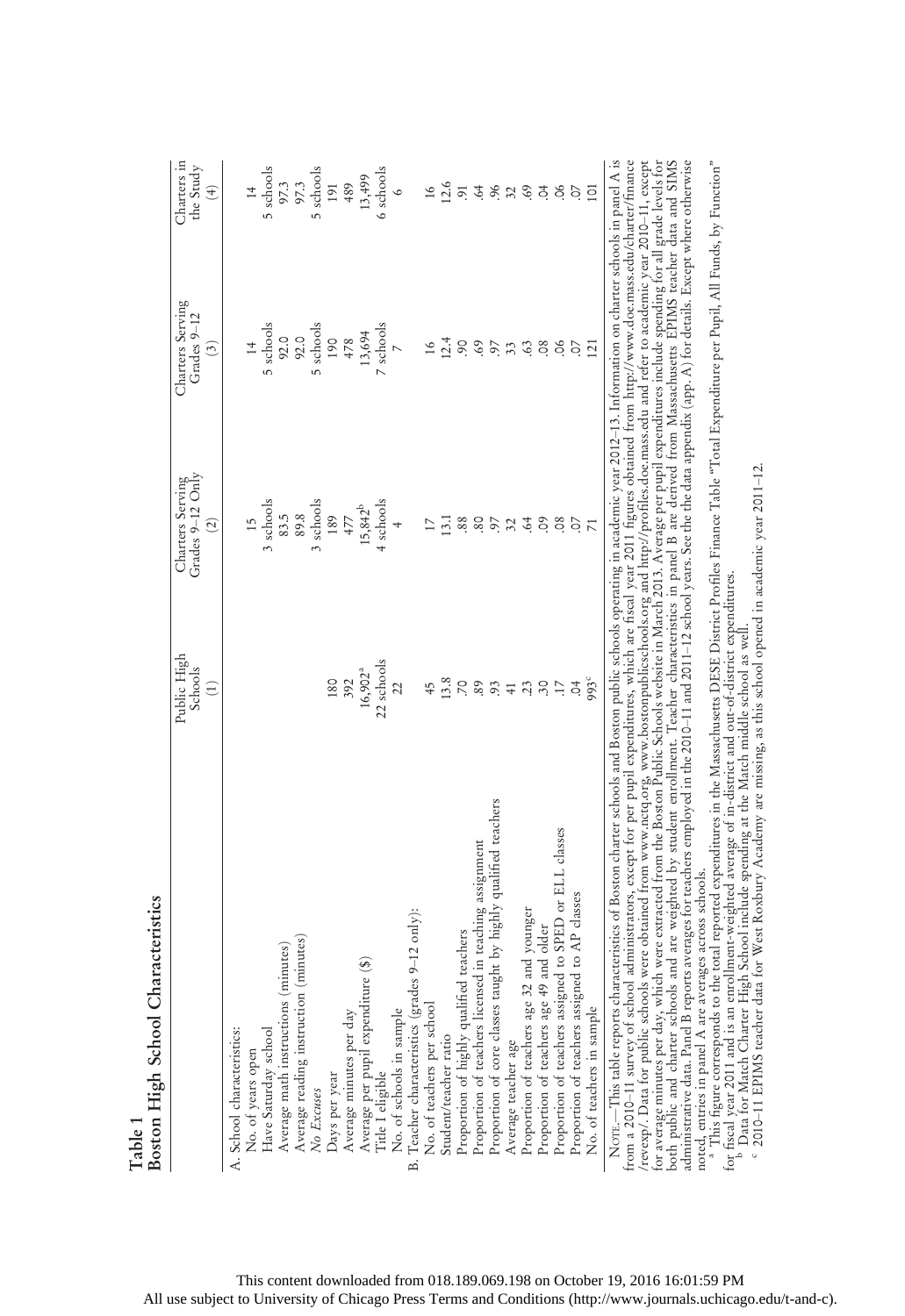charter effectiveness comes from outcomes measured while children are still enrolled in elementary and secondary school. An exception is Dobbie and Fryer's recent (2015) lottery-based study, which follows applicants to a charter middle school in the Harlem Children's Zone, estimating effects on college enrollment while also looking at noneducational outcomes related to crime and teen pregnancy. Dobbie and Fryer find that Promise Academy boosts college enrollment while reducing pregnancy for girls and incarceration for boys. Earlier work by Booker et al. (2008) uses statistical controls and distance instruments to identify the effects of charter school attendance on high school graduation and college enrollment. Results from both of these empirical strategies suggest gains for charter students. We complement this earlier work with new results on postsecondary preparation, enrollment, and college choice for a large sample of charter high school lottery applicants.

#### B. Data and Sample

# 1. School Selection

We set out to study the effects of attendance at six charter high schools in Boston. These schools generated the lottery-based estimates of charter high school achievement effects reported in our earlier study (Abdulkadiroğlu et al. 2011), and they account for the bulk of charter high school enrollment in Boston today.3 Two additional charter high schools serving Boston students in the same period are now closed. One school that is still open has poor records and appears unsuitable for a lottery-based analysis.

Table 1 describes features of the charter schools included in this study, as well as those of the full set of charter high schools in Boston and Boston's traditional public schools, including exam schools. This table classifies charters according to whether they cover grades 9–12 or are limited to grades 9–12. Boston's charters run a longer school day and year than traditional public schools, and they make frequent use of Saturday school. As a result, charter school students receive about 1,500 hours per year of instruction, compared to 1,150 in the traditional public schools. Most of Boston's charters adhere to the No Excuses instructional approach. As shown in panel B of table 1, charter teachers are younger than their traditional public school counterparts: 69% of teachers in our analysis sample are age 32 or younger, compared to 23% of traditional public school teachers. Similarly, only 4% of (study sample) charter teachers are age 49 or older, while 30% of public school teachers are at least age 49. Charter

<sup>3</sup> The six schools are Academy of the Pacific Rim Charter Public School, Boston Collegiate Charter School, Boston Preparatory Charter Public School, City on a Hill Charter Public School, Codman Academy Charter Public School, and Match High School.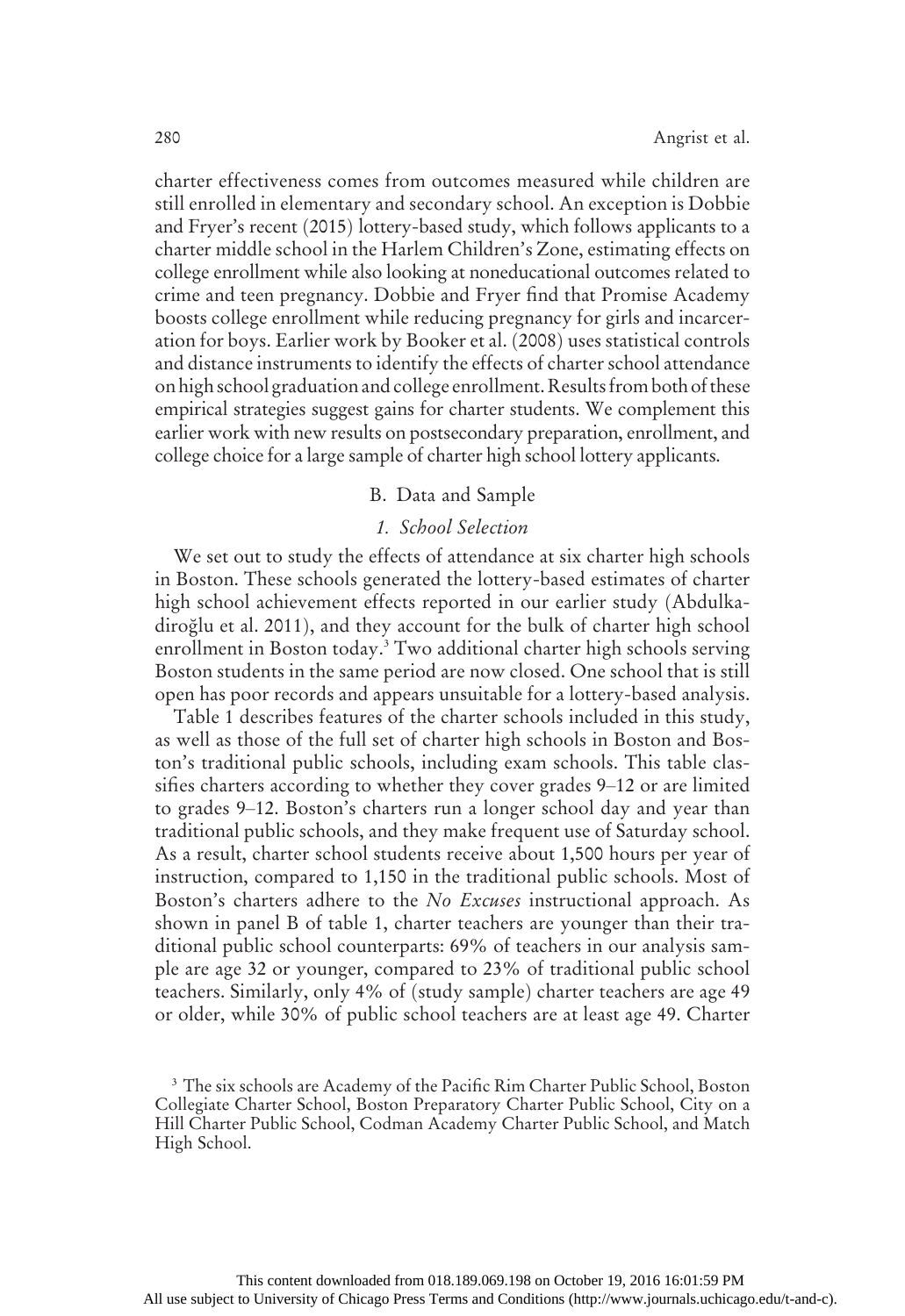class sizes are smaller than those at traditional public schools. Per pupil expenditures are broadly similar across sectors, with traditional public high schools spending about \$1,000 more per student. All public schools in Boston, including charters, qualify for Title I aid.

### 2. Student Data

Massachusetts charter schools admit students by lottery when they have more applicants than seats. We collected lists of charter school applicants and information on the results of admissions lotteries from individual charter schools. These lists were then matched to administrative records covering all Massachusetts public school students. Our analysis sample is limited to charter applicants who applied for a charter school seat from fall 2002 through fall 2009. Additional information on applicant lotteries appears in the data appendix  $(app. A)$  and table A1.

We matched applicant records to administrative data using applicants' names, cohorts, and grades of application. Where available, information on date of birth, town of residence, race or ethnicity, and gender was used to break ties. Among applicants eligible for our study, 94% were matched to state data.<sup>4</sup> Applicants were excluded from the analysis if they were disqualified from the lottery (these are mostly applicants to the wrong grade). We also omit siblings of current charter students, late applicants, and some out-of-area applicants. Students submitting charter applications in multiple years appear only once in the sample, with data recorded for the first application only. Information on baseline demographics and test scores comes from the most recent pre-lottery data available in the state database. In addition to providing demographic information and scores on state assessments, state administrative records include AP and SAT scores for all public school students tested in Massachusetts.

Information on college enrollment and choice comes from the National Student Clearinghouse (NSC). The Massachusetts Department of Elementary and Secondary Education routinely requests an NSC match for Massachusetts high school graduates; as described in the data appendix, we combined the graduate files with supplemental information on nongraduates. NSC data record enrollment spells at participating postsecondary

<sup>4</sup> Match rates differ little by win/loss status, a fact documented in app. table A2. Online app. table B3 shows that results for applicant cohorts where match rate differentials are largest (mostly recent cohorts with projected graduation dates after 2009) are typically similar to those for the full sample, though effects on reading scores are somewhat smaller for the balanced cohorts. Appendix B, table B4, reports Lee (2009) bounds accounting for differential attrition. The bounds imply substantial and significant test score impacts in both subjects.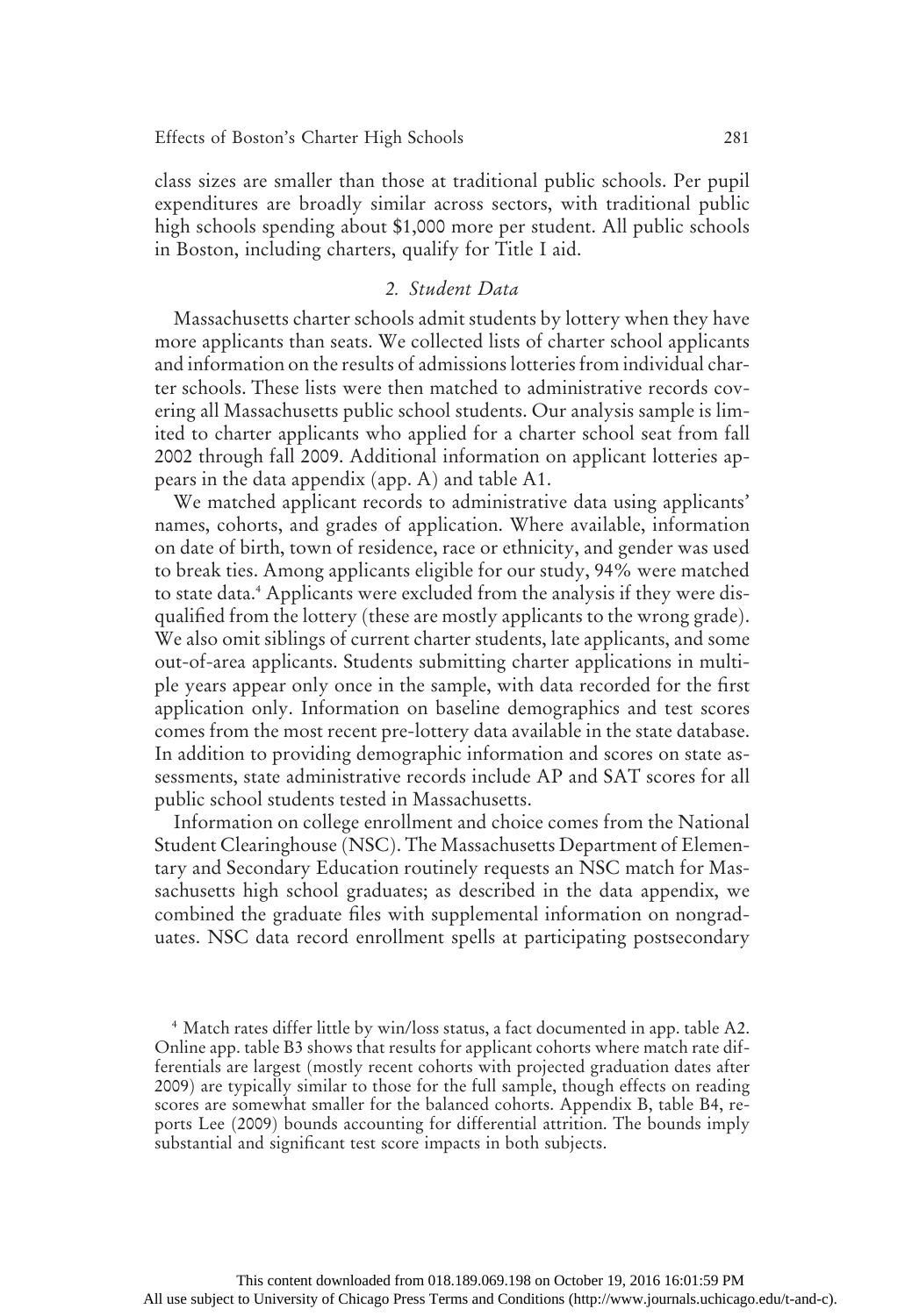institutions, which account for 94% of Massachusetts undergraduates. Missing schools mostly run small vocational and technical programs.

Different outcomes generate different follow-up horizons, depending on when in a student's schooling career they are collected. We define followup horizons based on each applicant cohort's projected senior year of high school.<sup>5</sup> The earliest information available on baseline (pre-application) characteristics is from the school year ending in spring 2002. The earliest outcome data are therefore contributed by students projected to graduate in spring 2006. Outcome-specific samples range over projected senior years as follows:

- MCAS scores: These results are for students with projected senior years ending in spring 2006 to spring 2013; the outcome here is a tenthgrade score on the Massachusetts Comprehensive Assessment System (MCAS) assessment. Some students retake tenth-grade MCAS tests in a later grade, an outcome we also see. MCAS scores are standardized to the state score distribution by grade, year, and subject. MCAS results include an analysis of effects on state-determined competency standards and scholarship awards.
- AP and SAT scores: These results are for applicants with projected senior years 2007–13, including tests taken earlier than the senior year. AP and SAT scores are in their original units (AP scores run from 1 to 5;  $SAT$  subject scores run from 200 to 800).
- High school graduation: High school graduation data are for cohorts projected to finish between 2006 and 2013.
- College outcomes: These are for students with projected senior years 2006–12 (the most recent cohort for which we have NSC data is the high school class of 2012).

Table 2 compares charter applicants with the full sample of traditional BPS ninth-graders in each outcome sample. Applicants tend to have higher baseline test scores than the traditional BPS population and are more likely to be black. Limited English proficient students are underrepresented among charter applicants, but the proportion of applicants identified as qualifying for special education services is almost as high among charter applicants as in the traditional BPS population.

<sup>&</sup>lt;sup>5</sup> The projected senior year equals the eighth-grade year plus 4 for applicants to City on a Hill, Codman Academy, and Match High (schools where applicants apply for ninth-grade entry), the fourth-grade year plus 8 for applicants to Boston Collegiate (where applicants apply for fifth-grade entry), and the fifth-grade year plus 7 for applicants to Academy of the Pacific Rim and Boston Preparatory (schools where applicants apply for sixth-grade entry).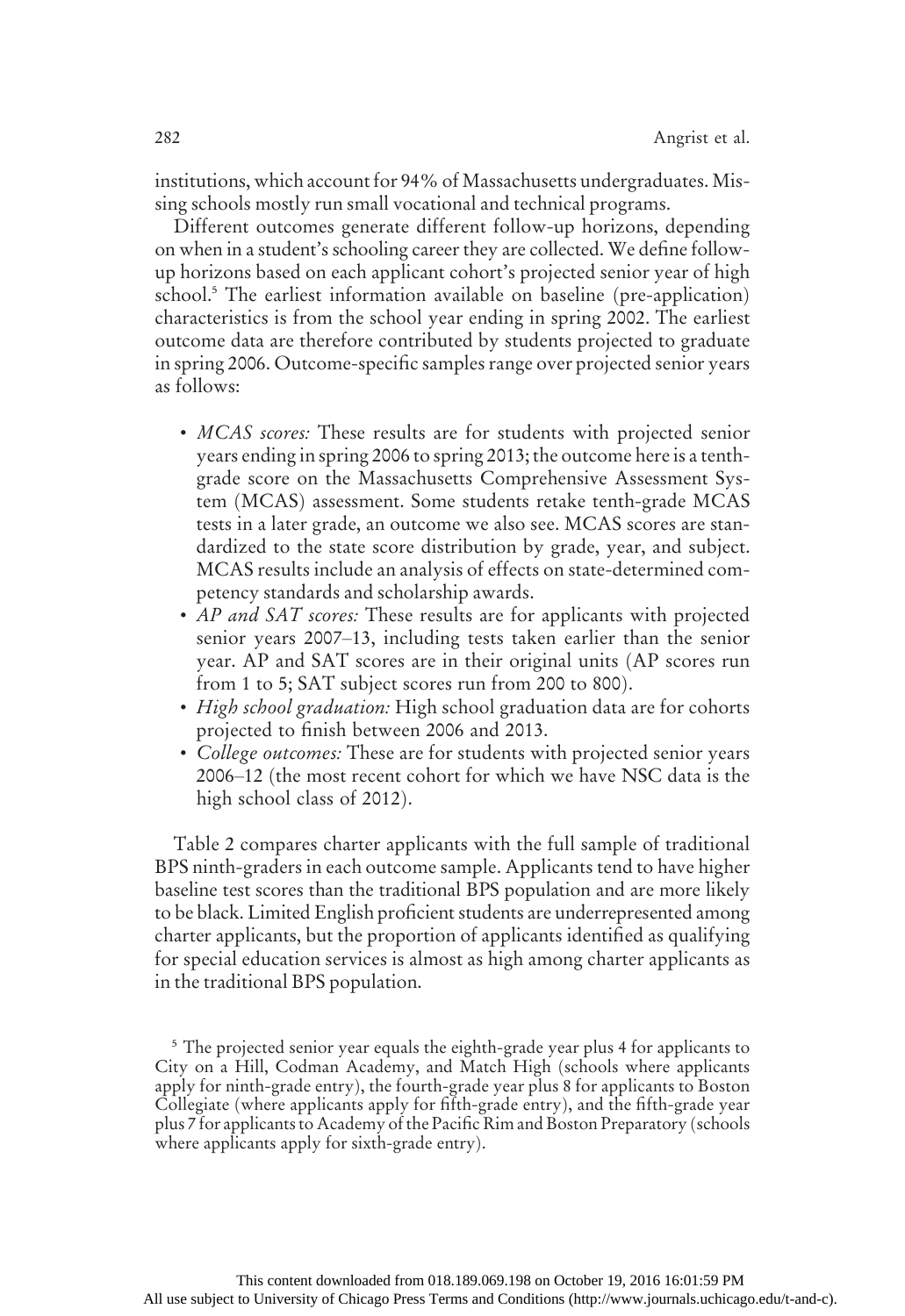#### Table 2 Descriptive Statistics

|                                                                                                 | All BPS<br>Ninth-Graders |                       | Charter<br>Lottery Applicants |                              |
|-------------------------------------------------------------------------------------------------|--------------------------|-----------------------|-------------------------------|------------------------------|
|                                                                                                 | Mean<br>(1)              | Mean<br>(2)           | Immediate<br>Offer Gap<br>(3) | Waitlist<br>Offer Gap<br>(4) |
| A. Projected senior year 2006–13<br>(MCAS outcome sample):                                      |                          |                       |                               |                              |
| Female                                                                                          | .496                     | .540                  | .025<br>(.019)                | $-.014$<br>(.011)            |
| Black                                                                                           | .421                     | .613                  | $-.004$<br>(.018)             | $-.001$<br>(.010)            |
| Hispanic                                                                                        | .308                     | .250                  | .006<br>(.016)                | $-.002$<br>(.009)            |
| Asian                                                                                           | .101                     | .033                  | $-.003$<br>(.006)             | .002<br>(.003)               |
| Subsidized lunch                                                                                | .743                     | .729                  | .020<br>(.017)                | $-.006$<br>(.010)            |
| Special education                                                                               | .204                     | .182                  | .012<br>(.015)                | $-.009$<br>(.008)            |
| Limited English proficiency                                                                     | .120                     | .035                  | $-.001$<br>(.007)             | .002<br>(.004)               |
| Baseline MCAS ELA                                                                               | $-.489$                  | $-.298$               | $-.046$<br>(.035)             | .026<br>(.019)               |
| Baseline MCAS Math                                                                              | $-.427$                  | $-.312$               | $-.027$<br>(.035)             | .018<br>(.020)               |
| $p$ -value<br>Charter attendance<br>Immediate offer                                             |                          | .297<br>.308          | .805                          | .748                         |
| Waitlist offer<br>$\overline{N}$<br>B. Other outcome samples:<br>Projected senior year 2007-13: | 29,846                   | .347                  | 3,685                         |                              |
| Took any AP<br>Took SAT<br>N                                                                    | .268<br>.496<br>22,467   | .286<br>.642<br>3,672 |                               |                              |
| Projected senior year 2006-12:<br>On-time college enrollment<br>N                               | .368<br>26,584           | .488<br>3,205         |                               |                              |

NOTE.—This table shows descriptive statistics for Boston Public School (BPS) students and charter lottery applicants as well as differences by lottery offer status. Column 1 shows means for BPS ninth-graders projected to graduate between 2006 and 2013, assuming normal academic progress from eighth grade. Col-<br>umn 2 shows means for charter applicants in the same projected graduation year range. Columns 3 and 4 report<br>coefficien indicators. The sample for these regressions is restricted to charter lottery applicants with tenth-grade MCAS<br>ELA (Massachusetts Comprehensive Assessment System English language arts) scores. The p-values are<br>from tests o time college enrollment indicates enrollment by the semester after projected high school graduation. Standard errors are shown in parentheses.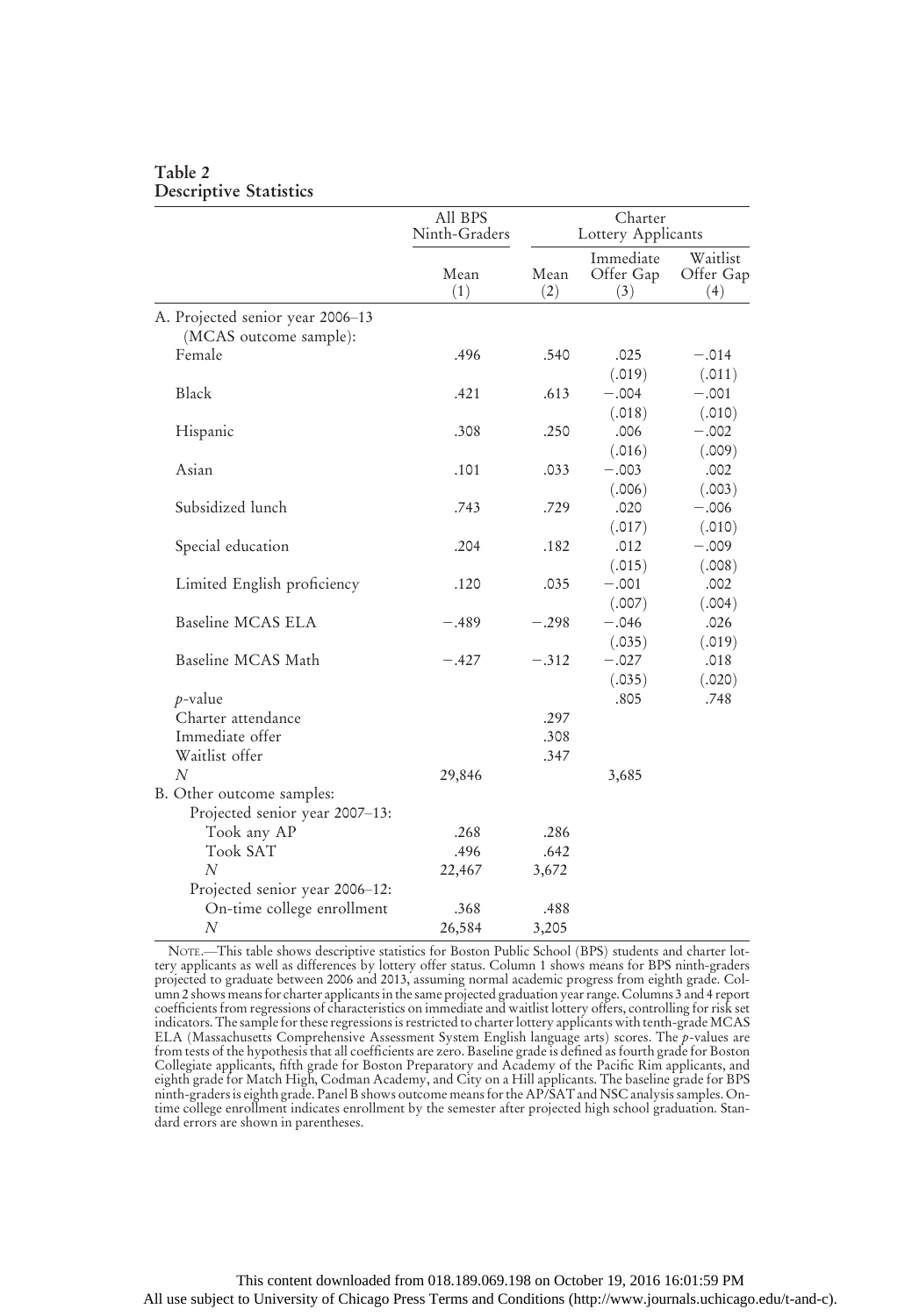#### III. Empirical Framework

# A. Models and Instruments

We estimate the effects of charter school attendance on high school graduation rates, measures of AP and SAT test-taking and scores, college enrollment and type, and college persistence. As a benchmark, we also report results for tenth-grade MCAS scores, including effects on competency thresholds in Massachusetts and eligibility for the state's Adams Scholarship, which grants public university tuition waivers to public high school students based on a combination of MCAS math and ELA cutoffs.

Our lottery-based empirical strategy is motivated by the observation that charter attendance is a choice that may be correlated with motivation, ability, or family background. Conventional regression estimates of the effects of charter attendance may therefore fail to capture causal effects. To eliminate selection bias, our empirical strategy uses randomly assigned charterlottery offers to estimate the effects of attending charter schools.The second-stage equation for our lottery-based two-stage least squares (2SLS) analysis links charter school attendance with outcomes as follows:

$$
y_i = \sum_j \delta_j d_{ij} + \gamma' X_i + \rho C_i + \varepsilon_i, \qquad (1)
$$

where  $y_i$  is the outcome of interest for student i,  $X_i$  is a vector including tenth-grade-year dummies and a set of pre-lottery demographic characteristics (gender, race, special education, limited English proficiency, subsidized lunch status, and a female-minority interaction), and  $\varepsilon_i$  is an error term. The  $d_{ii}$  are dummy variables for all combinations of charter school lotteries (indexed by  $j$ ) to which lottery sample applicants applied. In what follows, we refer to these combinations as "risk sets." These are included because the application mix determines the probability of receiving an offer even when offers at each school are randomly assigned.<sup>6</sup> The variable of interest,  $C_i$ , indicates attendance at any of the six charter schools in our lottery sample in ninth or tenth grade. The parameter  $\rho$  captures the causal effect of charter school attendance.

We use charter offer dummies as instruments. The *immediate offer* instrument,  $Z_{i1}$ , indicates offers made on the day of the charter school lottery. Because some applicants who do not receive offers on lottery day do so at a later date when their names are reached on a randomly ordered waitlist, we also use a second instrument, called *waitlist offer*, or  $Z_{i2}$ . Some risk sets have only one instrument, in which case the other is set to zero and absorbed by controls for risk sets. Appendix table A1 details the schools and application cohorts for which we observe immediate and waitlist offers.

<sup>6</sup> For example, in a world with three charter schools and one entry cohort, there are seven risk sets: all schools, each school, and any two.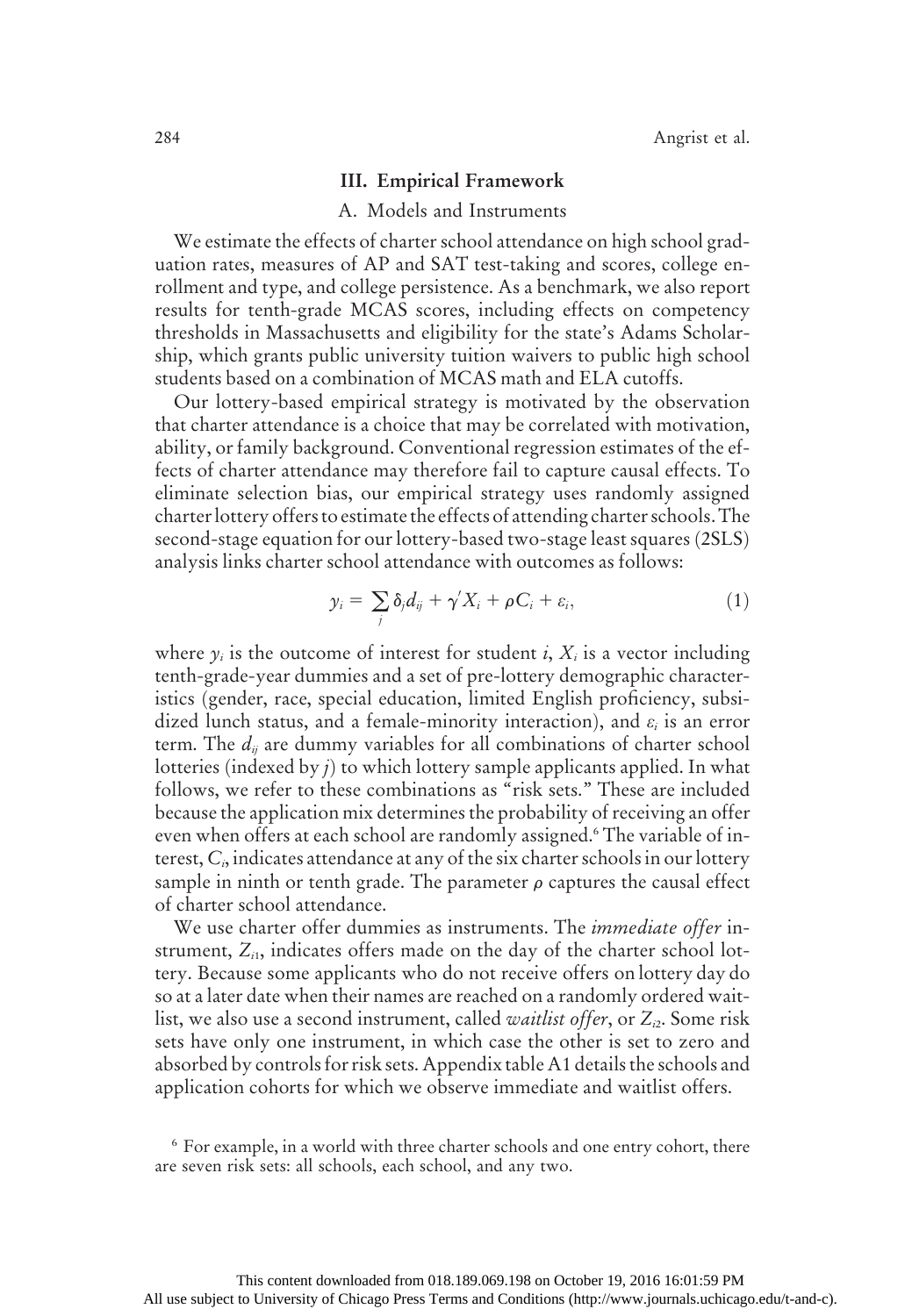Effects of Boston's Charter High Schools 285

The first stage for our 2SLS procedure is

$$
C_i = \sum_j \mu_j d_{ij} + \beta' X_i + \pi_1 Z_{i1} + \pi_2 Z_{i2} + \eta_i, \qquad (2)
$$

where two separate parameters,  $\pi_1$  and  $\pi_2$ , capture the effects of immediate and waitlist offers on charter attendance. As in the second-stage equation, the first stage includes risk set controls, tenth-grade-year dummies, and baseline demographic characteristics. With two instruments used to estimate a single causal effect, we can interpret 2SLS estimates as a statistically efficient weighted average of what we would get from an estimation strategy that uses the instruments one at a time. Standard errors are clustered at the tenth-grade-school-by-year level.

Randomly assigned lottery offers are independent of student ability or family background. Consistent with presumed random assignment, columns 3 and 4 of table 2 show that pre-lottery demographic variables and test scores are similar for offered and nonoffered students. Specifically, differences in baseline characteristics by offer status are small and statistically insignificant for all variables tested, and  $p$ -values from joint tests are high.

Although random assignment ensures apples-to-apples comparisons among all those who apply, this statistical comparability is threatened by differential attrition between offered and nonoffered students. Appendix table A3 documents an MCAS follow-up rate close to 80%. Moreover, panel B, which reports the effect of lottery offers on the likelihood students contribute an MCAS score to our analysis sample, shows no significant effects of lottery offers on follow-up. Follow-up rates for further downstream outcomes are largely determined by whether a student is seen in a Massachusetts school in twelfth grade. Here too the estimates in panel B are encouraging, with no systematic difference between offered and nonoffered students.

#### B. First-Stage Estimates and an MCAS Benchmark

A waitlist admissions offer in a charter lottery boosts the probability of charter enrollment by 24 percentage points. This can be seen in column 3 of table 3, which reports waitlist offer first-stage estimates. Column 2 shows that an immediate offer boosts charter enrollment by an additional 13 points. The first-stage effect of an offer immediately following lottery day is therefore 37 percentage points.<sup>7</sup>

The relationship between lottery offers and charter enrollment—the size of the first stage—is determined by the likelihood that an applicant chooses to accept an offer. Our first-stage estimates are far from one because many lottery winners choose not to enroll in charter schools. This is driven in

<sup>&</sup>lt;sup>7</sup> First-stage estimates differ slightly across outcomes due to small changes in sample composition.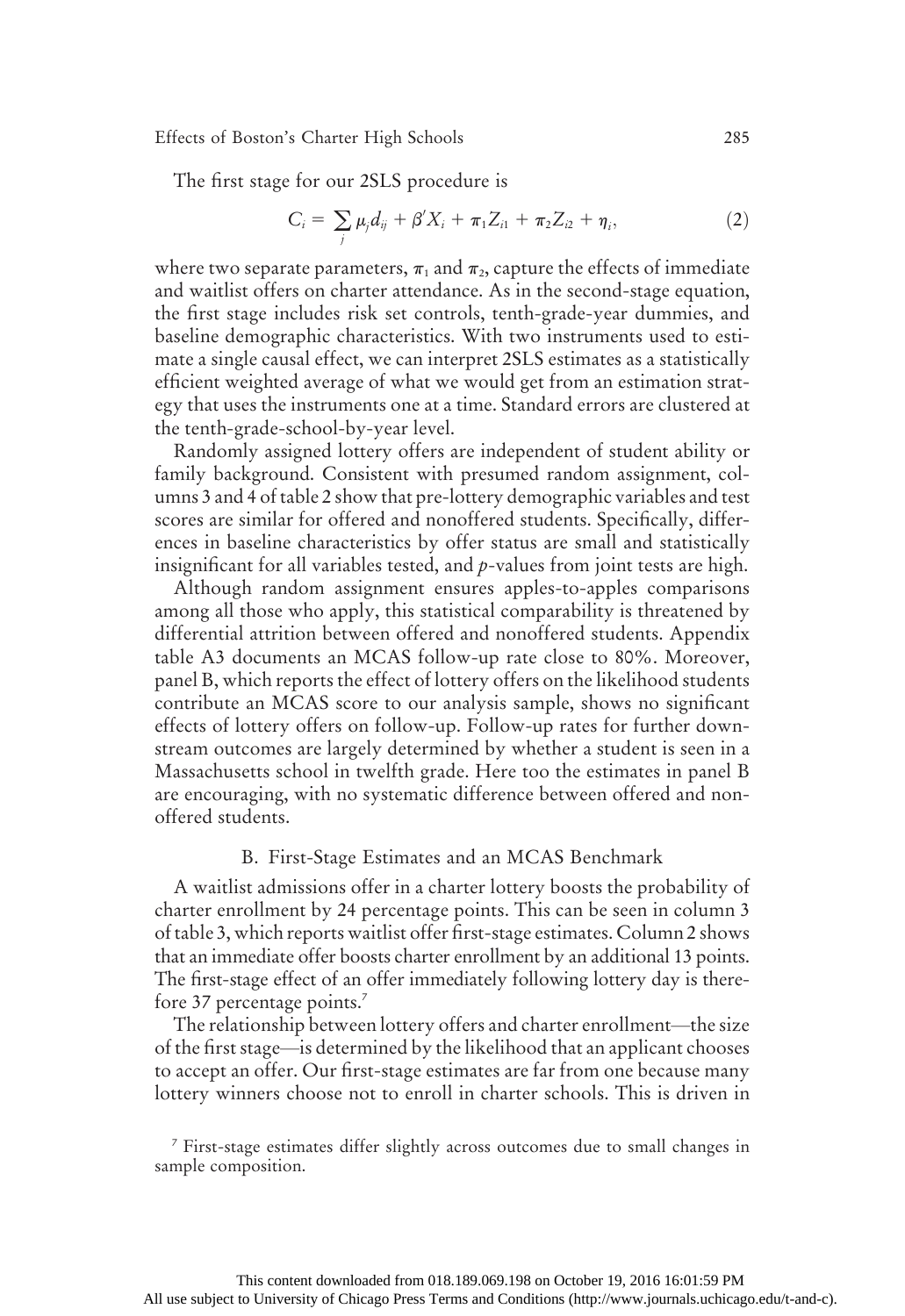| Effects on Tenth-Grade MCAS Scores by Projected Senior Year<br>Lottery Estimates of<br>Table 3                                                                                                                                                                                                                                                                                                                                                                                                                                                                                                                                                                                                                                                                                                                                                                                                                                                                                                                                                                                                                                                                                                                                                                                                                                                                                               |                                     |                                            |                                     |                                         |                                                 |                              |                                          |
|----------------------------------------------------------------------------------------------------------------------------------------------------------------------------------------------------------------------------------------------------------------------------------------------------------------------------------------------------------------------------------------------------------------------------------------------------------------------------------------------------------------------------------------------------------------------------------------------------------------------------------------------------------------------------------------------------------------------------------------------------------------------------------------------------------------------------------------------------------------------------------------------------------------------------------------------------------------------------------------------------------------------------------------------------------------------------------------------------------------------------------------------------------------------------------------------------------------------------------------------------------------------------------------------------------------------------------------------------------------------------------------------|-------------------------------------|--------------------------------------------|-------------------------------------|-----------------------------------------|-------------------------------------------------|------------------------------|------------------------------------------|
|                                                                                                                                                                                                                                                                                                                                                                                                                                                                                                                                                                                                                                                                                                                                                                                                                                                                                                                                                                                                                                                                                                                                                                                                                                                                                                                                                                                              |                                     | Charter Enrollment (First Stage)           |                                     |                                         | MCAS Scores (Reduced Form and 2SLS)             |                              |                                          |
| Subject                                                                                                                                                                                                                                                                                                                                                                                                                                                                                                                                                                                                                                                                                                                                                                                                                                                                                                                                                                                                                                                                                                                                                                                                                                                                                                                                                                                      | Nonoffered<br>Mean<br>$\widehat{E}$ | Immediate<br><b>Offer</b><br>$\widehat{c}$ | Waitlist<br>Offer<br>$\binom{3}{2}$ | Noncharter<br>Mean<br>$\left( 4\right)$ | Immediate<br>Offer<br>$\widetilde{\mathcal{L}}$ | Waitlist<br>Offer<br>$\odot$ | Charter<br>Effect<br>$\circlearrowright$ |
| A. Seniors in 2006-13 (MCAS outcome sample):<br>Standardized ELA                                                                                                                                                                                                                                                                                                                                                                                                                                                                                                                                                                                                                                                                                                                                                                                                                                                                                                                                                                                                                                                                                                                                                                                                                                                                                                                             | 104                                 | $373***$                                   | $.239***$                           | $-285$                                  | $.148***$                                       | $.136***$                    | .408***                                  |
|                                                                                                                                                                                                                                                                                                                                                                                                                                                                                                                                                                                                                                                                                                                                                                                                                                                                                                                                                                                                                                                                                                                                                                                                                                                                                                                                                                                              | [.306]                              | (047)                                      | (.042)                              | [.833]                                  | (.046)                                          | (.044)                       | 3,685<br>(.102)                          |
| Standardized math                                                                                                                                                                                                                                                                                                                                                                                                                                                                                                                                                                                                                                                                                                                                                                                                                                                                                                                                                                                                                                                                                                                                                                                                                                                                                                                                                                            | [307]<br>.106                       | 374***<br>(.048)                           | $.241***$<br>(.041)                 | [.911]<br>$-233$                        | $221***$<br>(.058)                              | $152***$<br>(.054)           | .592***<br>(.117)                        |
|                                                                                                                                                                                                                                                                                                                                                                                                                                                                                                                                                                                                                                                                                                                                                                                                                                                                                                                                                                                                                                                                                                                                                                                                                                                                                                                                                                                              |                                     |                                            |                                     |                                         |                                                 |                              | 3,629                                    |
| B. Seniors in 2006-12 (NSC outcome sample):<br>Standardized ELA                                                                                                                                                                                                                                                                                                                                                                                                                                                                                                                                                                                                                                                                                                                                                                                                                                                                                                                                                                                                                                                                                                                                                                                                                                                                                                                              | <b>C60</b>                          | $.363***$                                  | $.228***$                           | $-0.296$                                | $.110**$                                        | 073                          | $.304***$                                |
|                                                                                                                                                                                                                                                                                                                                                                                                                                                                                                                                                                                                                                                                                                                                                                                                                                                                                                                                                                                                                                                                                                                                                                                                                                                                                                                                                                                              | [.296]                              | (.053)                                     | (.048)                              | [.830]                                  | (.055)                                          | (050)                        | (127)                                    |
|                                                                                                                                                                                                                                                                                                                                                                                                                                                                                                                                                                                                                                                                                                                                                                                                                                                                                                                                                                                                                                                                                                                                                                                                                                                                                                                                                                                              |                                     |                                            |                                     |                                         |                                                 |                              | 3,008                                    |
| Standardized math                                                                                                                                                                                                                                                                                                                                                                                                                                                                                                                                                                                                                                                                                                                                                                                                                                                                                                                                                                                                                                                                                                                                                                                                                                                                                                                                                                            | <b>L60</b>                          | $.365***$                                  | $.230***$                           | $-.241$                                 | $.178***$                                       | $.118*$                      | ****68                                   |
| $\geq$                                                                                                                                                                                                                                                                                                                                                                                                                                                                                                                                                                                                                                                                                                                                                                                                                                                                                                                                                                                                                                                                                                                                                                                                                                                                                                                                                                                       | [.296]                              | (.053)                                     | (.048)                              | [.893]                                  | (.068)                                          | (.065)                       | 2,965<br>(.146)                          |
| struments are immediate and waitlist offer dummies. Immediate offer is equal to one when a student is offered a seat in any charter school immediately following the lottery, while<br>proficiency, subsidized lunch status, and a female by minority dummy. Standard errors are clustered at the school-year level in tenth grade. The means in col. 1 are for students who<br>NOTE.—This table reports first-stage, reduced_form, and two-stage least squares estimates for the effects of Boston charter attendance on tenth-grade MCAS (Massachusetts<br>Clearinghouse) includes students projected to graduate between 2006 and 2012. The endogenous variable is an indicator for charter attendance in ninth or tenth grade. The in-<br>System) test scores. The panel A sample includes students projected to graduate between 2006 and 2013; the panel B sample (NSC = National Student<br>waitlist offer is equal to one for students offered seats later. All models control for risk sets, tenth-grade calendar year dummies, race, sex, special education, limited English<br>received no charter offer, while the means in col. 4 are for noncharter students. Standard errors are reported in parentheses, and standard deviations are reported in brackets.<br>level<br>level<br>level<br>Comprehensive Assessment<br>*** Significant at the 1%<br>* Significant at the 10% 1 |                                     |                                            |                                     |                                         |                                                 |                              |                                          |

This content downloaded from 018.189.069.198 on October 19, 2016 16:01:59 PM All use subject to University of Chicago Press Terms and Conditions (http://www.journals.uchicago.edu/t-and-c).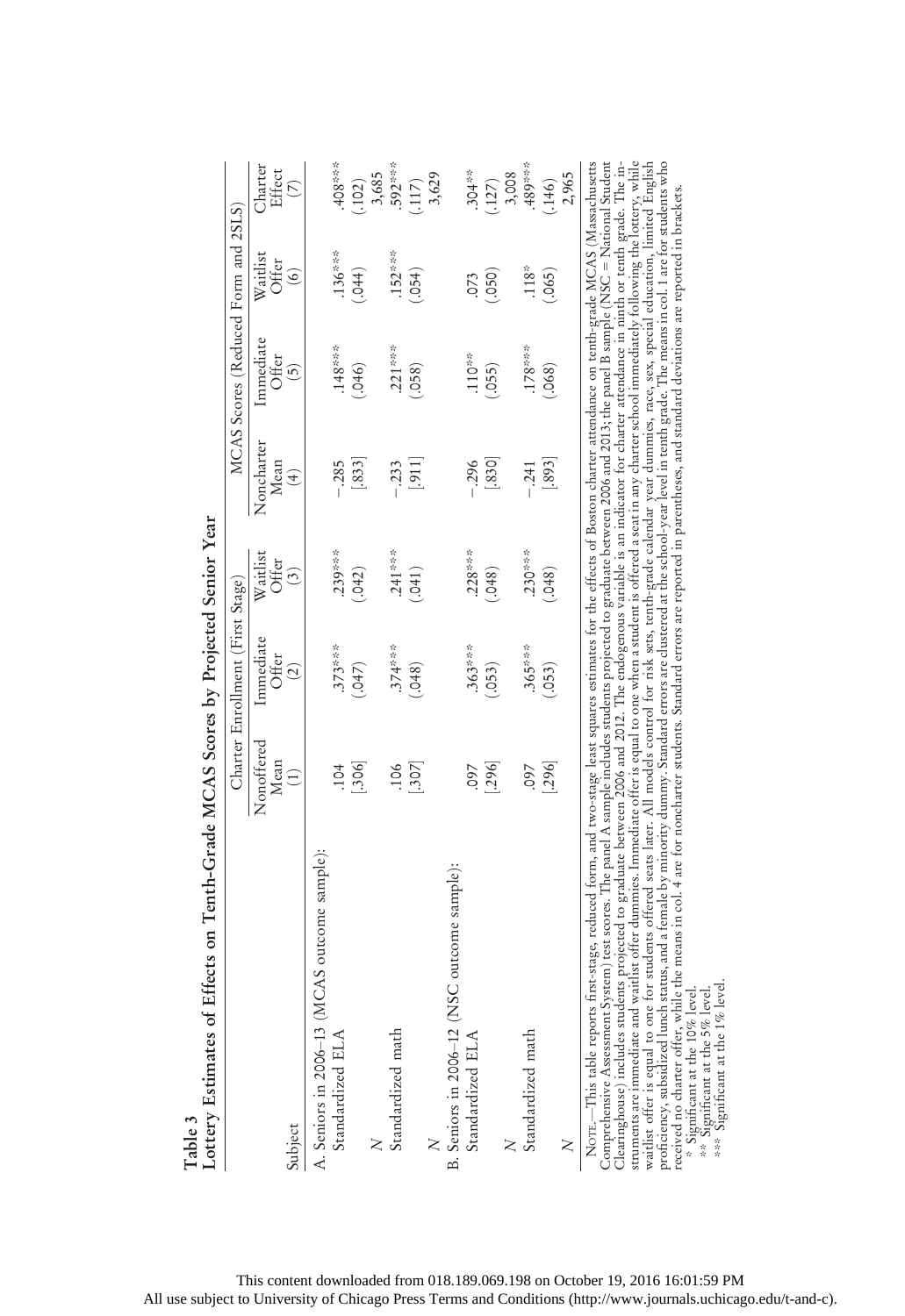part by the variety of options available to Boston high school students: online appendix table C1 shows that some accepted applicants opt for a traditional public school, one of Boston's pilot schools, or an exam school. In addition, some students who receive no offer in the lotteries for which we have data receive one at a later date, further reducing the first stage. The 2SLS estimates adjust for differences between offers and enrollment, with the resulting estimates capturing causal effects for those who comply with  $(i.e.,$  enroll in a charter school in response to) the offers recorded in our data (Imbens and Angrist 1994).

As a starting point, table 3 also reports first-stage, reduced form, and 2SLS estimates similar to those reported in our earlier Boston study for tenth-grade MCAS scores (Abdulkadiroğlu et al. 2011). Column 7, which shows second-stage estimates of the parameter  $\rho$  from equation (1), indicates that attendance at the charter high schools in our sample boosts tenth-grade ELA scores by  $0.4\sigma$ , that is, four-tenths of a standard deviation, while raising math scores by almost  $0.6\sigma$ .

The analysis of longer-term outcomes necessarily covers fewer applicant cohorts than are available for an analysis of MCAS scores. As a check on the representativeness of the subsamples used to produce the estimates of effects on later outcomes, we constructed 2SLS estimates of MCAS effects for the subsample of applicants contributing to our college-going analysis below. Estimates of effects on tenth-grade MCAS scores in the collegegoing sample, reported in panel B of table 3, are similar to estimates for the full MCAS sample.

# IV. College Preparation

# A. MCAS Thresholds

Charter school attendance has large effects on the likelihood applicants score in the upper-two MCAS score categories. This can be seen in column 2 of table 4, which documents large and statistically significant increases in the likelihood charter applicants earn scores at a level deemed "Proficient" or "Advanced."

Since 2003, high school graduation in Massachusetts has been determined in part by tenth-grade MCAS scores. The initial state competency standard required students to pass the Needs Improvement threshold with scaled

<sup>8</sup> The estimates reported in our earlier study, Abdulkadiroğlu et al. (2011), are smaller than this because the former are scaled to measure the effect of years of charter attendance, while those reported here show a charter enrollment effect, without adjusting for years attended. We opted for a dummy-endogenous-variable approach because this produces consistent specifications across outcomes, while sidestepping issues related to timing and reverse causality. High school graduation, e.g., causes years of charter enrollment as well as vice versa.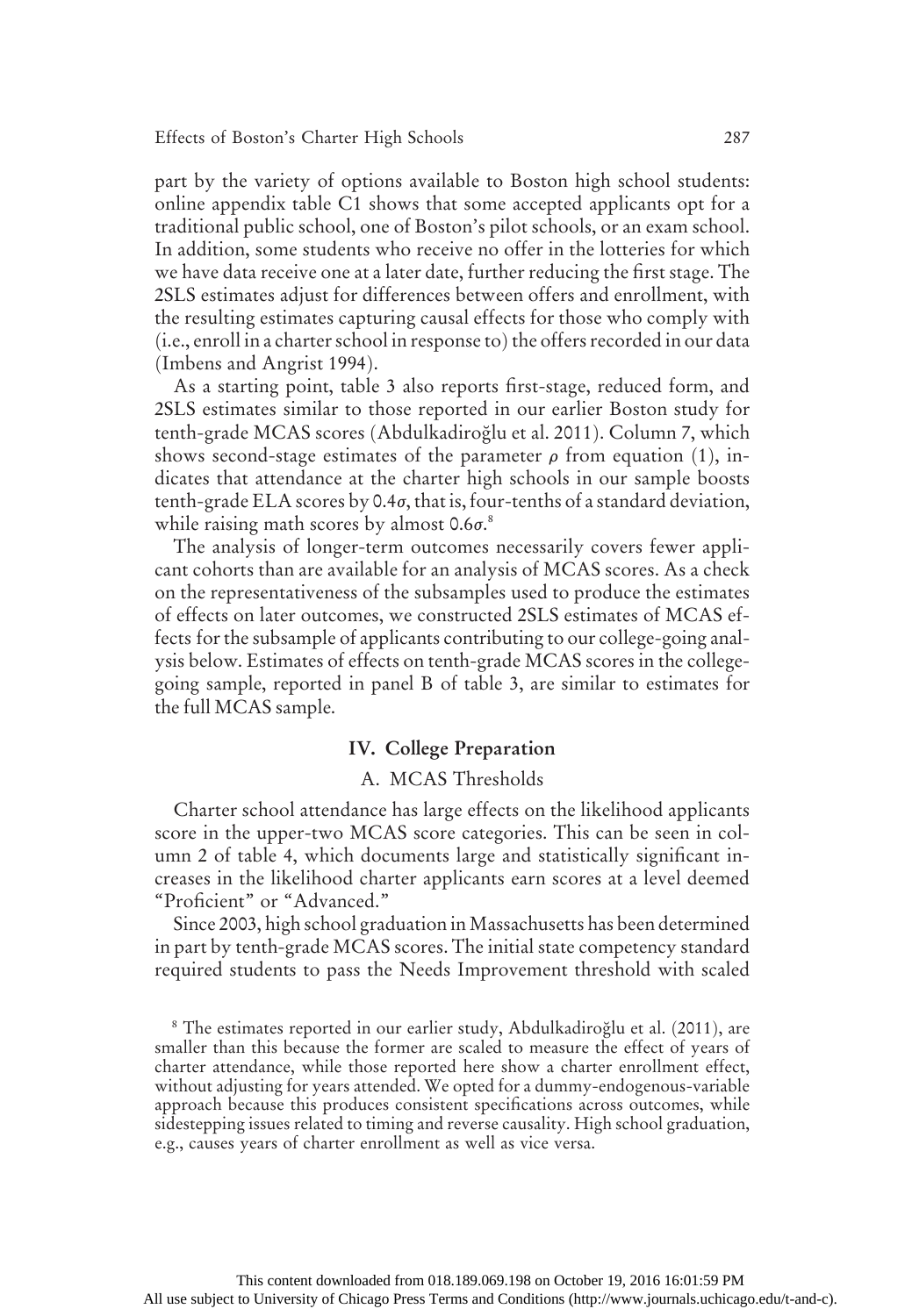| Noncharter Mean                                  |                              |
|--------------------------------------------------|------------------------------|
| $\left( \frac{3}{2} \right)$                     | Effect<br>$\left( 4 \right)$ |
| 781<br>Start twelfth grade on time $(N = 3,920)$ | $(0+0)$<br>$-.024$           |
| 070                                              | $.124***$<br>(.050)          |
| .687                                             | $-.145***$<br>(.055)         |
| 787                                              | (.059)<br>$-003$             |
|                                                  |                              |
|                                                  |                              |
|                                                  |                              |

Standard errors are shown in parentheses. \*\* Significant at the 5 % level. % level.

\*\*\* Significant at the 1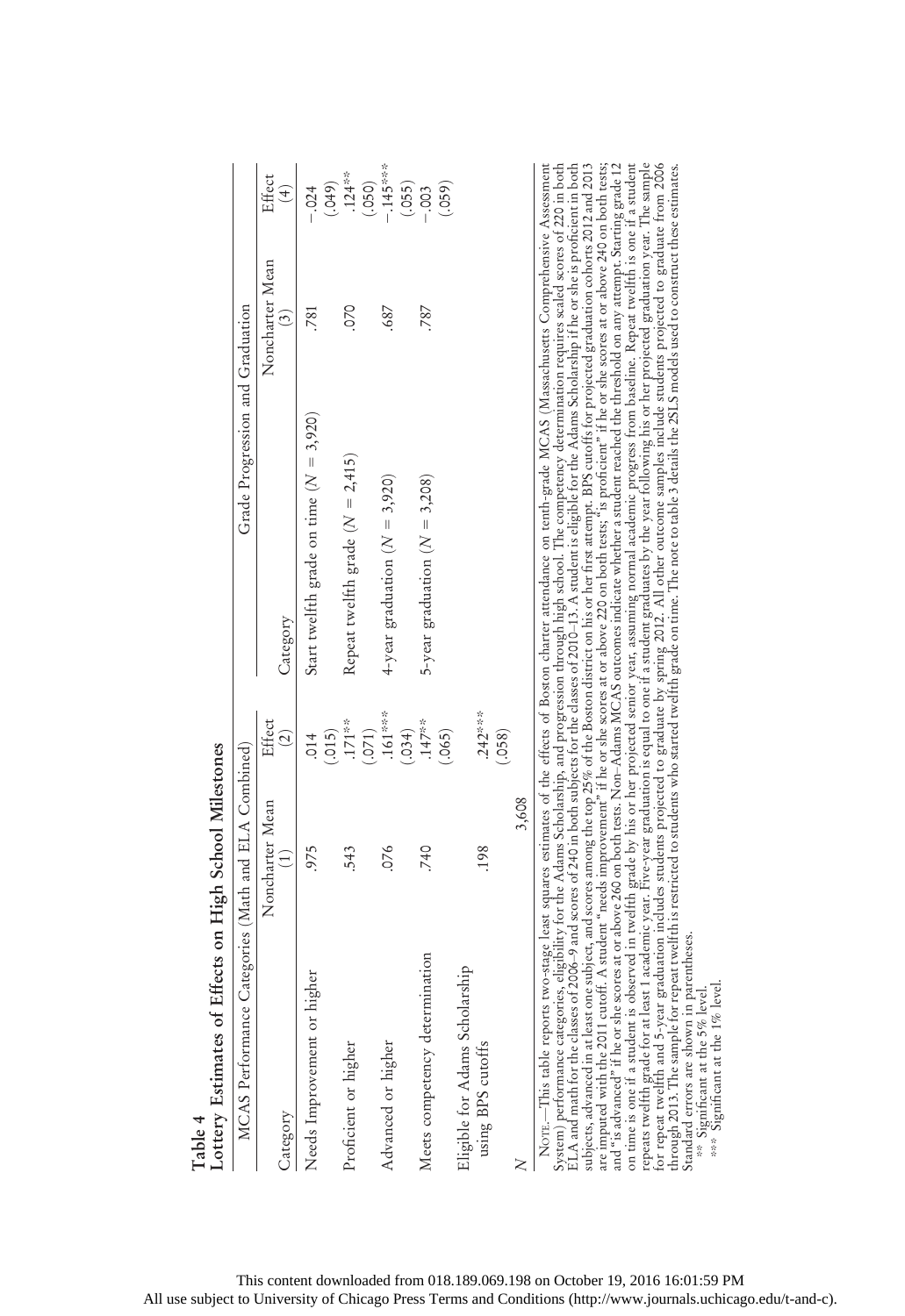scores of 220 in both math and ELA; for the graduating class of 2010 and onward, standards were increased to require Proficient scores of at least 240 in math, ELA, and science.<sup>9</sup> Consistent with the score gains documented in table 3, charter attendance boosts the likelihood of meeting competency standards, with a gain of 15 points. This estimate also appears in column 2 of table 4.

Beginning with the high school class of 2005, the state has used theMCAS to determine qualification for public university tuition waivers, an award known as the Adams Scholarship. Qualification for an Adams Scholarship requires an MCAS score in the Advanced category in either ELA or math, a score that is at least Proficient in the subject where the Advanced standard is not met, and a total MCAS score in the upper quartile of the distribution of scores in a scholarship candidate's home school district.<sup>10</sup> Awardees qualify for a tuition waiver at a Massachusetts public college or university.<sup>11</sup> As can be seen at the bottom of column 2 of table 4, charter attendance increases the likelihood of qualifying for an Adams Scholarship by 24 percentage points. This finding is notable in view of concerns regarding racial imbalance in eligibility for some scholarship programs (Dynarski 2000). Attendance at Boston charter schools increases scholarship eligibility for a mostly poor minority population.

The nature of the charter-induced shift in the distribution of MCAS scores emerges clearly in figure 1. This figure plots estimated score distributions for lottery compliers, that is, for applicants who take a charter seat when offered one in a lottery but enroll in a traditional public school otherwise. We plot densities for compliers because, as with our 2SLS estimates, such comparisons are purged of the selection bias that contaminates an unadjusted contrast between those who do and do not enroll in a charter school. Comparisons for compliers therefore have a causal interpretation.

Complier distributions are estimated here by adapting methods introduced by Abadie (2002, 2003). Specifically, for a grid of values,  $v$ , in the support of an outcome variable,  $y_i$ , we estimate equations of the following form:

$$
K_b(v - y_i)(1 - C_i) = \sum_{j} \kappa_{0j}(v) d_{ij} + \gamma_0(v)(1 - C_i) + u_{0iv}, \qquad (3)
$$

$$
K_b(v - y_i)C_i = \sum_{j}K_{1j}(v)d_{ij} + \gamma_1(v)C_i + u_{1iv}, \qquad (4)
$$

<sup>9</sup> See http://www.doe.mass.edu/mcas/graduation.html for details. Updated rules include an exception for students who pass the Needs Improvement threshold only and also meet personal goals. We ignore this exception here.<br><sup>10</sup> Charter school students can earn a scholarship in either the district of atten-

dance (the charter school) or the district of residence (Boston). The Adams Scholarship cutoff is defined here using BPS thresholds.

 $11$  Cohodes and Goodman (2014) estimate effects of Adams Scholarships on college enrollment and choice, showing these appear to increase enrollment in public universities in spite of the fact that they cover only a small portion of college costs.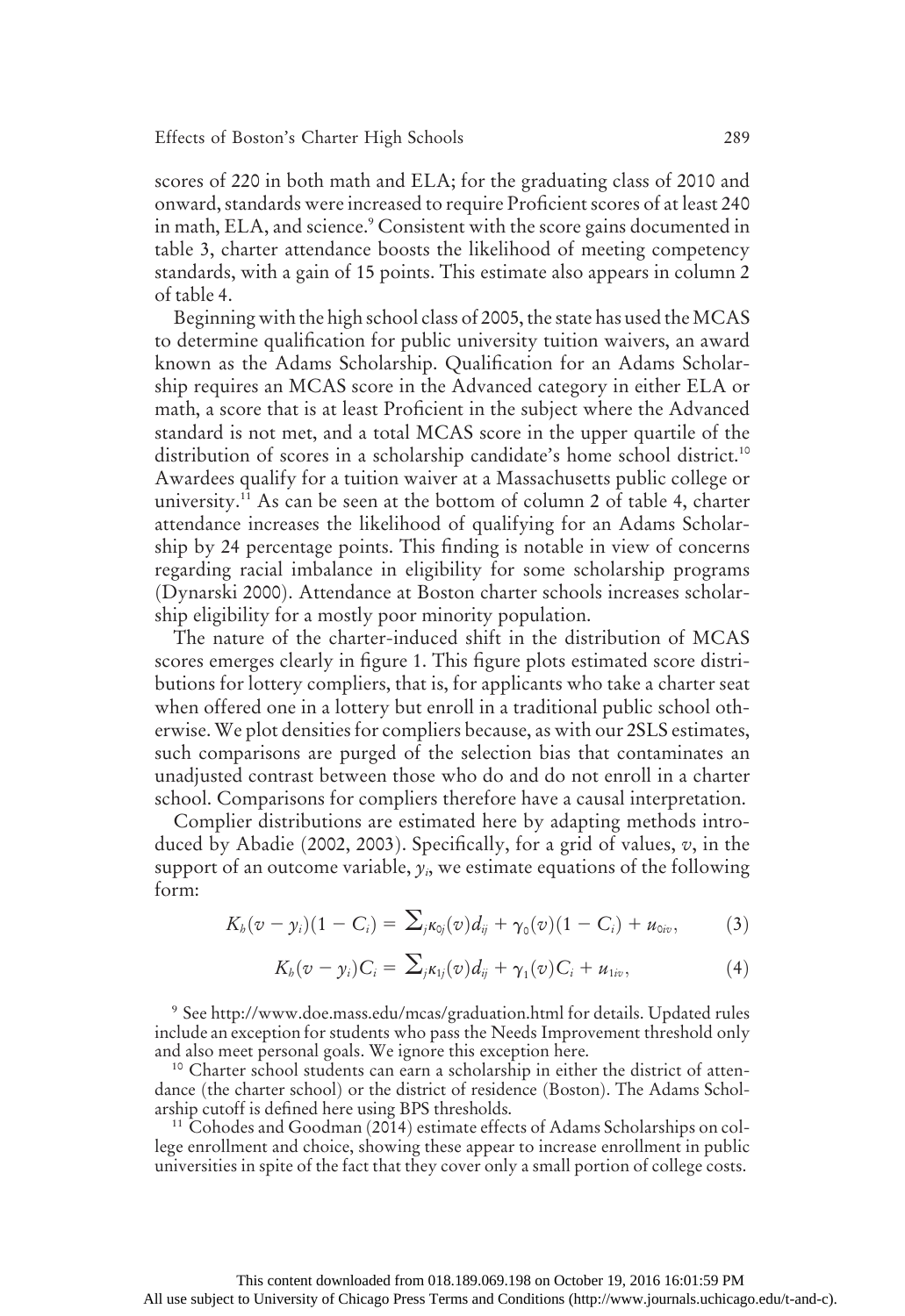



FIG. 1.—Complier distributions for MCAS scaled scores in ELA and math. This figure plots smoothed MCAS scaled score distributions for treated and untreated charter lottery compliers. The sample is restricted to lottery applicants projected to graduate between 2006 and 2013. Dotted vertical lines indicate MCAS performance category thresholds (220 for Needs Improvement, 240 for Proficient, and 260 for Advanced). Densities are estimated using an Epanechnikov kernel with bandwidth equal to twice the Silverman (1986) rule-of-thumb. Kolmogorov-Smirnov statistics and p-values are from bootstrap tests of distributional equality for treated and untreated compliers.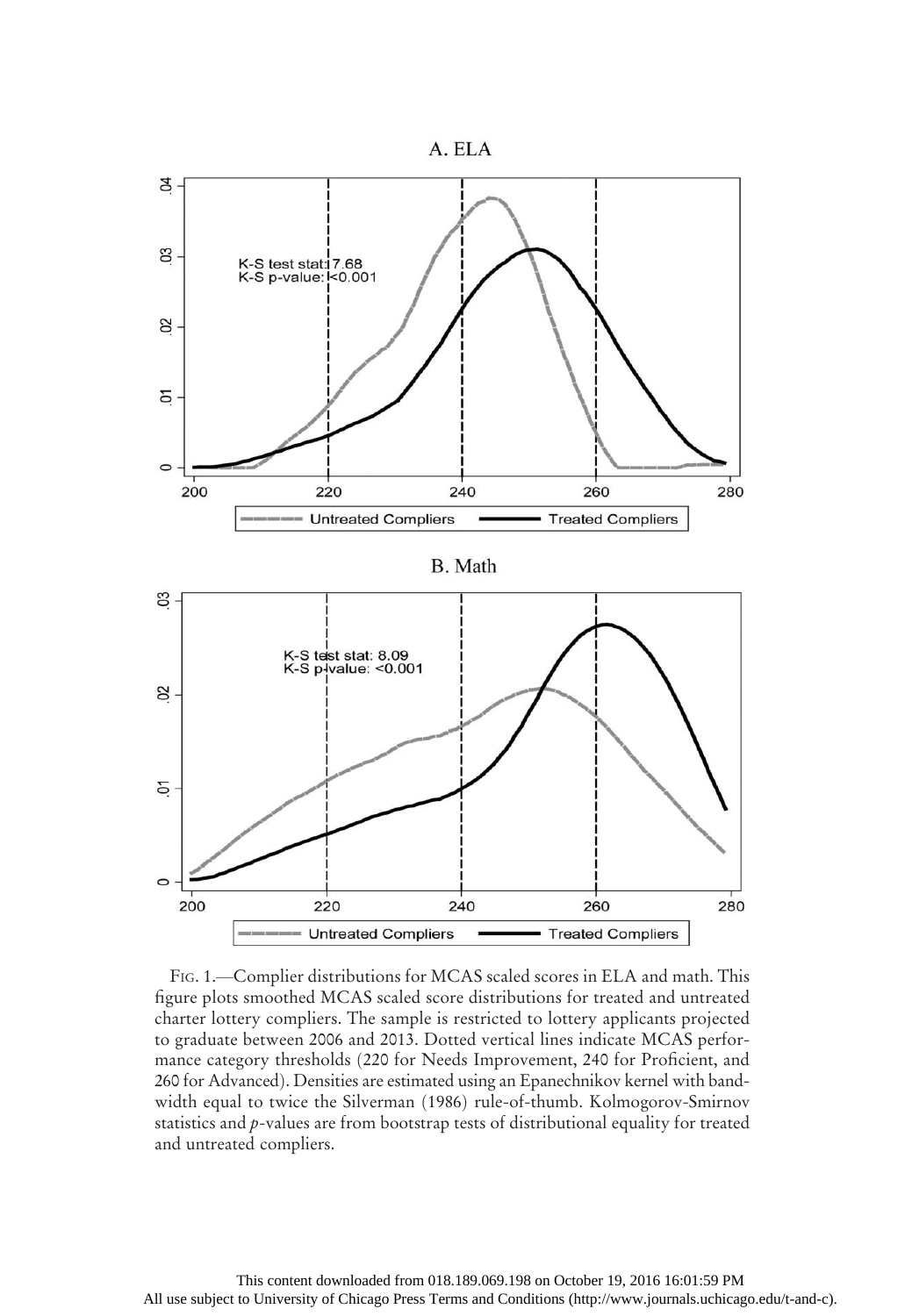where charter attendance  $C_i$  is treated as an endogenous regressor and instrumented with lottery offers. Here  $K_h(v)=(1/2)K(v/h)$  is a kernel function with bandwidth *h*. The resulting estimates of  $\gamma_1(v)$  and  $\gamma_0(v)$  describe densities for treated (charter) and untreated (noncharter) compliers.<sup>12</sup>

The x-axis in figure 1 marks MCAS score category cutoffs; these occur at 20-point intervals. Charter school attendance clearly pushes the firstattempt score distribution into the upper-three score groups. The effect of charter attendance on ELA scores is striking: very few noncharter students achieve at an Advanced level, while many charter students are in the Advanced group. Kolmogorov-Smirnov tests of distributional equality suggest that the distributional shifts documented in this figure are very unlikely to be a chance finding.

# B. Grade Progression and High School Graduation

Does charter attendance also increase high school graduation rates? Perhaps surprisingly given the gains in test score graduation requirements reported in column 2 of table 4, the estimates in column 4 of this table suggest not. In fact, charter attendance reduces the likelihood a student graduates on time by 14.5 percentage points, a statistically significant effect.<sup>13</sup> This negative estimate falls to zero when the outcome is graduation within 5 years of ninth-grade entry. Interestingly, charter schools appear no more likely to cause students to repeat ninth, tenth, or eleventh grade than are traditional public schools. This is apparent from an analysis of effects on the likelihood of starting twelfth grade on time. Instead, it appears that many charter students take an additional twelfth-grade year to graduate, perhaps due to their more rigorous graduation requirements. The subset of students taking an additional year in high school may be substituting the high school year for remediation in community college.<sup>14</sup>

# C. SAT-Taking and Scores

The SAT is a major milestone for college-bound high school students, and for many it is a major hurdle on the path to college. Designed to be challenging for all takers, SAT scores are a special concern for low-income and minority applicants. Gaps in SAT scores by race and socioeconomic

<sup>&</sup>lt;sup>12</sup> The grid for  $v$  covers each percentile of the observed MCAS distribution; the kernel is Epanechnikov, with bandwidth twice the Silverman (1986) rule-of-thumb. Walters (2013) shows that this method produces consistent estimates of density functions for compliers.

<sup>&</sup>lt;sup>13</sup> On-time graduation dates are determined by counting from the entry grade to grade 12.

<sup>&</sup>lt;sup>14</sup> High school is less expensive for the student, but Massachusetts community college per pupil expenditures are around \$10,000 per student, compared to about \$14,000 in high school.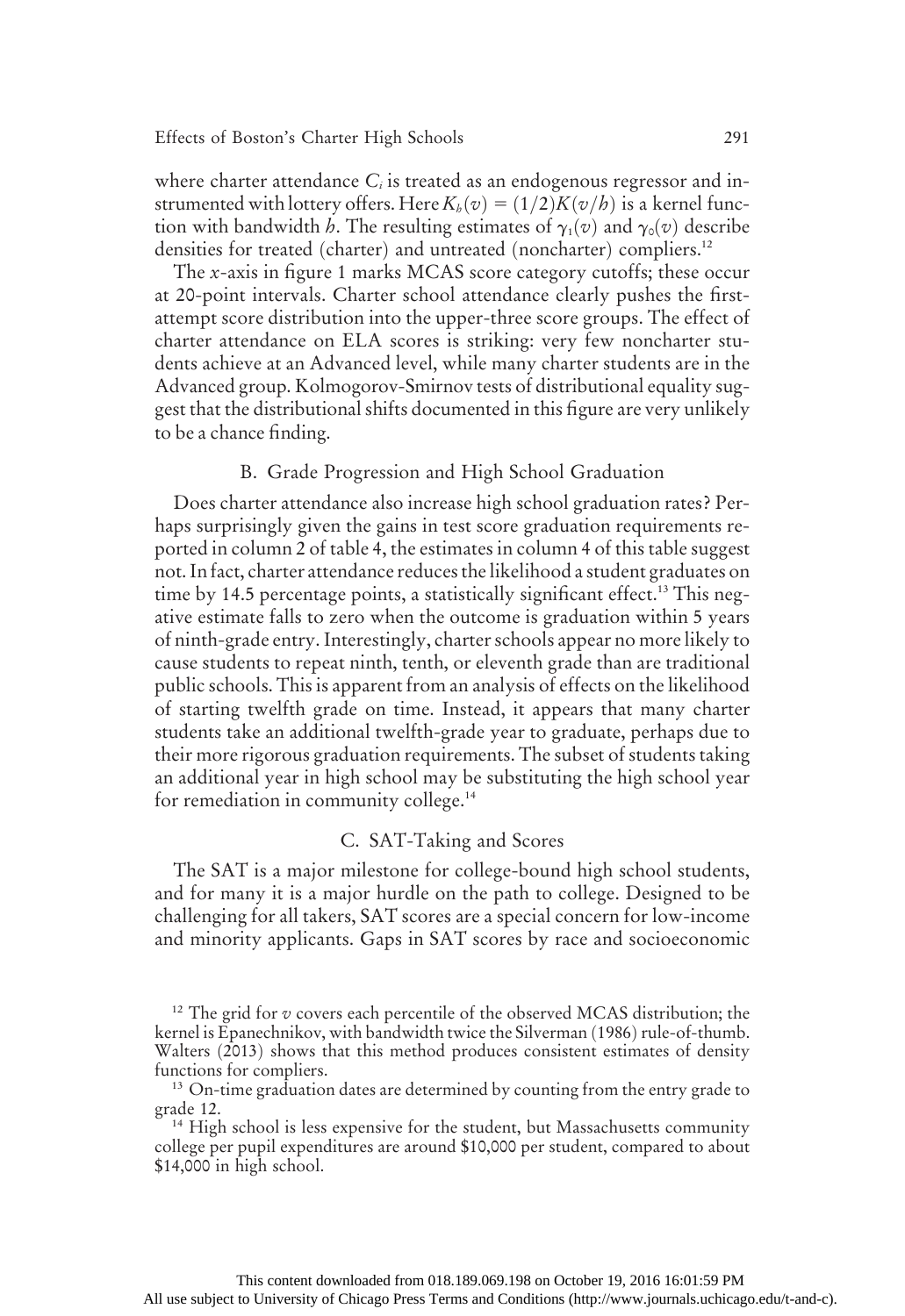status that might be attributable to family background and school quality are further accentuated by the willingness of higher-income families to invest in SAT preparation classes (see, e.g., Bowen and Bok 2000).

Many high schoolers in Boston's traditional public schools take the SAT, and charter attendance does little to change this rate. As can be seen in the first two columns of table 5, nearly two-thirds of noncharter students in our applicant sample take the SAT, while the estimated effect of charter attendance on SAT-taking is about 8 points, a gap far from statistical significance.<sup>15</sup>

SAT scores are much lower in Boston than in the rest of the state, with fewer than 10% of noncharter students in our applicant sample scoring above the state median on the composite test (the sum of math, verbal, and writing scores). About three-quarters of noncharter students score in the lowest quartile of the state distribution or do not take the SAT. Charter attendance increases the share of students scoring above the bottom quartile by 15 percentage points (from 27% to 42%, as can be seen in col. 6).<sup>16</sup> Gains in math contribute most to this boost in composite scores; effects on verbal and writing scores are smaller, though still statistically significant. Charter attendance increases the probability that applicants earn an SAT reasoning score (the sum of math and verbal) above the state median, with math again the largest contributor to this gain.

Table 5 also reports SAT score effects estimated in samples limited to those who take the test. Because charter attendance has little effect on the decision to take the SAT, such conditional comparisons are unlikely to be biased by compositional shifts. These conditional results show that Boston's charters have large and statistically significant effects on SAT scores, especially in math. Specifically, charter attendance boosts average math scores by 52 points, a gain that amounts to over four-tenths of a standard deviation in the US score distribution.<sup>17</sup> This is almost as large (in standard deviation units) as the MCAS math effect reported in table 3, suggesting that the gains in math skills demonstrated on the MCAS carry over to the SAT. The score gain in verbal and writing is about 26 points in each subject. Although charter attendance has smaller effects on verbal and writing scores, the composite SAT score gain is estimated to be about 104 points,

<sup>15</sup> Charter applicants are positively selected, as shown by their somewhat higher baseline test scores than the general BPS population. Similarly, the SAT-taking rate among applicants of 0.63 exceeds the SAT-taking rate of 0.49 in the noncharter BPS population.

<sup>16</sup> In this calculation, we assign an SAT score of zero to those who do not take the test.

 $17$  Means (and standard deviations) of the US SAT distribution in 2012 were 512 (117) in math, 496 (114) in verbal, 488 (114) in writing, 1010 (214) for reasoning, and  $1498$   $(316)$  for the composite.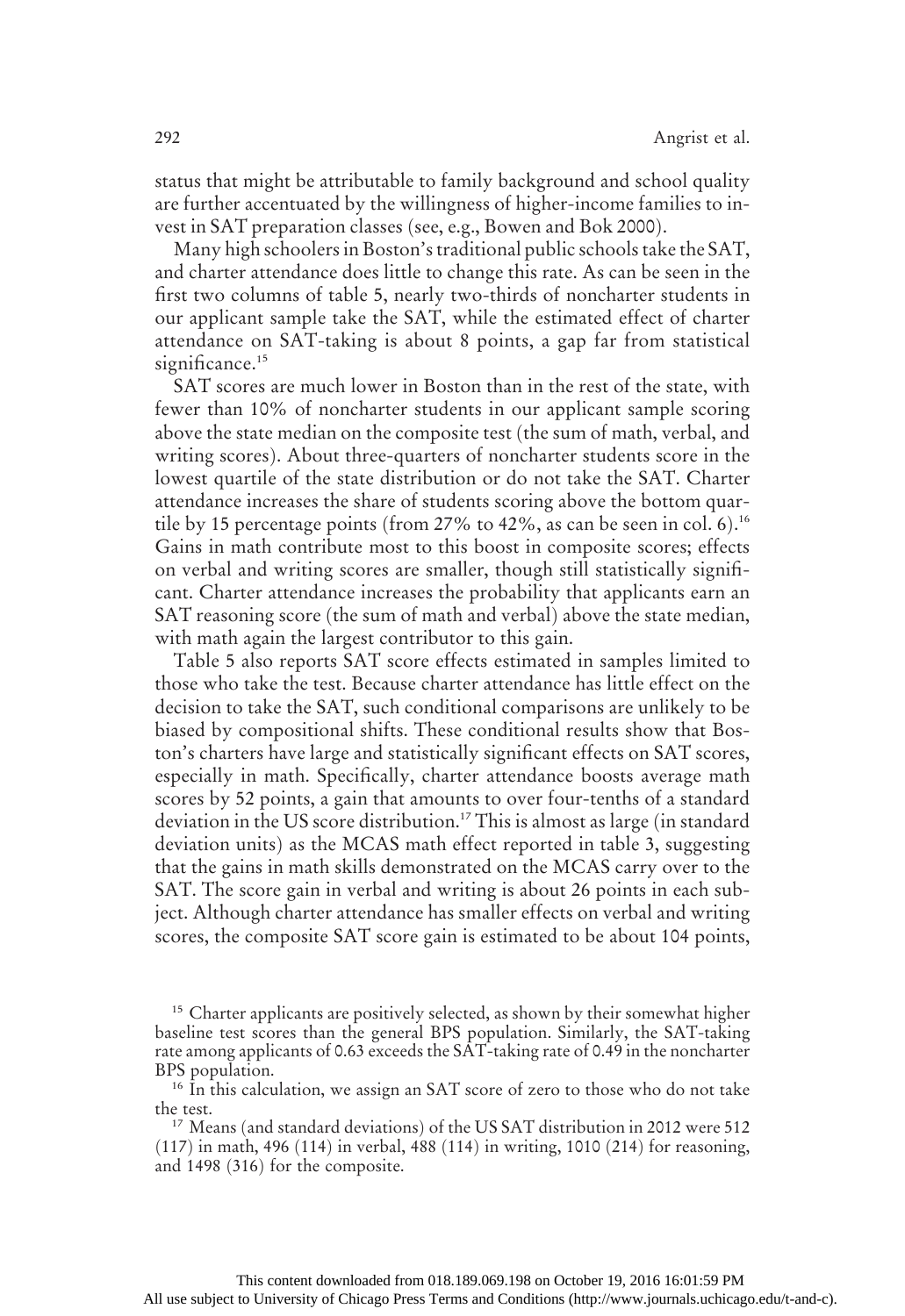| Lottery Estimates of<br>י אנטוג                                                                                                                                                                                                                                                                                                                                                                                                                                                                                                                                                                                                                                                                                                                                    | Effects on SAT Test-Taking and Scores                                                                                                                  |                         |                                      |                         |                                                 |                          |
|--------------------------------------------------------------------------------------------------------------------------------------------------------------------------------------------------------------------------------------------------------------------------------------------------------------------------------------------------------------------------------------------------------------------------------------------------------------------------------------------------------------------------------------------------------------------------------------------------------------------------------------------------------------------------------------------------------------------------------------------------------------------|--------------------------------------------------------------------------------------------------------------------------------------------------------|-------------------------|--------------------------------------|-------------------------|-------------------------------------------------|--------------------------|
|                                                                                                                                                                                                                                                                                                                                                                                                                                                                                                                                                                                                                                                                                                                                                                    | Took SAT                                                                                                                                               |                         | Reasoning (Top Score = 1600)         |                         | Composite (Top Score $= 2400$ )                 |                          |
|                                                                                                                                                                                                                                                                                                                                                                                                                                                                                                                                                                                                                                                                                                                                                                    | Noncharter<br>Mean<br>$\widehat{\Xi}$                                                                                                                  | Effect<br>$\widehat{c}$ | Noncharter<br>Mean<br>$\binom{3}{2}$ | Effect<br>$\mathcal{L}$ | Noncharter<br>Mean<br>$\widetilde{\mathcal{L}}$ | Effect<br>$\circledcirc$ |
| Took SAT                                                                                                                                                                                                                                                                                                                                                                                                                                                                                                                                                                                                                                                                                                                                                           | [.481]<br>635                                                                                                                                          | (.063)<br>.084          |                                      |                         |                                                 |                          |
| Score above bottom quartile                                                                                                                                                                                                                                                                                                                                                                                                                                                                                                                                                                                                                                                                                                                                        |                                                                                                                                                        |                         | 267                                  | $.165***$               | 265                                             | $.147***$                |
| Score above median                                                                                                                                                                                                                                                                                                                                                                                                                                                                                                                                                                                                                                                                                                                                                 |                                                                                                                                                        |                         | 443 <br>.103                         | $.124***$<br>(.057)     | [44]<br><b>+60</b>                              | $.108***$<br>(.056)      |
| Score in top quartile                                                                                                                                                                                                                                                                                                                                                                                                                                                                                                                                                                                                                                                                                                                                              |                                                                                                                                                        |                         | 304<br>.033                          | (.041)<br><b>O17</b>    | [.292]<br>.027                                  | (.036)<br>.008           |
|                                                                                                                                                                                                                                                                                                                                                                                                                                                                                                                                                                                                                                                                                                                                                                    |                                                                                                                                                        |                         | [.178]                               | (.016)                  | $[.162]$                                        | (.016)                   |
| Average score (for takers)                                                                                                                                                                                                                                                                                                                                                                                                                                                                                                                                                                                                                                                                                                                                         |                                                                                                                                                        |                         | [173.9]<br>855.5                     | 78.1***<br>(23.9)       | 1,268.2<br>[250.3]                              | $104.3***$<br>(34.3)     |
|                                                                                                                                                                                                                                                                                                                                                                                                                                                                                                                                                                                                                                                                                                                                                                    | Math (800)                                                                                                                                             |                         | Verbal (800                          |                         | Writing (800)                                   |                          |
|                                                                                                                                                                                                                                                                                                                                                                                                                                                                                                                                                                                                                                                                                                                                                                    | Noncharter                                                                                                                                             |                         | Noncharter                           |                         | Noncharter                                      |                          |
|                                                                                                                                                                                                                                                                                                                                                                                                                                                                                                                                                                                                                                                                                                                                                                    | Mean                                                                                                                                                   | Effect                  | Mean                                 | Effect                  | Mean                                            | Effect                   |
|                                                                                                                                                                                                                                                                                                                                                                                                                                                                                                                                                                                                                                                                                                                                                                    | $\widehat{\Xi}$                                                                                                                                        | $\boxed{2}$             | $\widehat{c}$                        | $\left( 4\right)$       | $\widetilde{5}$                                 | $\odot$                  |
| Score above bottom quartile                                                                                                                                                                                                                                                                                                                                                                                                                                                                                                                                                                                                                                                                                                                                        | 315                                                                                                                                                    | .174**                  | .271                                 | .139***                 | 289                                             | $.101*$                  |
|                                                                                                                                                                                                                                                                                                                                                                                                                                                                                                                                                                                                                                                                                                                                                                    | [.465]                                                                                                                                                 | (.068)                  | [445]                                | (.054)                  | [.453]                                          | (.056)                   |
| Score above median                                                                                                                                                                                                                                                                                                                                                                                                                                                                                                                                                                                                                                                                                                                                                 | [.332]<br>.126                                                                                                                                         | $.166***$<br>$(0+0)$    | [315]<br>112                         | $.086***$<br>(.042)     | .306<br>104                                     | .079**<br>(.037)         |
| Score in top quartile                                                                                                                                                                                                                                                                                                                                                                                                                                                                                                                                                                                                                                                                                                                                              | .042                                                                                                                                                   | $.065***$               | 034                                  | $\overline{0}11$        | .029                                            | 037                      |
| Average score (for takers)                                                                                                                                                                                                                                                                                                                                                                                                                                                                                                                                                                                                                                                                                                                                         | [.201]<br>439.1                                                                                                                                        | 52.1***<br>(.027)       | [.180]<br>416.4                      | $26.0***$<br>(019)      | 412.7<br>[.167]                                 | $26.2$ **<br>(.024)      |
|                                                                                                                                                                                                                                                                                                                                                                                                                                                                                                                                                                                                                                                                                                                                                                    | [98.3]                                                                                                                                                 | (14.3)                  | 0.16                                 | (12.9)                  | [89.3]                                          | (12.6)                   |
| graduate between 2007 and 2013. SAT outcomes are coded using the last test taken by each student. The average score outcome is for a sample of SAT takers. Other outcomes are<br>equal to zero for non-SAT takers. Score quartile values are from the distribution of Massachusetts SAT takers. Maximum possible scores are shown in parentheses next to outcome<br>labels. The note to table 3 details the 2SLS models used to construct the estimates. Standard deviations are shown in brackets, and standard errors are shown in parentheses. N of total<br>sample = 3,672; N of sample taking the SAT = 2,378.<br>* Significant at the 10% level.<br>level.<br>** Significant at the 5% level.<br>*** Significant at the 1% level<br>NOTE.-This table reports | two-stage least squares estimates of the effects of Boston charter attendance on SAT test-taking and scores. The sample includes students projected to |                         |                                      |                         |                                                 |                          |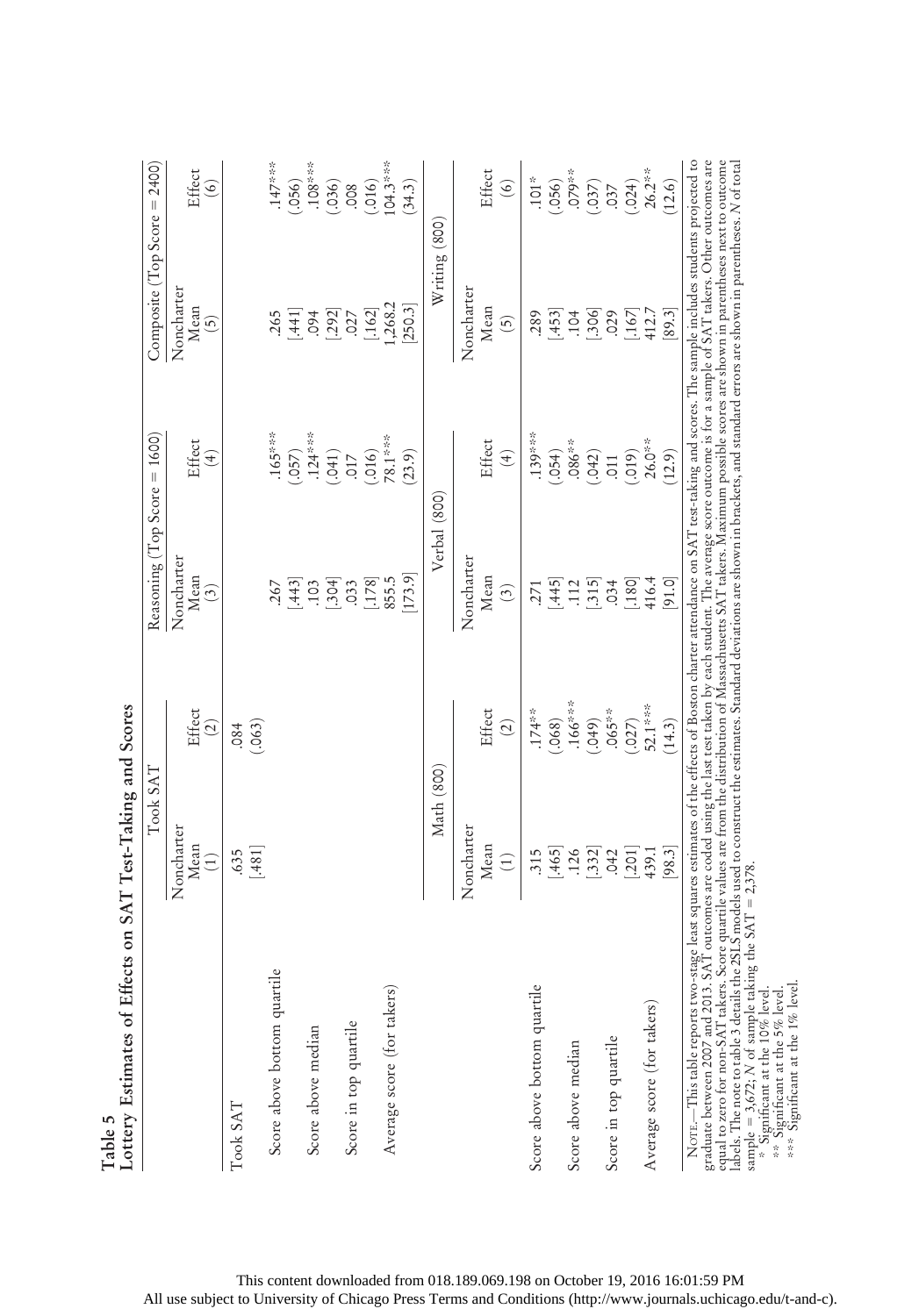a large and statistically significant result. The gain here amounts to almost one-third of a standard deviation in the US composite score distribution. The corresponding effect on SAT reasoning is 78 points, also a large gain.

The effect of charter attendance on the SAT score distribution is summarized in figure 2, which plots the distribution of SAT scores for treated and untreated lottery compliers (estimated as in fig. 1). Charter school attendance causes a pronounced rightward distributional shift in all three SAT subjects, as well as for the composite score. Formal statistical tests of distributional equality suggest these shifts are very unlikely to be a chance finding. On balance, Boston's charter high schools produce substantial gains on the SAT as well as the MCAS.

# D. AP-Taking and Scores

Advanced Placement coursework allows high schoolers to experience the rigor of college-level courses and potentially earn college credit. Five of the six charter schools in our sample offer AP classes, and one school requires its students to pass AP exams in order to graduate. As shown in table 6, charter school attendance increases the probability that a student takes at least one AP exam by 30 percentage points. Consequently, almost 60% of charter students take at least one AP test, compared with 28% of students in traditional public schools.<sup>18</sup>

Charter attendance increases the average number of AP tests that students take by over a full exam, a result that can be seen in the second row of table 6. Gains in AP scores are more modest. Charter school attendance increases the likelihood of taking a test and earning a score of at least 2 by 16 percentage points, a statistically and quantitatively significant gain. But a score of 3 or better is required to earn college credit, and many colleges and universities require at least a 4. Charter attendance increases the probability of earning a score of 3 by 12 percentage points, a large effect relative to the noncharter mean of 8%. At the same time, charter attendance generates no significant increase in the likelihood of earning a 4 or 5.19 Note that by including zeros for nontakers in this analysis of score impact, we avoid bias from possible composition effects due to the large effect of charter attendance on the likelihood applicants take a test.

AP results by subject, reported in columns 3–10 of table 6, show a large increase in the likelihood charter applicants take tests in science, calculus,

<sup>&</sup>lt;sup>18</sup> The AP-taking effect does not reflect a lack of AP options in traditional public schools. BPS schools offer AP classes at the same or higher rates than charter schools. See online appendix tables C3 and C4 for details.

<sup>&</sup>lt;sup>19</sup> The University of Massachussetts–Amherst and the University of Massachussetts–Boston require at least a 4 on the AP Calculus exam for college credit, a threshold that most Boston students do not meet.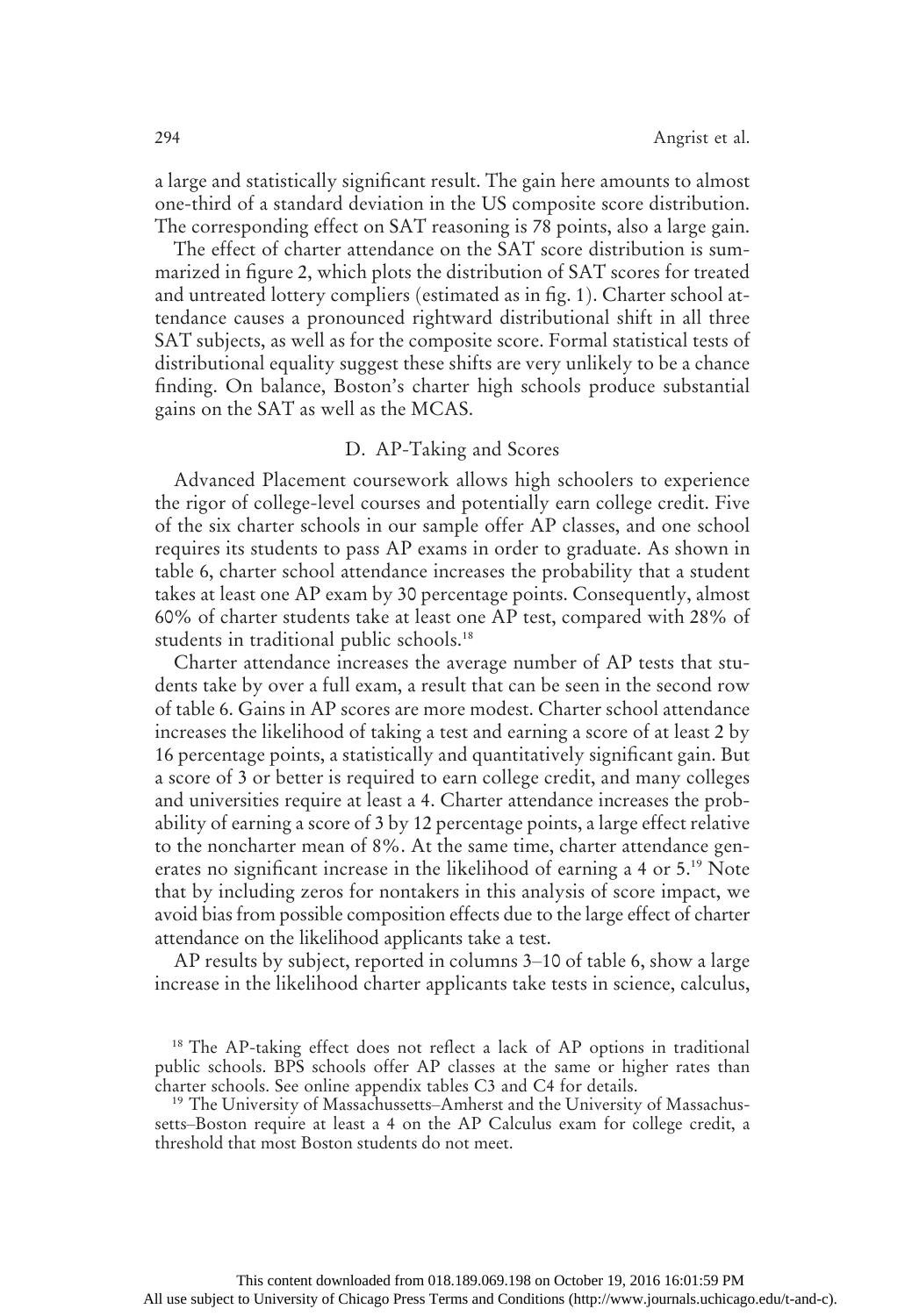

compliers. The sample is restricted to lottery applicants who are projected to graduate between 2007 and 2013. Densities are estimated using an Epanechnikov kernel with bandwidth equal to twice the Silverman (1986) rule-of-thumb. Kolmogorov-Smirnov statistics and p-values are from FIG. 2.—Complier distributions for SAT scores. This figure plots smoothed SAT score distributions for treated and untreated charter lottery —Complier distributions for SAT scores. This figure plots smoothed SAT score distributions for treated and untreated charter lottery compliers. The sample is restricted to lottery applicants who are projected to graduate between 2007 and 2013. Densities are estimated using an p-values are from Epanechnikov kernel with bandwidth equal to twice the Silverman (1986) rule-of-thumb. Kolmogorov-Smirnov statistics and bootstrap tests of distributional equality for treated and untreated compliers. bootstrap tests of distributional equality for treated and untreated compliers.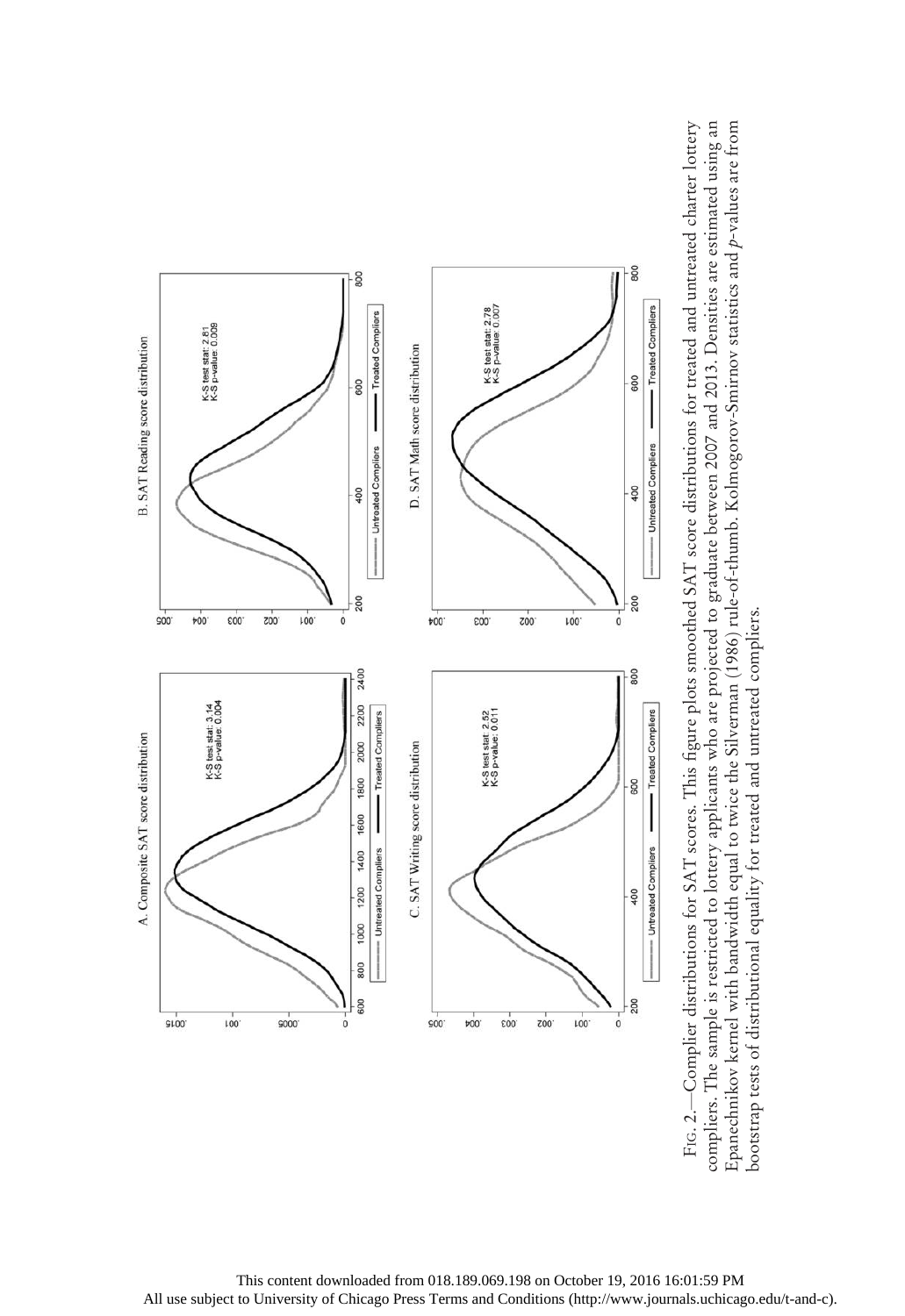| Lottery Estimates of                                                                                                                                                                                                                                                                                                                                                                                                                                                                                                                                                        |                           |                         | Effects on Advanced Placement Test-Taking and Scores |                             |                                                |                     |                                                 |                             |                                     |                             |
|-----------------------------------------------------------------------------------------------------------------------------------------------------------------------------------------------------------------------------------------------------------------------------------------------------------------------------------------------------------------------------------------------------------------------------------------------------------------------------------------------------------------------------------------------------------------------------|---------------------------|-------------------------|------------------------------------------------------|-----------------------------|------------------------------------------------|---------------------|-------------------------------------------------|-----------------------------|-------------------------------------|-----------------------------|
|                                                                                                                                                                                                                                                                                                                                                                                                                                                                                                                                                                             | All AP Exams              |                         | Science                                              |                             | Calculus                                       |                     | US History                                      |                             | English                             |                             |
|                                                                                                                                                                                                                                                                                                                                                                                                                                                                                                                                                                             | Noncharter<br>Mean<br>Ξ   | Effect<br>$\widehat{c}$ | Noncharter<br>Mean<br>(3)                            | Effect<br>$\left( 4\right)$ | Noncharter<br>Mean<br>$\widetilde{\mathbf{e}}$ | Effect<br>$\odot$   | Noncharter<br>Mean<br>$\widetilde{\mathcal{L}}$ | Effect<br>$\left( 8\right)$ | Noncharter<br>Mean<br>$\widehat{e}$ | Effect<br>$\left(10\right)$ |
| Took exam                                                                                                                                                                                                                                                                                                                                                                                                                                                                                                                                                                   | .279                      | $298***$<br>.062)       | .103                                                 | 308***<br>(052)             | 070                                            | $223***$<br>(.061)  | <b>FO</b> .                                     | $.181***$<br>(.078)         | .162                                | (.069)<br>.083              |
| No. of exams                                                                                                                                                                                                                                                                                                                                                                                                                                                                                                                                                                | .586                      | $.037***$<br>.245)      | .119                                                 | $.293***$<br>.060)          |                                                |                     |                                                 |                             |                                     |                             |
| Score 2 or higher                                                                                                                                                                                                                                                                                                                                                                                                                                                                                                                                                           | .156                      | $.162***$<br>.064)      | .035                                                 | $.067***$<br>(.030)         | .025                                           | $128***$<br>$(6+0)$ | .029                                            | $.087***$<br>(0.41)         | .105                                | $(8+0)$<br>067              |
| Score 3 or higher                                                                                                                                                                                                                                                                                                                                                                                                                                                                                                                                                           | .083                      | $122***$<br>(150)       | 020                                                  | $045**$<br>(.018)           | 019                                            | $108***$<br>(.039)  | 019                                             | $058***$<br>(022)           | 035                                 | (026)<br>.038               |
| Score 4 or 5                                                                                                                                                                                                                                                                                                                                                                                                                                                                                                                                                                | .046                      | (032)<br>050            | $\overline{0}1$                                      | (010)<br>$-0.003$           | $\overline{0}11$                               | $.036*$<br>(020)    | .011                                            | (017)<br>.021               | 014                                 | (.012)<br><b>SOC</b>        |
| Norr.—This table reports two-stage least squares estimates of the effects of Boston charter attendance on AP test-taking and scores. The sample includes students projected to<br>graduate between 2007 and 2013. Outcomes are eq<br>Magnetism, Computer Science A, Computer Science AB, and Environmental Science. Outcomes for calculus combine Calculus AB and Calculus BC. Corres for English combine English Literature and English Language. The note to tab<br>3,672.<br>* Significant at the 10% lev<br>** Significant at the 5% lev<br>*** Significant at the 1% l | level<br>level.<br>level. |                         |                                                      |                             |                                                |                     |                                                 |                             |                                     |                             |

÷ ŀ, ÷  $\overline{a}$  $\ddot{\phantom{0}}$ ्

Table 6

This content downloaded from 018.189.069.198 on October 19, 2016 16:01:59 PM All use subject to University of Chicago Press Terms and Conditions (http://www.journals.uchicago.edu/t-and-c).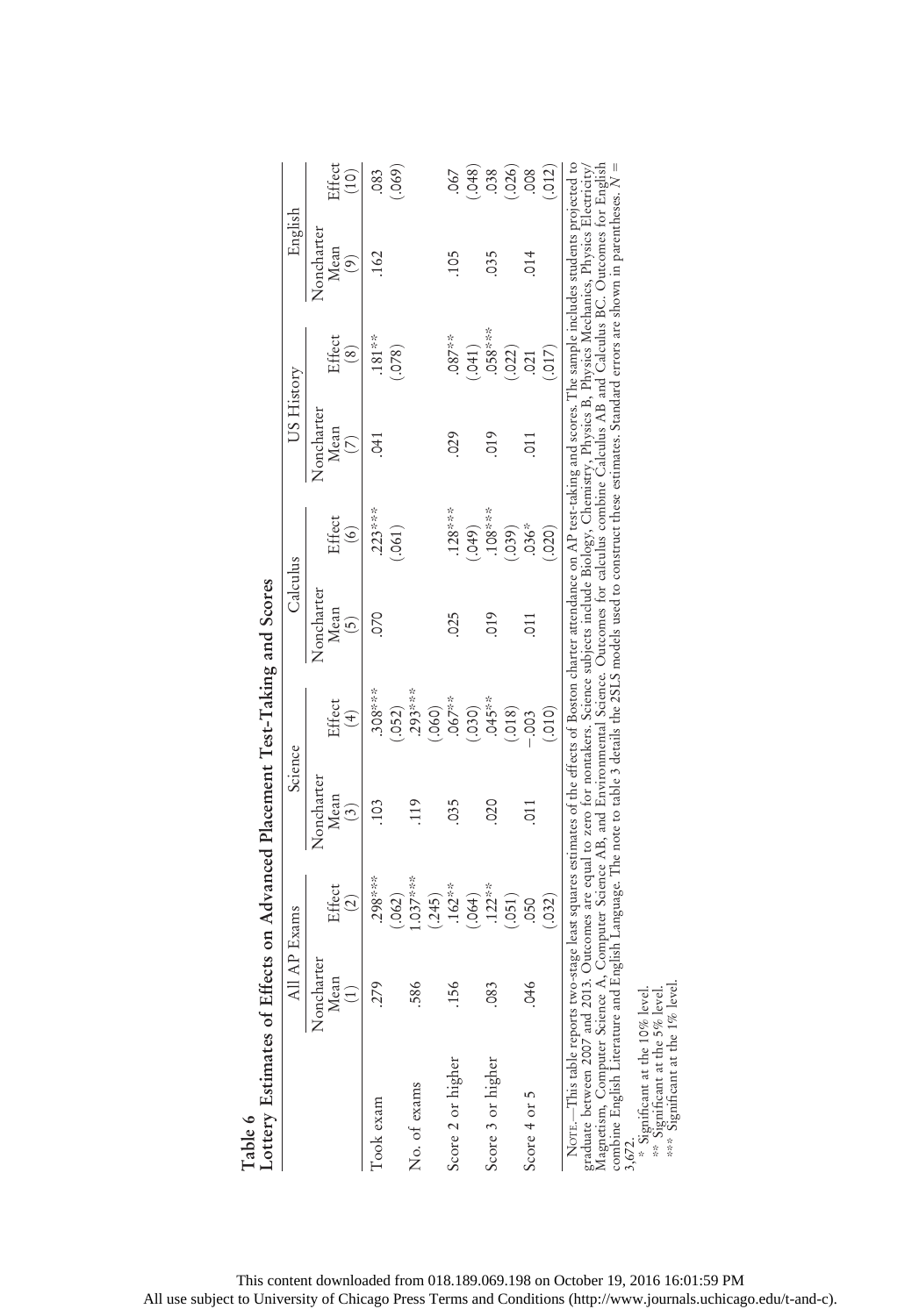and history, three of the most common categories of AP exams. Paralleling charters' large effect on MCAS math scores, the clearest AP score gains emerge for calculus. Charter attendance boosts the probability of taking the AP Calculus test by 22 percentage points and increases the likelihood of earning a score of at least 2 by nearly 13 points. The corresponding impact on the likelihood of earning a 3 on AP Calculus is 11 percentage points; relative to the noncharter mean of 1.9%, this implies that charter attendance more than quintuples the chances a student earns a 3 in calculus. There is also an effect on the 4 or higher threshold, with charter attendance increasing the likelihood of scoring in the highest categories by a marginally significant 3.6 percentage points. This is more than three times the probability of scoring 4 or higher for noncharter students. Charter attendance also increases AP scores in science and US history, with more students scoring above a 2 and above a 3 in both subjects. Charter schools have little effect on AP English test-taking or scores.

#### V. College Enrollment and Choice

The charter schools in this study focus on college readiness. Nearly half of the applicants in our sample enroll in college immediately in the fall after graduation, while 60% start college within 18 months of expected high school graduation. While the estimated effect of charter attendance on college attendance is positive, it is not large enough to generate a statistically significant gain. This can be seen in the first row of table 7, which reports enrollment rates and charter effects for two subsamples. The first sample includes cohorts for whom we have college attendance data for the fall immediately following their expected high school graduation (the "within 6 months" sample). The second, smaller, sample includes cohorts we can follow for an additional year (the "within 18 months" sample). Columns 2 and 4 report enrollment effects on applicants who can be followed in these two windows. The estimated enrollment effects of 0.028 and 0.075 are not precise enough to rule out chance findings.

While the estimates of overall enrollment effects are inconclusive, the results in table 7 show a clear shift from 2-year colleges to 4-year colleges. Specifically, in the 6-month enrollment window, charter attendance decreases 2-year attendance by 11 points, while increasing 4-year attendance by 13 points. The decline in 2-year attendance is again 11 points in the longer time window, while the estimated gain in 4-year attendance is an even larger 18 percentage points. Gains in 4-year attendance are large enough to generate highly significant estimates, with confidence intervals well away from zero.

The gains in 4-year enrollment documented in table 7 are driven entirely by increases in attendance at public 4-year schools, with no effect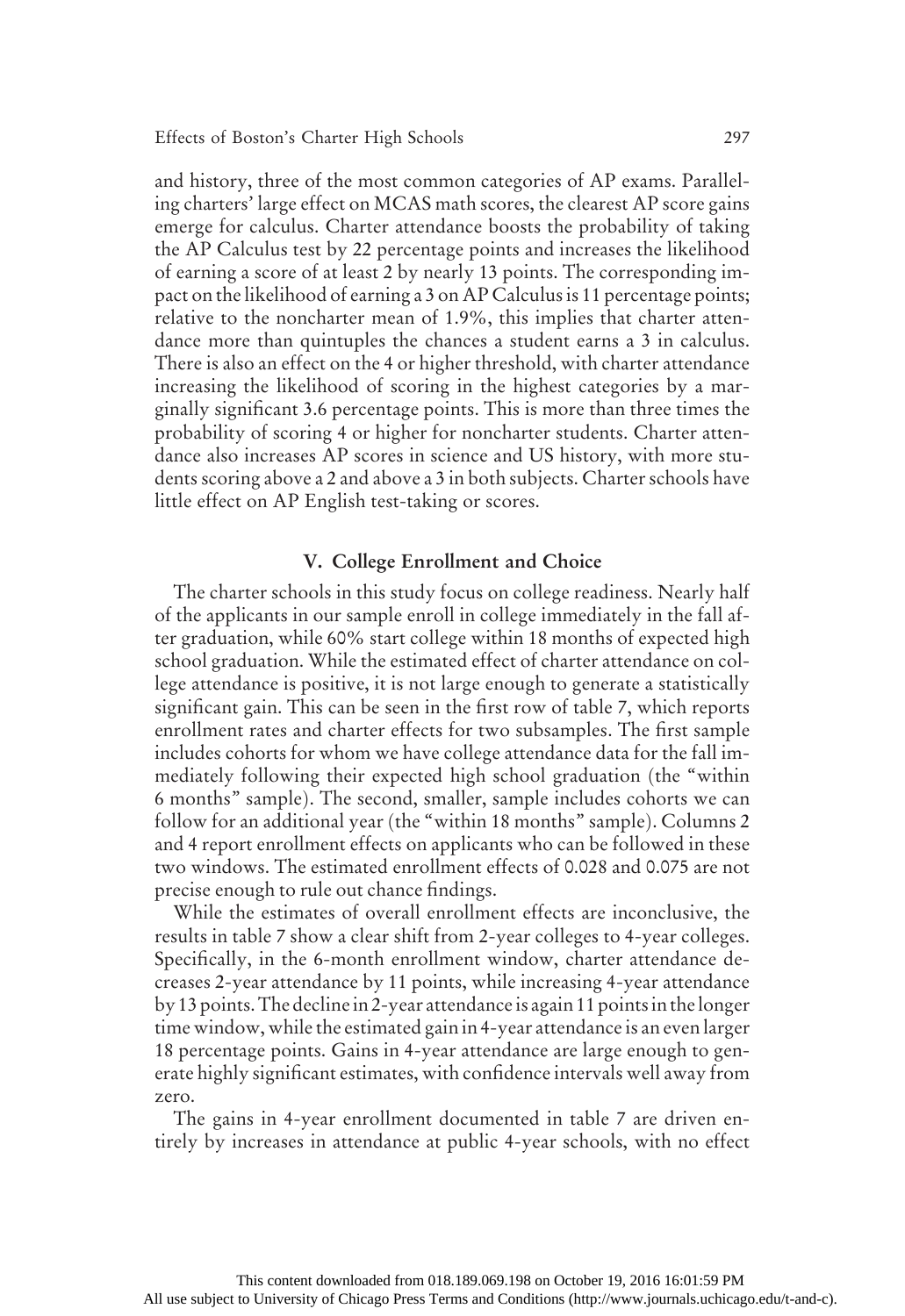|                              | Within 6 Months        |                     | Within 18 Months       |                     |
|------------------------------|------------------------|---------------------|------------------------|---------------------|
|                              | Noncharter Mean<br>(1) | Effect<br>(2)       | Noncharter Mean<br>(3) | Effect<br>(4)       |
| Any postsecondary enrollment | .497                   | .028<br>(.066)      | .596                   | .075<br>(.081)      |
| $2$ -year                    | .123                   | $-.107**$<br>(.046) | .186                   | $-.108*$<br>(.061)  |
| 4-year                       | .374                   | $.134***$<br>(.064) | .410                   | $.183***$<br>(.073) |
| 4-year public                | .143                   | $.141***$<br>(.053) | .148                   | $.145***$<br>(.060) |
| 4-year private               | .231                   | $-.007$<br>(.069)   | .262                   | .038<br>(.081)      |
| 4-year Massachusetts public  | .123                   | $.121***$<br>(.049) | .126                   | $.115***$<br>(.057) |
| N                            |                        | 3,205               |                        | 2,599               |

# Table 7 Lottery Estimates of Effects on College Enrollment

NOTE.—This table reports two-stage least squares estimates of the effects of Boston charter school attendance on college enrollment. Enrollment within 6 months (cols. 1 and 2) is defined as enrollment by the semester following a student's projected high school graduation, while enrollment within 18 months ðcols. 3 and 4Þ is defined as enrollment within two fall semesters after projected graduation. The within 6 months enrollment sample includes students projected to graduate in 2012 or earlier. The within 18 months sample includes students projected to graduate in 2011 or earlier. The note to table 3 details the 2SLS models used to construct these estimates. Standard errors are shown in parentheses.

\* Significant at the 10% level. \*\* Significant at the 5% level. \*\*\* Significant at the 1% level.

on private attendance. The last row of table 7 shows that most of this gain is generated by enrollment at Massachusetts public colleges. In fact, the Boston campus of the University of Massachusetts is the modal institution for former charter students in our sample. The Adams Scholarship likely contributes to this pattern, though college counseling may also play a role.

In a recent study, Cohodes and Goodman (2014) argue that Adams Scholarship awards tend to reduce the selectivity of colleges chosen by many scholarship winners. We therefore estimated the effects of charter attendance on college selectivity as measured by Barron's rankings (not shown). College selectivity downgrading does not appear to be a consequence of charter attendance, perhaps because most of Boston's Adams scholarship recipients come from lower-income backgrounds. The Cohodes and Goodman findings are driven by higher-income students who might otherwise have attended private schools.

In addition to college enrollment, we look briefly at college persistence, as measured by the likelihood of enrolling for 3 or 5 semesters. The samples available for such an analysis are necessarily smaller than those available to study college enrollment. Persistence results within 18 months of high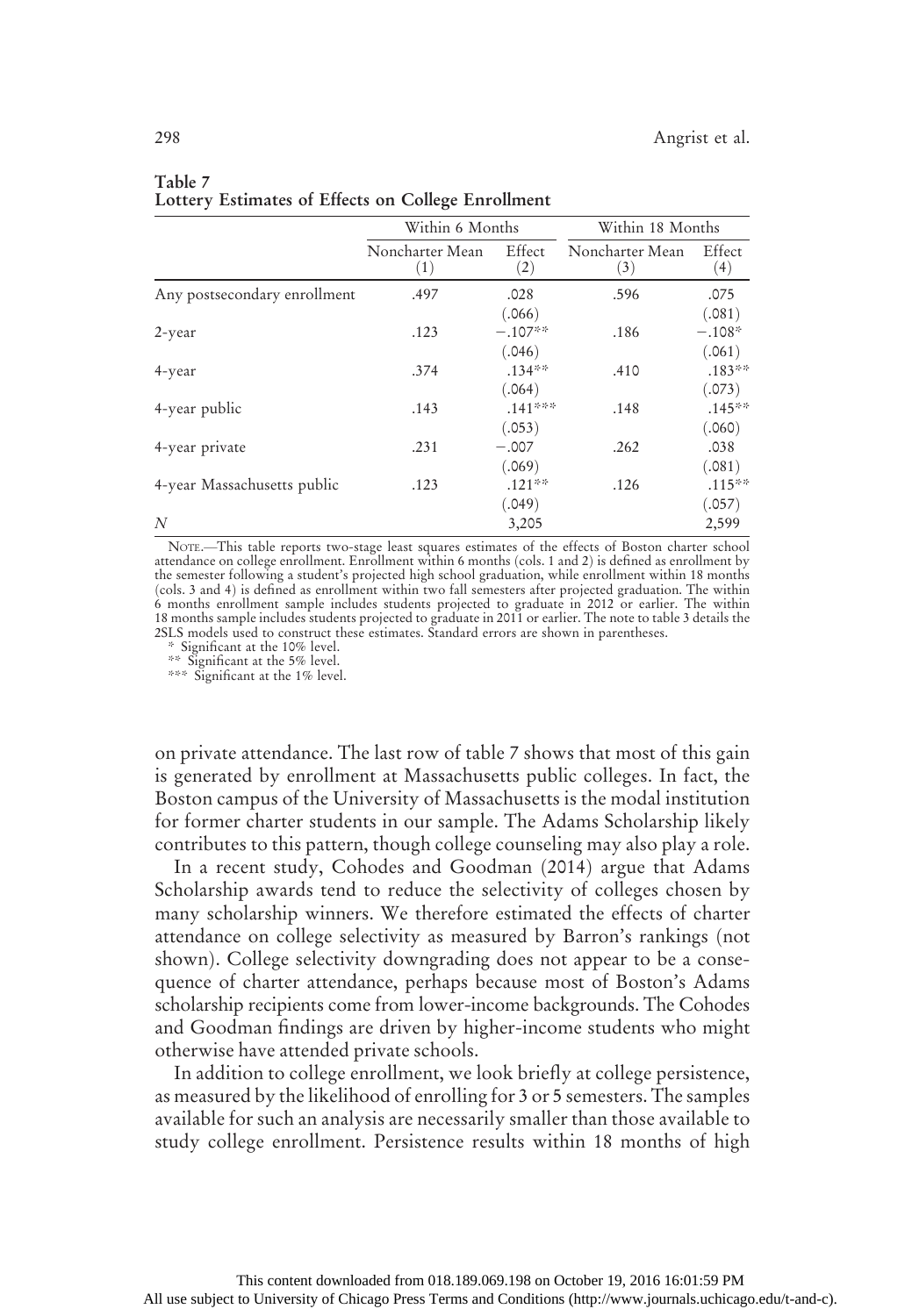school graduation, reported in table 8, suggest that charter attendance increases the fraction of students who attempt at least 3 academic semesters at 4-year schools by about 12 points, a marginally significant effect. The corresponding estimate in panel B, computed in a sample window that allows an additional year to elapse before measurement of the outcome, is smaller (6 percentage points) but less precisely estimated. Estimated effects on 5-plus semesters of enrollment are similarly imprecise.

Taken together, the estimates reported here show that charter high school attendance generates gains through college preparation and institutional choice as well as in short-run achievement. Figure 3 summarizes the relationship between short-run and long-run impacts. This figure plots MCAS estimates against estimates for longer-run outcomes for each of the withinrisk-set experiments in our charter lottery data. Each risk set is represented by a bubble, with bubble sizes inversely proportional to the standard error of the MCAS estimate for that risk set. As can be seen in panel A, SAT score gains track MCAS gains closely. Likewise, risk sets where score gains are larger also appear to generate larger 4-year enrollment effects, though here the relationship between impacts is looser than for the two test scores  $(s$ hown in panel B). These findings suggest that the short-run effects of Boston's charter high schools on MCAS scores are a reliable guide to their longer-run effects.

### VI. Additional Results

# A. Effects in Subgroups

Estimates of effects within subgroups pinpoint the characteristics of students who benefit most from charter attendance. This section briefly summarizes a large set of subgroup results reported in online appendix B. Results for most outcomes are similar for boys and girls. For example, estimates of effects on SAT scores and 4-year college enrollment are large and positive for both boys and girls, though these gender-specific effects are not precisely estimated. In view of evidence that many educational interventions do not work well for males, this finding seems noteworthy (see, e.g., Anderson 2008; Angrist, Lang, and Oreopoulos 2009; Legewie and DiPrete 2012; Deming et al. 2014).

MCAS, SAT, and 4-year enrollment effects are larger for special needs students than for other applicants. Similarly, students with baseline scores below the sample median are more likely to gain from charter attendance than are high-scorers.<sup>20</sup> Effects on MCAS scores are somewhat larger for

<sup>&</sup>lt;sup>20</sup> Here the sample is split by whether the sum of baseline math and ELA scores is below the median of this measure in the full MCAS ELA sample.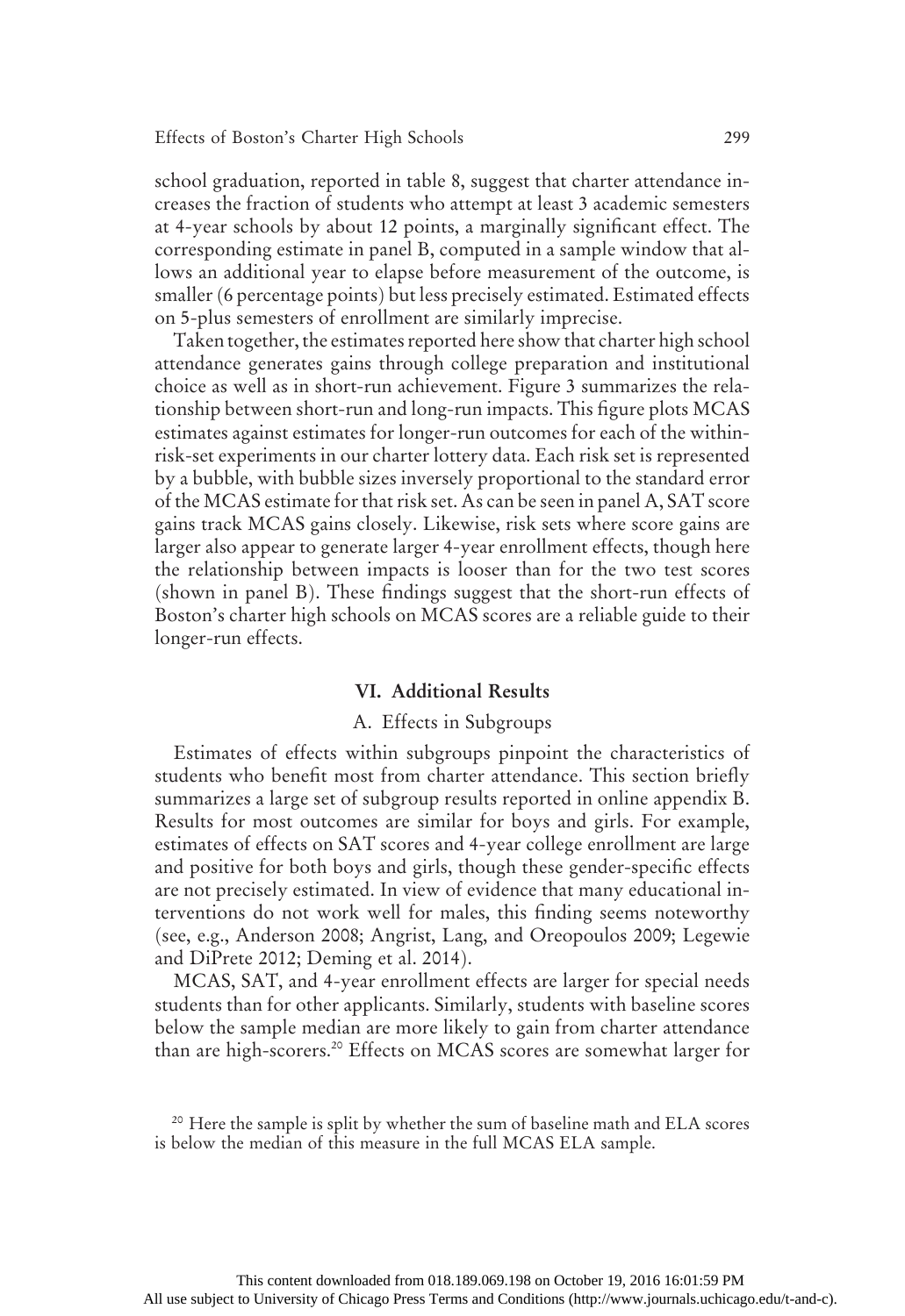|                                                                          | Any Postsecondary<br>Enrollment  |                             | 2-Year College Enrollment |                             | 4-Year College Enrollment          |                          |
|--------------------------------------------------------------------------|----------------------------------|-----------------------------|---------------------------|-----------------------------|------------------------------------|--------------------------|
|                                                                          | Noncharter Mean<br>$\widehat{E}$ | Effect<br>$\left( 2\right)$ | Noncharter Mean<br>(3)    | Effect<br>$\left( 4\right)$ | Noncharter Mean<br>$\widetilde{5}$ | Effect<br>$\circledcirc$ |
| months of expected high school<br>A. Within 6, 18, and 30<br>graduation: |                                  |                             |                           |                             |                                    |                          |
| One academic semester $(N = 3,205)$                                      | .497                             | 028                         | .123                      | $-.107**$                   | 374                                | $.134***$                |
|                                                                          |                                  | (.066)                      |                           | (.046)                      |                                    | (.064)                   |
| Three academic semesters $(N = 2,599)$                                   | 367                              | .105                        | .067                      | $-.018$                     | 300                                | $123*$                   |
|                                                                          |                                  | (.073)                      |                           | $(0+0.)$                    |                                    |                          |
| Five academic semesters $(N = 1,887)$                                    | 299                              | .005                        | 048                       | $-006$                      | 251                                | $(069)$<br>011           |
|                                                                          |                                  | (0.078)                     |                           | (.032)                      |                                    | (071)                    |
| B. Within 18, 30, and 42 months of expected high                         |                                  |                             |                           |                             |                                    |                          |
| school graduation:                                                       |                                  |                             |                           |                             |                                    |                          |
| One academic semester $(N = 2,599)$                                      | 596                              | 075                         | .186                      | $-108*$                     | .410                               | $.183**$                 |
|                                                                          |                                  | (.081)                      |                           | (.061)                      |                                    | (.073)                   |
| Three academic semesters $(N = 1,887)$                                   | 473                              | $-.018$                     | .125                      | $-0.80$                     | 348                                | .062                     |
|                                                                          |                                  | (.081)                      |                           | (0.049)                     |                                    | (.078)                   |
| Five academic semesters $(N = 1,382)$                                    | 376                              | .068                        | .088                      | $-000 -$                    | 287                                | 077                      |
|                                                                          |                                  | (.103)                      |                           | (.061)                      |                                    | (106)                    |

 $\epsilon$ þ,  $\zeta$  $\ddot{\cdot}$ Ů  $\ddot{\phantom{0}}$ Table 8

300

This content downloaded from 018.189.069.198 on October 19, 2016 16:01:59 PM All use subject to University of Chicago Press Terms and Conditions (http://www.journals.uchicago.edu/t-and-c).

\* Significant at the 10

\*\* Significant at the 5 \*\*\* Significant at the 1

% level. % level. % level.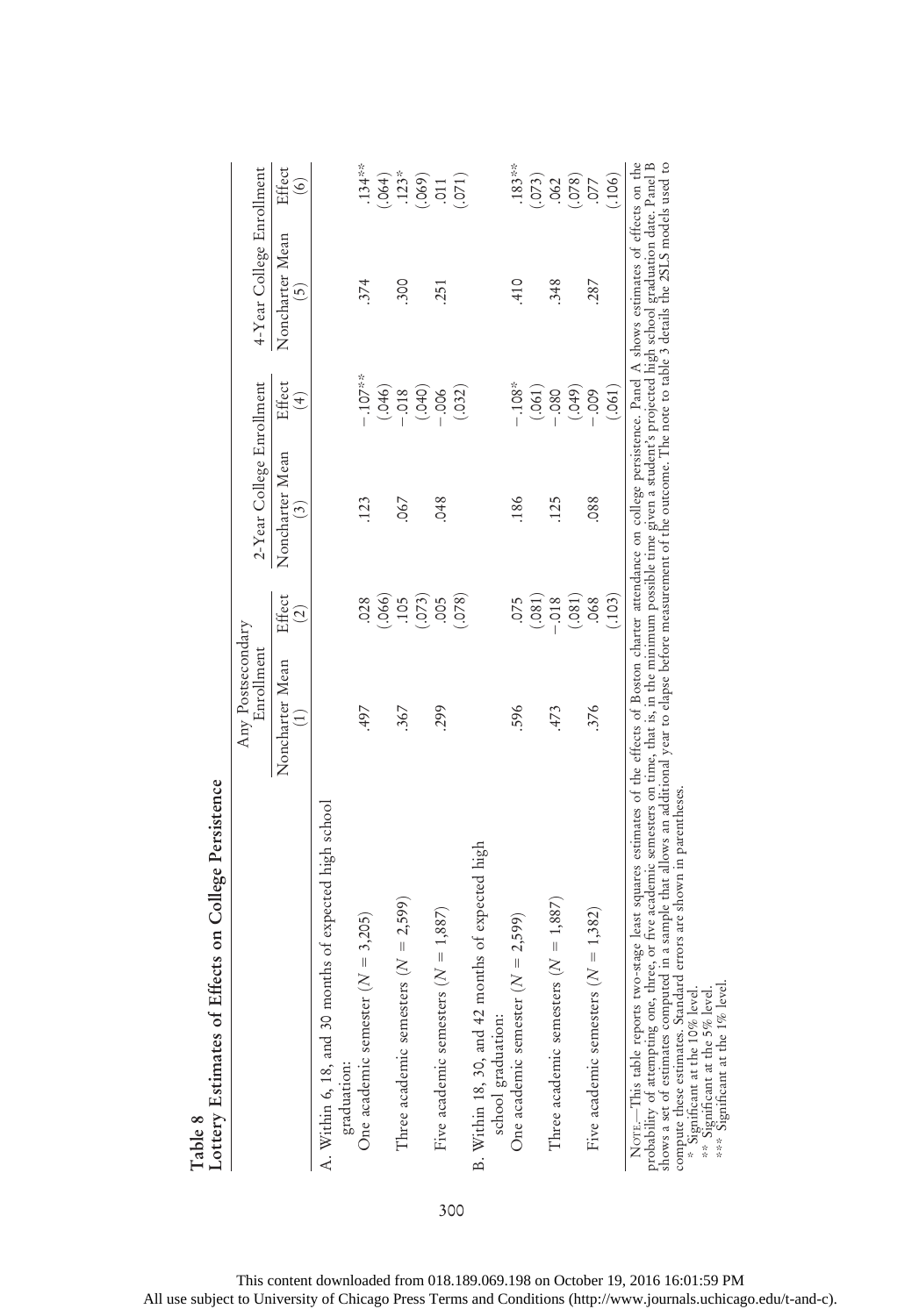

FIG. 3.—Comparisons of lottery estimates of effects on earlier and later outcomes. This figure plots within-risk-set lottery estimates of the effects of charter school attendance. Panel A plots effects on SAT Reasoning (verbal and math) against effects on MCAS composite scores. Panel B plots effects on the probability of enrollment in a 4-year college within 6 months of projected graduation against effects on MCAS composite scores. The sample in panel A includes students projected to graduate between 2007 and 2013, while the sample in panel B includes students projected to graduate between 2006 and 2012. Samples in both panels are further restricted to students with available data for both outcomes. Circles indicate risk sets in which students applied to one school, while squares indicate risk sets in which students applied to two. Marker sizes are proportional to the inverse of the standard errors of the MCAS estimates. Estimates for a given risk set use the instrument (immediate or ever offer) with the larger first-stage  $t$ -statistic. The sample excludes risk sets with first-stage t-statistics less than 1. Lines show weighted least squares regressions with weights inversely proportional to standard errors. The slopes are 87.9 ( $SE = 16.9$ ) for the SAT plot and 0.133 ( $SE = 0.053$ ) for the 4-year enrollment plot.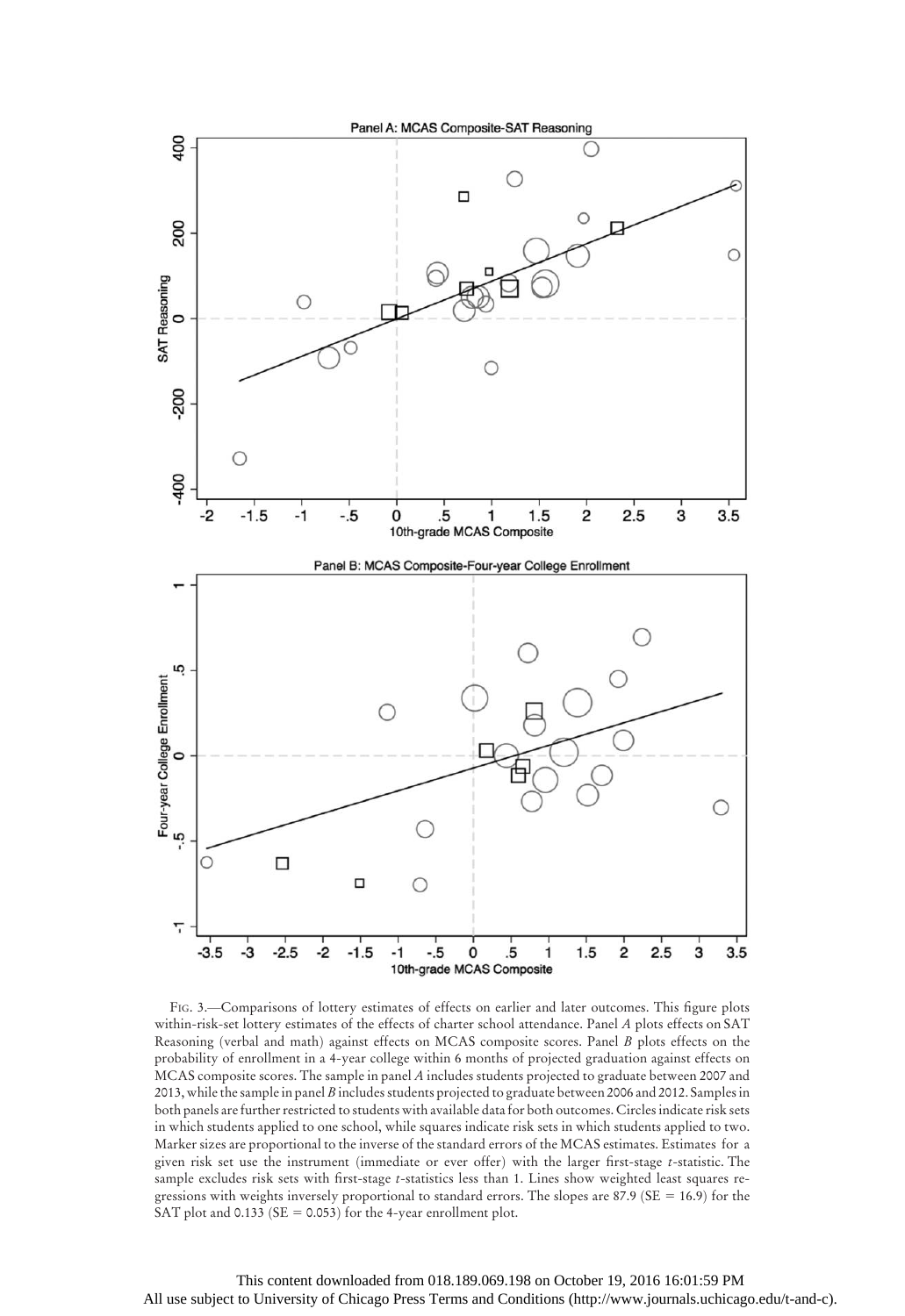below-median students, and the effect on composite SAT scores is also larger for the lower-scoring group. The effect of charter attendance on 4-year college enrollment is driven entirely by students whose scores are below median at baseline, and much of the 4-year effect on this group comes from an increase in the overall rate of college enrollment rather than a shift from 2-year to 4-year institutions.

The subgroup analysis shows a less consistent pattern by poverty status (as proxied by qualification for a subsidized lunch), with the disadvantaged group gaining more in college enrollment and AP-taking but less on the SAT. This finding is notable given recent evidence that apparently college-ready poor students often choose not to attend 4-year institutions (Bowen, Chingos, and McPherson 2009; Hoxby and Avery 2012). Overall, Boston's charter high schools boost key outcomes for most subgroups, with large effects on at-risk groups, including boys, special education students, and those who enter high school with low achievement.<sup>21</sup>

# B. The Peer Channel

Charter schools are sometimes said to generate gains by the selective retention of higher-performing students (see, e.g., Skinner 2009). In this view, charter effectiveness is at least partly attributed to a tendency to eject trouble-makers and stragglers, leaving a student population that is easier to teach. Importantly, the causal interpretation of our lottery-based estimation strategy is unaffected by selective retention because we follow all winners and losers, regardless of whether they stay in the charter school. Moreover, the charter enrollment variable is "switched on" even for students who spend only a single day enrolled in a charter school. Thus, outcomes for poor-performing charter students who leave the school still count on the charter side of our IV estimation strategy.

At the same time, selective retention, if substantial, may lead to a favorable population mix that generates positive peer effects on students who remain enrolled in charters. In other words, charter schools may do well for most of their students in part because a few bad apples who would otherwise be disruptive to all are encouraged to leave. While not invalidating the evidence of gains reported here, this peer channel has different policy implications than other explanations of charter effectiveness, such as differences in teacher quality or training.

<sup>21</sup> In addition to looking at heterogeneity in effects across subgroups of students, we also asked whether the results are driven by any one charter school. Online appendix table B3 reports estimates for key outcomes in samples that drop data for one school at a time. The results are similar across samples, suggesting that the overall results are not due to the performance of any one school.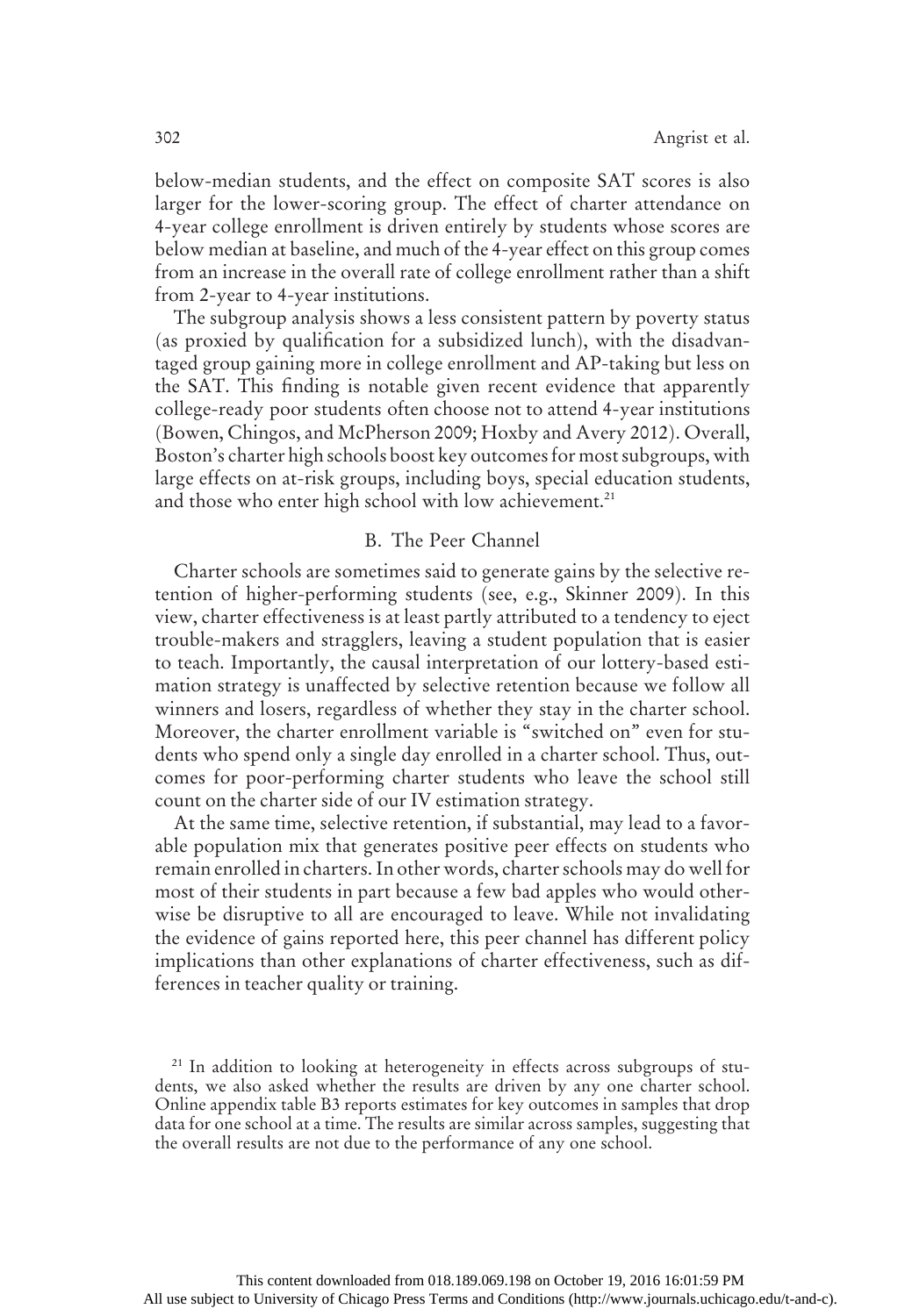#### Effects of Boston's Charter High Schools 303

We explore the peer channel by looking directly at school switching and how this affects peer composition. School switching is defined as being observed in two or more schools after a lottery application. As shown in panel B, column 1, of table 9, Boston's charter lottery applicants are highly mobile: more than 40% of the sample changes schools by this measure. Column 2, which reports 2SLS estimates of effects on school switching, shows that charter enrollment raises the likelihood of a switch by about 2 percentage points, though this change is not significantly different from zero. The switching estimate increases to roughly 9 percentage points, again not significant, when switching is defined to omit natural transitional grades such as from fifth to sixth (some charters have unusual grade structures, a fact that might alter transition rates).

Might this evidence of differential switching account for the charter school gains reported here? Panel A assesses the explanatory power of the peer channel by showing the effects of charter enrollment on peer quality throughout high school. Here, peer quality is defined as the average baseline test score of the students with whom a lottery applicant attends school. Not surprisingly, given the positive selection of charter applicants, charter enrollment is associated with increases in peer achievement in the first post-lottery year: the effect here is roughly  $0.19\sigma$  in each subject. This composition effect would be even larger if not for the fact, documented in the last row of panel B, that charter enrollment reduces exam school enrollment. In other words, the counterfactual for some charter students is an exam school, which also enrolls positively selected peers.

Panel A also shows, however, that the positive effect of charter attendance on peer quality falls through high school: peer composition effects shrink as students progress through school and are not significantly different from zero after the second year. The pattern of peer composition effects is driven, in part, by increasing peer quality in the schools attended by those who lose charter lotteries. This is documented in figure 4, which plots the profile of mean peer quality for charter lottery compliers separately by treatment status. Mean peer quality for compliers is estimated using methods similar to those used to construct the densities in figures 1 and 2.22 Figure 4 documents a large initial gap in favor of lottery winners. This gap closes with time, as peer quality rises more sharply for compliers who lose the lottery. This pattern is likely driven by high dropout rates at traditional public schools among students with the lowest baseline scores. These results suggest that positive charter effects cannot be attributed to low-quality peers leaving charter schools. If anything, selective

<sup>&</sup>lt;sup>22</sup> Specifically, we estimate versions of eqs.  $(3)$  and  $(4)$  that put the level of peer composition on the left-hand side, without kernel weighting.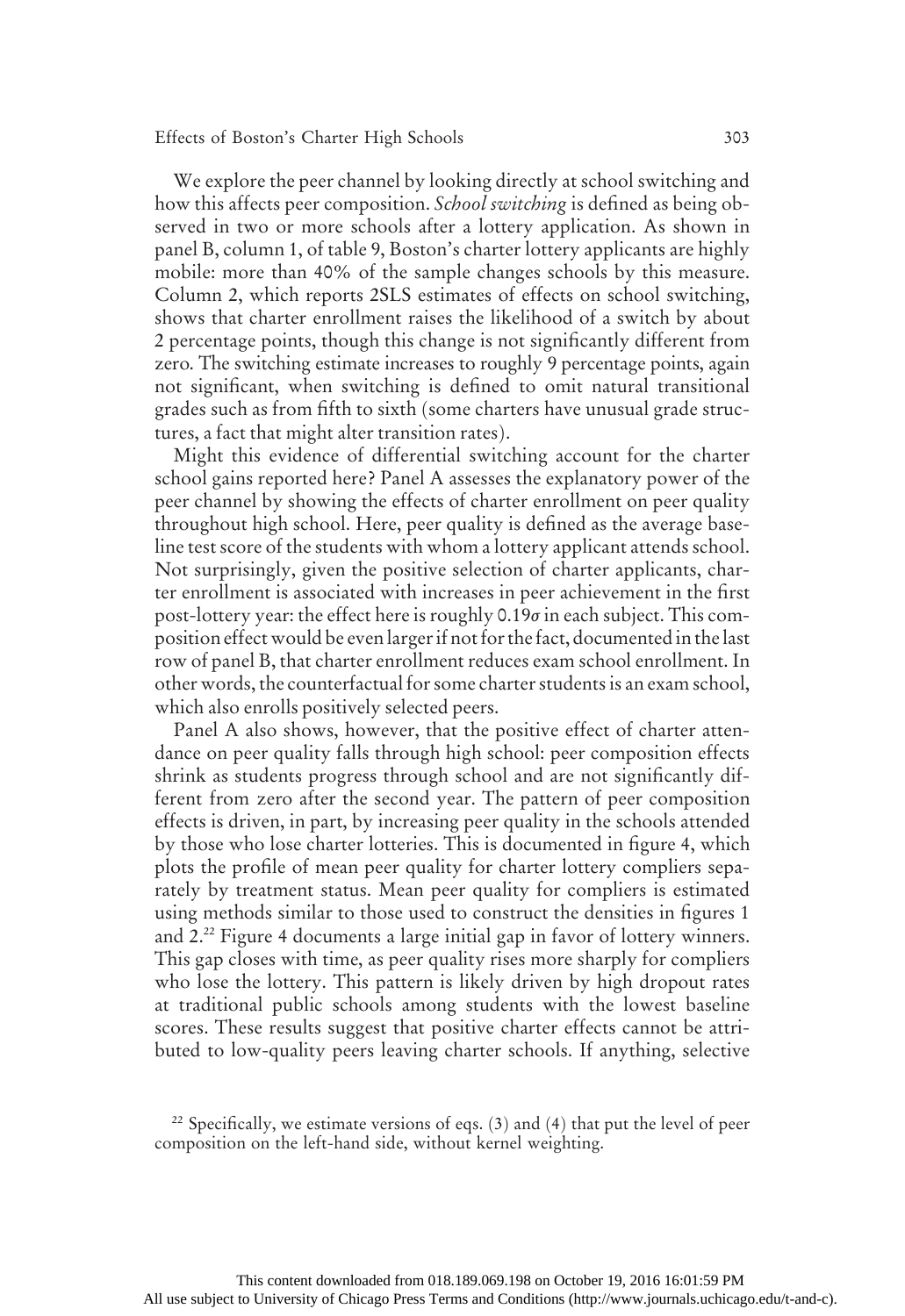| Effects on School Switching and Peer Quality<br>Lottery Estimates of<br>Table 9                                                                                                                                                                                                                                                                                                                                                                         |                                     |                    |                                         |                             |                                       |                   |                                   |                                    |
|---------------------------------------------------------------------------------------------------------------------------------------------------------------------------------------------------------------------------------------------------------------------------------------------------------------------------------------------------------------------------------------------------------------------------------------------------------|-------------------------------------|--------------------|-----------------------------------------|-----------------------------|---------------------------------------|-------------------|-----------------------------------|------------------------------------|
|                                                                                                                                                                                                                                                                                                                                                                                                                                                         | First Year after<br>Lottery         |                    | Second Year after<br>Lottery            |                             | Third Year after<br>Lottery           |                   | Fourth Year after<br>Lottery      |                                    |
|                                                                                                                                                                                                                                                                                                                                                                                                                                                         | Noncharter<br>Mean<br>$\widehat{E}$ | Effect<br>$(2)$    | Noncharter<br>Mean<br>$\left( 3\right)$ | Effect<br>$\left( 4\right)$ | Noncharter<br>Mean<br>$\widetilde{5}$ | Effect<br>$\odot$ | Noncharter<br>Mean<br>$(\bar{z})$ | Effect<br>$\circ$                  |
| A. Peer quality:<br>Peer baseline ELA                                                                                                                                                                                                                                                                                                                                                                                                                   | $-.417$                             | $188***$           | $-353$                                  | $.137***$                   | $-0.295$                              | 081               | $-276$                            | 048                                |
| Peer baseline math                                                                                                                                                                                                                                                                                                                                                                                                                                      | $-.414$                             | .193***<br>(.061)  | $-349$                                  | .139**<br>(.064)            | $-.284$                               | $.116*$<br>(.064) | $-.264$                           | (090)                              |
| ELA and math<br>Peer baseline sum of                                                                                                                                                                                                                                                                                                                                                                                                                    | $-.815$                             | $368***$<br>(.067) | $-.688$                                 | $.277***$<br>(.069)         | $-.567$                               | (.062)<br>.197    | $-528$                            | $066$<br>$064$<br>$1120$<br>$1120$ |
|                                                                                                                                                                                                                                                                                                                                                                                                                                                         |                                     | (.125)<br>3,841    |                                         | (129)<br>3,881              |                                       | 3,557<br>(.123)   |                                   | ,467                               |
| B. School switching:<br>Any switch                                                                                                                                                                                                                                                                                                                                                                                                                      | 403                                 | 019                |                                         |                             |                                       |                   |                                   |                                    |
|                                                                                                                                                                                                                                                                                                                                                                                                                                                         |                                     | $(.072)$<br>3,772  |                                         |                             |                                       |                   |                                   |                                    |
| Switch excluding transitional grades                                                                                                                                                                                                                                                                                                                                                                                                                    | 365                                 | (0.071)<br>086     |                                         |                             |                                       |                   |                                   |                                    |
|                                                                                                                                                                                                                                                                                                                                                                                                                                                         |                                     | 3,758              |                                         |                             |                                       |                   |                                   |                                    |
| school<br>Ever attend an exam                                                                                                                                                                                                                                                                                                                                                                                                                           | .162                                | $.084***$          |                                         |                             |                                       |                   |                                   |                                    |
| Z                                                                                                                                                                                                                                                                                                                                                                                                                                                       |                                     | (.036)<br>3,920    |                                         |                             |                                       |                   |                                   |                                    |
| NorE.—This table reports two-stage least squares estimates of the effects of Boston charter attendance on school switching and peer quality. The sample includes applicants<br>projected to graduate between 2006 and 2013. The a<br>to compute these estimates. Standard errors are shown in parentheses.<br>level.<br>* Significant at the 10% level.<br>** Significant at the 5% level.<br>details the 2SLS models used<br>*** Significant at the 1% |                                     |                    |                                         |                             |                                       |                   |                                   |                                    |

304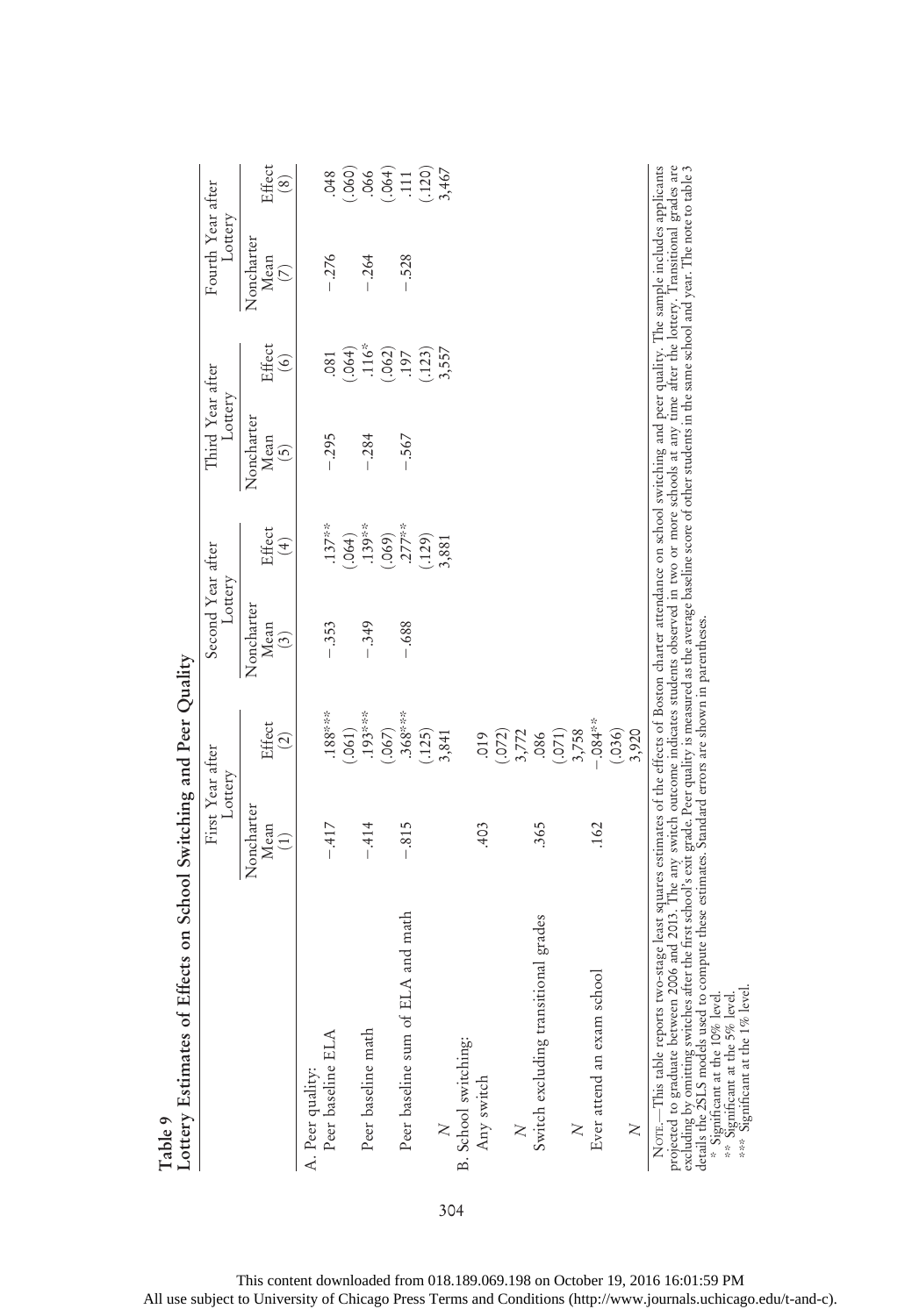

FIG. 4.—Peer quality for charter lottery compliers. This figure plots mean peer quality in the first, second, third, and fourth years after the lottery for treated and untreated charter lottery compliers. The sample includes lottery applicants who are projected to graduate between 2006 and 2013. Peer quality is measured as the average baseline score for other students in the same school and year.

This content downloaded from 018.189.069.198 on October 19, 2016 16:01:59 PM All use subject to University of Chicago Press Terms and Conditions (http://www.journals.uchicago.edu/t-and-c).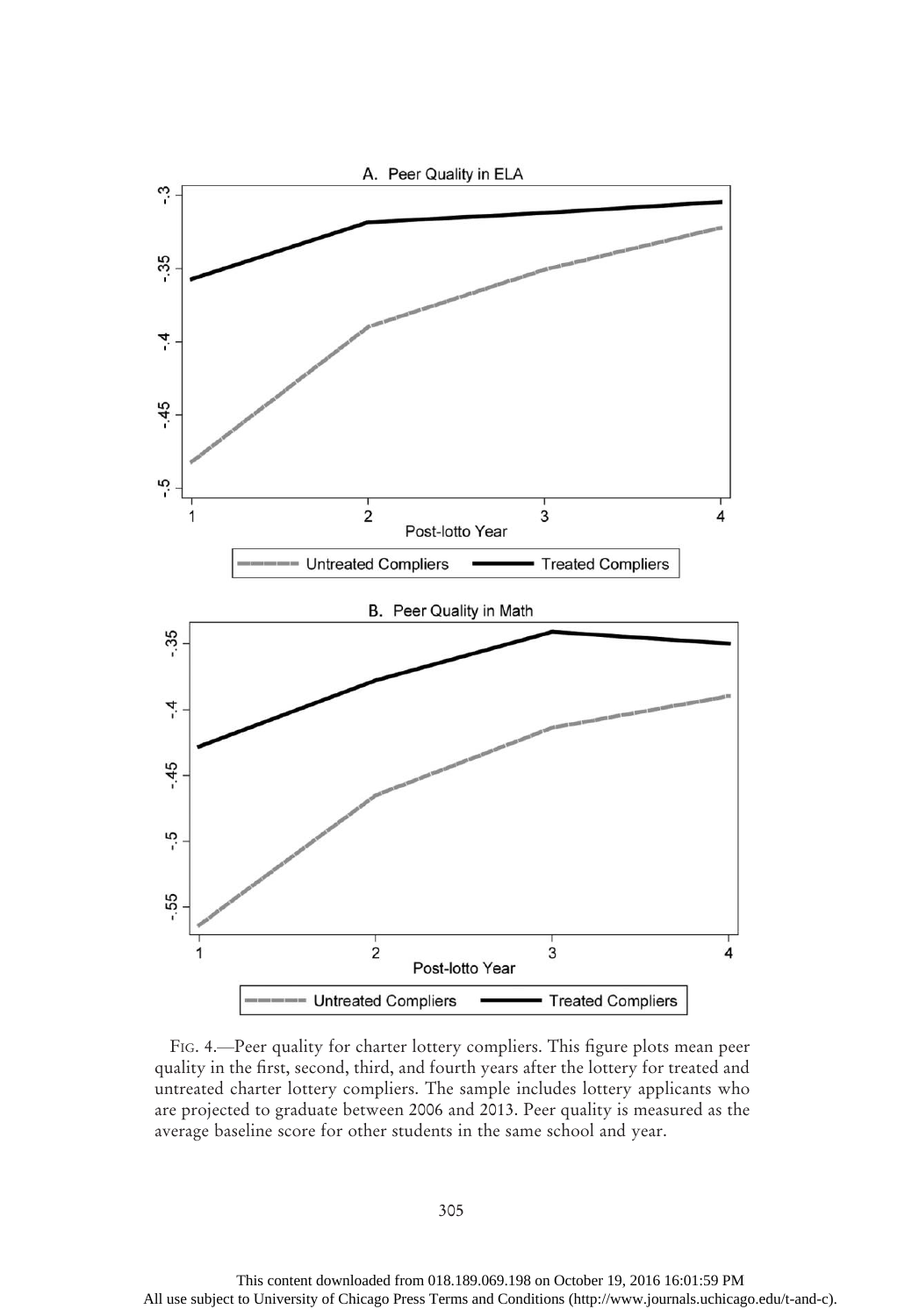exit of low achievers is more pronounced at Boston's traditional public schools.<sup>23</sup>

# VI. Conclusion

This paper uses randomized admission lotteries to ask whether Boston's charter high schools affect outcomes beyond the standardized tests that are used for statutory accountability reviews and charter renewal. Charter schools may be particularly likely to "teach to the test," since they are at risk of closure if their students score poorly. We therefore estimate charter effects on high school graduation, college attendance, and college choice, outcomes that are more clearly linked to long-term economic well-being than state assessments. We also look at performance on SAT and Advanced Placement subject exams, assessments not directly involved with accountability that might also be connected with postsecondary gains. Our estimates suggest that Boston's charters improve educational outcomes in many domains.<sup>24</sup>

Charter attendance has no clear effect on high school graduation, though charter students take slightly longer to complete their degrees. Charter attendance also has no statistically significant effect on the overall likelihood of college enrollment, but it shifts students away from 2-year institutions and toward 4-year colleges. The shift toward 4-year colleges is consistent with the substantial gains in college readiness seen for charter students. In particular, charter attendance more than doubles the likelihood of sitting for an Advanced Placement exam, with especially large effects on the likelihood of taking and passing AP Calculus. This finding is noteworthy since very few poor nonwhite students in Boston (or other urban areas) take and pass AP Calculus.

Charters significantly increase SAT scores, with charter students scoring a third of a standard deviation higher than students in Boston's traditional public schools. Charter attendance also increases the probability that students pass the score thresholds for high-stakes exams required for high school graduation and boosts the likelihood that students qualify for an exam-based public college scholarship. Boston's charter high schools seem

<sup>23</sup> We also explored the importance of the peer channel by estimating 2SLS models where the endogenous variable is peer quality. The results of this analysis are reported in online appendix table B5. These models imply that, in order for peers to account for the estimated effect of charters, a  $1\sigma$  increase in initial peer quality must improve a student's test score by between 1.8 $\sigma$  and 2 $\sigma$ . This peer multiplier is implausibly large relative to peer effects estimated elsewhere, including Hoxby  $(2000)(0.3\sigma-0.5\sigma)$ , Hanushek et al.  $(2003)(0.15\sigma-0.24\sigma)$ , and other studies summarized in Sacerdote  $(2011)$ 's recent survey.

<sup>24</sup> Also weighing against the ["teaching to the test"](http://www.journals.uchicago.edu/action/showLinks?crossref=10.1093%2Fqje%2Fqjr017) hypothesis, Cohodes (2015) reports no difference in effects on frequently and infrequently tested MCAS item areas for a sample of Boston middle school charters.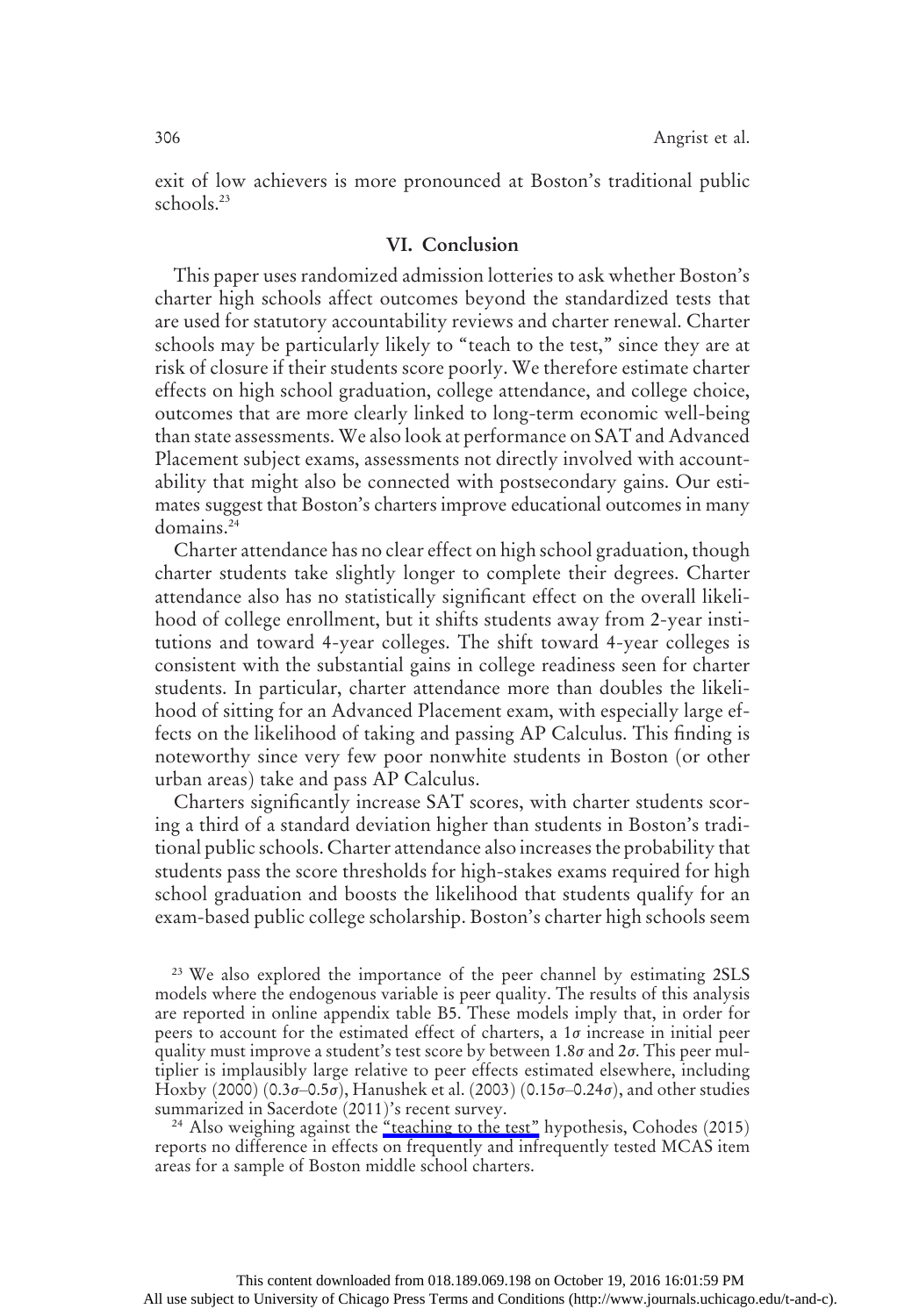to be highly effective for subgroups that are often difficult to serve, including boys, special education students, and students with low achievement at high school entry.

In view of often-voiced concerns about the effect of charter schools on student attrition, we looked briefly at charter attendance effects on school switching and peer composition. Charter students have somewhat higher baseline test scores than other Boston students. At the same time, we see that charter attendance does not produce increasingly favorable selection of peers. In fact, charter peers become more like peers at traditional public schools as students progress through high school because attrition for weak students is even more pronounced in the traditional public sector. It therefore seems unlikely that changes in peer composition are the primary driver of our findings.

A final important result is the correlation between gains on statemandated assessments and gains elsewhere. While MCAS scores may not be of intrinsic interest, schools that tend to boost these also tend to increase SAT scores and 4-year college enrollment. In other words, causal effects on MCAS scores appear to predict effects that may be more closely tied to human capital and earnings.

As a caveat, it is worth noting that our results apply to charter lottery applicants, a group that may differ from nonapplicants. In addition, our estimates may not reflect the effects of expanding the number of seats in Boston's charter sector, which depend on the supply of teachers and other inputs, as well as potential effects of changes in peer mix for students who remain in traditional public schools. The estimates reported here show gains for recent cohorts of charter applicants. As these cohorts continue to progress through college and enter the labor market, we plan to use our lottery-based research design to determine whether the effects reported here extend to college completion, employment, and earnings.

#### Appendix A

# Data Appendix

Lists of charter applicants and lottery winners are constructed from records provided by individual charter schools. Information on schools attended and student demographics come from the Student Information Management System (SIMS), a centralized database that covers all public school students in Massachusetts. Test scores are from the Massachusetts Comprehensive Assessment System (MCAS). Advanced Placement (AP) and Scholastic Aptitude Test (SAT) scores are provided by the College Board. College attendance information comes from the National Student Clearinghouse (NSC). This appendix describes each data source and details the procedures used to clean and match them.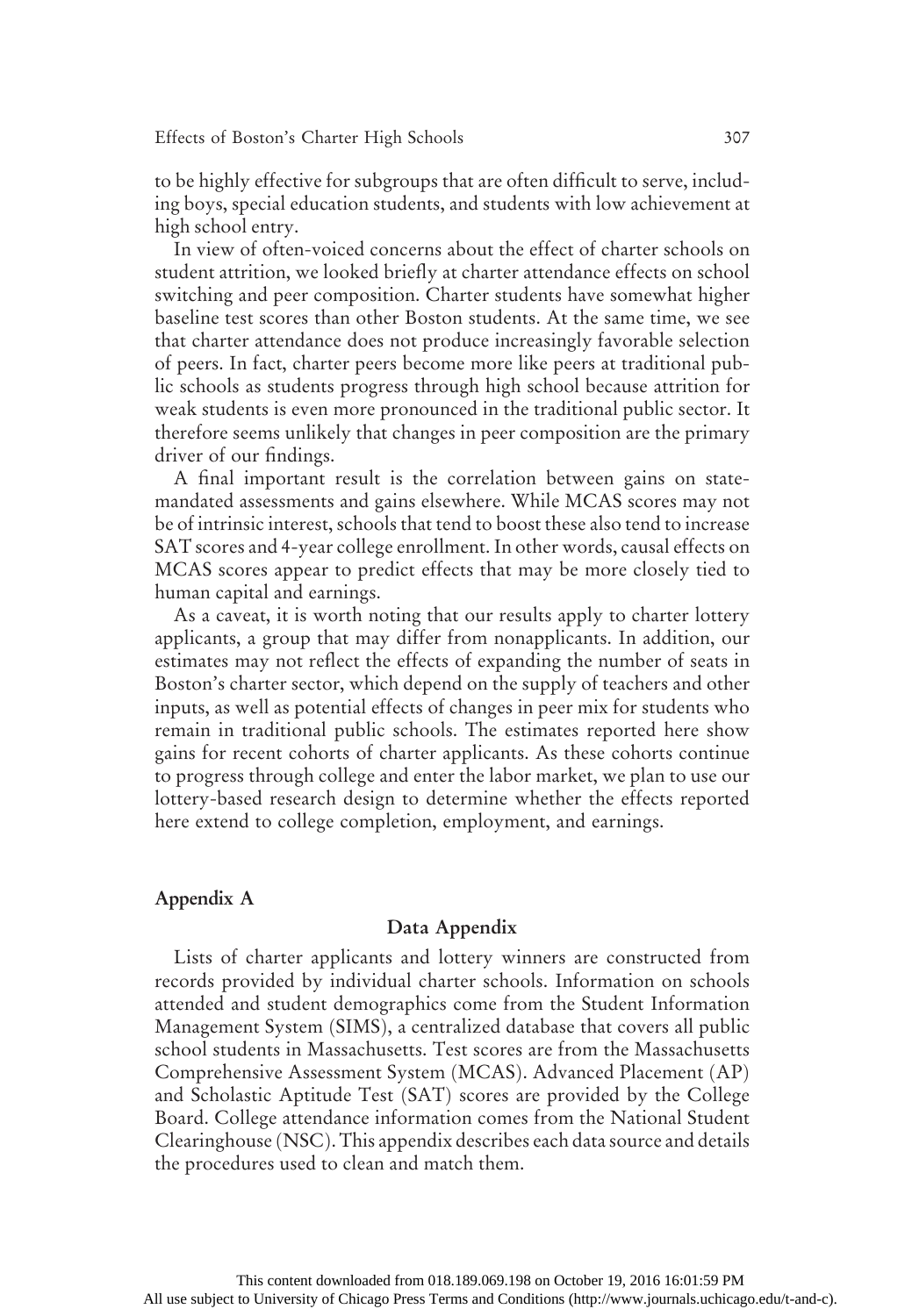### Lottery Data

#### Data Description and Sample Restrictions

Our sample of applicants is obtained from records of lotteries held at six Massachusetts charter schools between 2002 and 2009. The participating schools and lottery years are listed in table A1. A total of 26 school-specific entry cohorts are included in the analysis. Lotteries for three participating schools, Match High, Codman Academy, and City on a Hill, were conducted for entry to ninth grade; two schools, Boston Preparatory and Academy of the Pacific Rim, held lotteries for sixth-grade entry. Records for Boston Collegiate are from fifth-grade entry lotteries.

The raw lottery records typically include applicant names, dates of birth, contact information, and other information used to define lottery groups, such as sibling status. The first five rows in table A1 show the sample restrictions we impose on the raw lottery records. We exclude duplicate applicants and applicants listed as applying to the wrong entry grade. We also drop late applicants, out-of-area applicants, and sibling applicants, as these groups are typically not included in the standard lottery process. Imposing these restrictions reduces the number of lottery records from 9,256 to 8,851.

# Lottery Offers

In addition to the data described above, the lottery records also include information regarding offered seats. We used this information to reconstruct indicator variables for whether lottery participants received randomized offers. We make use of two sources of variation in charter offers, which differ in timing. The *immediate offer* instrument captures offers made on the day of the charter school lottery. The *waitlist offer* instrument captures offers made later, as a consequence of movement down a randomly sequenced waiting list. The pattern of instrument availability across schools and applicant cohorts is documented in panel B of appendix table A1. In some years, all applicants eventually received offers, in which case only the immediate offer instrument contributes to the analysis; these cases are listed as "Exhausted" for the waitlist offer instrument. As documented in table 2, immediate and waitlist offer rates were 31% and 35%, respectively, in our MCAS analysis sample, and these rates were similar in the samples for other outcomes.

#### SIMS Data

#### Data Description

Our study uses SIMS data from the 2001–2 school year through the 2012–13 school year. The SIMS records information on demographics and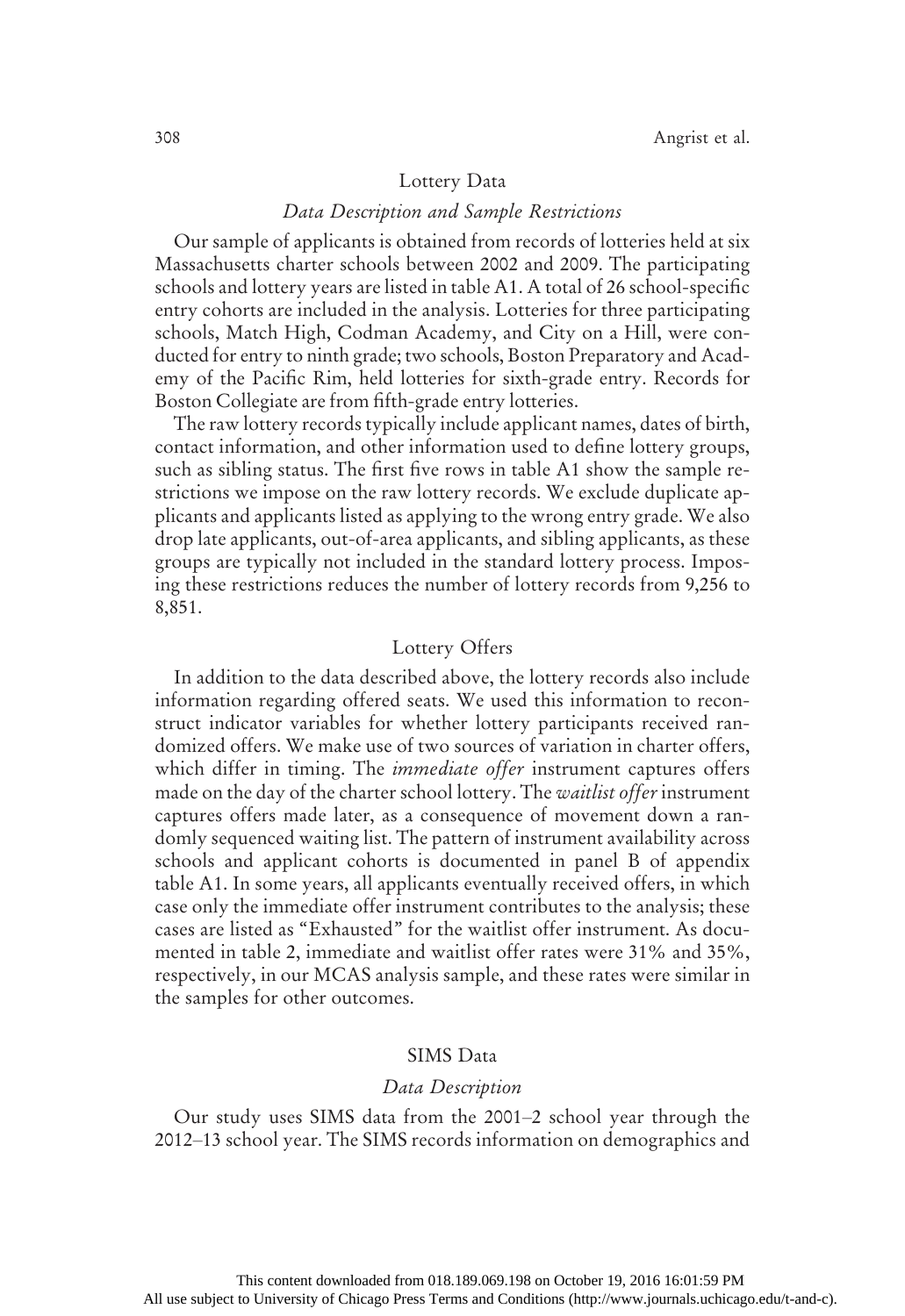schools attended for all students in Massachusetts public schools. An observation in the SIMS refers to a student in a school in a year, though there are some student-school-year duplicates for students that switch grades or programs within a school and year. The SIMS includes a unique student identifier known as the SASID, which is used to match students from other data sources as described below.

# Coding of Demographics and Attendance

The SIMS variables used in our analysis include grade, year, name, town of residence, date of birth, gender, race, special education and limited English proficiency status, free or reduced-price lunch receipt, and school attended. We constructed a wide-format data set that captures demographic and attendance information for every student in each year in which he or she is present in a Massachusetts public school. This file uses information from the longest-attended school in the first calendar year spent in each grade. Attendance ties were broken at random; this affects only 0.007% of records. Students classified as special education, limited English proficiency, or eligible for a free or reduced-price lunch in any record within a school-year-grade retain that designation for the entire school-year-grade. The SIMS also includes exit codes for the final time a student is observed in the database. These codes are used to determine high school graduates and transfers.

We measure charter school attendance in ninth or tenth grade. A student is coded as attending a charter in his or her ninth-grade or tenth-grade year when there is any SIMS record reporting charter attendance in that year. Students who attend more than one charter school within a year are assigned to the charter they attended longest.

# MCAS Data

We use MCAS data from the 2001–2 school year through the 2012–13 school year. Each observation in the MCAS database corresponds to a student's test results in a particular grade and year. The MCAS outcomes of interest are math and English language arts (ELA) tests in grade 10. We also use baseline tests taken prior to charter application, which are from fourth grade or eighth grade depending on a student's application grade. The raw test score variables are standardized to have mean zero and standard deviation one within a subject-grade-year in Massachusetts. We also make use of scaled scores, which are used to determine whether students meet MCAS thresholds, which are Needs Improvement, Proficient, and Advanced. Unless otherwise noted, we only use the first test taken in a particular subject and grade.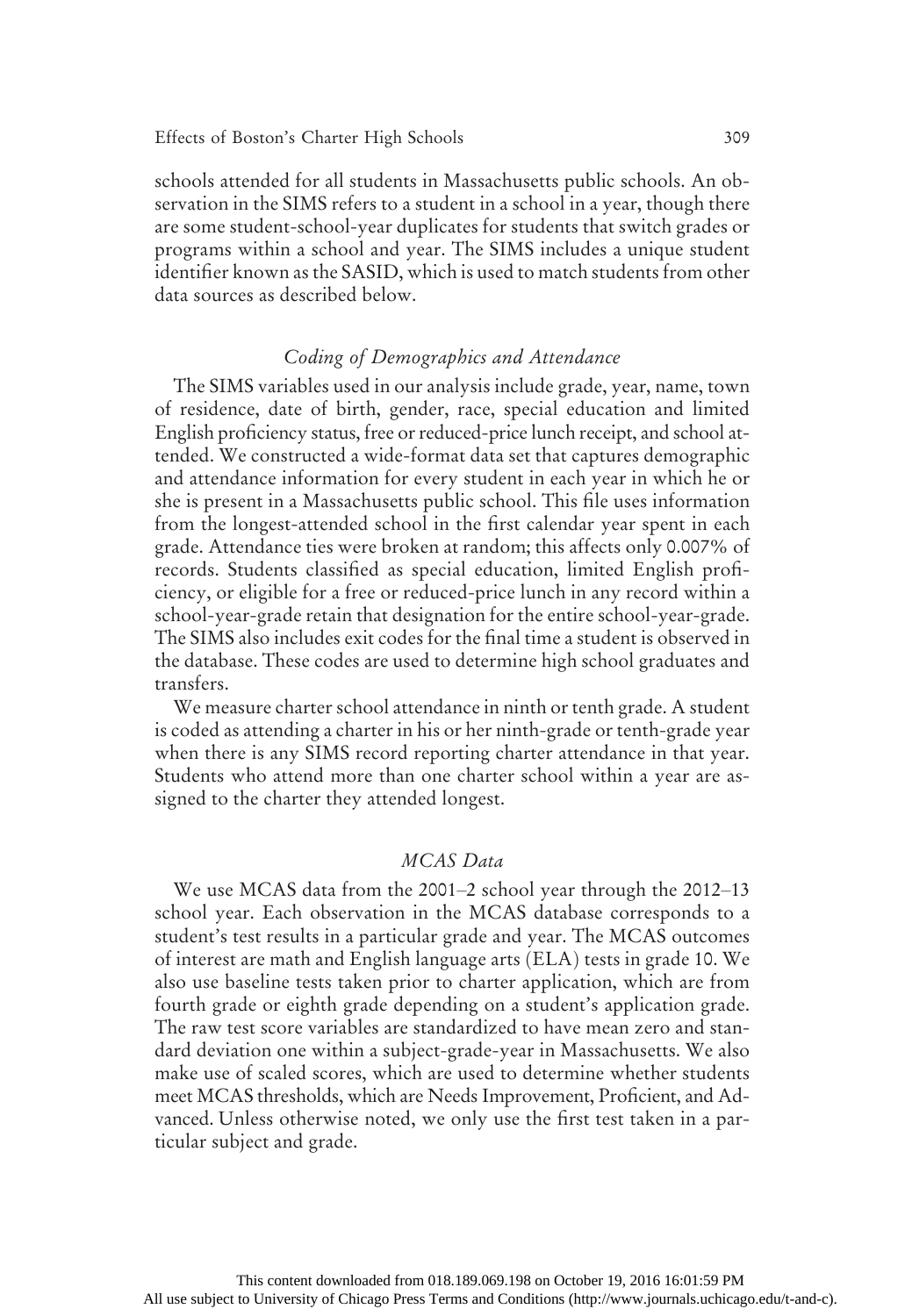# AP and SAT Data

We use AP and SAT data files provided to the Massachusetts Department of Elementary and Secondary Education (DESE) by the College Board. The AP and SAT files include scores on all AP exams and SAT tests for graduation cohorts 2007 and 2013; for students who took the SAT more than once, the file includes only the score for the most recent exam. The AP and SAT files also include SASID identifiers, which are used to merge these outcomes with the SIMS database.

# NSC Data

Data on college outcomes comes from the National Student Clearinghouse (NSC) database, which captures enrollment for 94% of undergraduates in Massachusetts. We combine information from five separate searches of the NSC database:

- A 2010 search for all students in the SIMS database between 2002–9 with projected graduation years earlier than 2014, assuming normal academic progress from the last observed grade and year (not restricted to students who graduated high school)
- A 2011 search of students who graduated from Massachusetts public high schools in the class of 2010
- A 2012 search of all students who graduated from Massachusetts public high schools in the classes of 2003–10
- A 2013 search of students who graduated from Massachusetts public high schools in the classes of 2003–12
- A 2013 search of all students in the charter applicant sample with the projected graduation between 2006–13

All students in our charter applicant sample were included in the 2010 NSC search, and Massachusetts high school graduates were included in multiple searches. College types are coded using the first attended college after the last date a student is observed in the SIMS. NSC searches were conducted using criteria like name and date of birth; the NSC files also include SASIDs, which are used to merge the college outcomes with the SIMS database.

# Matching Data Sets

The MCAS, AP, SAT, and NSC data files are merged to the master SIMS data file using the unique SASID identifier. The lottery records do not include SASIDs; these records are matched manually to the SIMS by name, application year, and application grade. In some cases, this procedure did not produce a unique match. We accepted some matches based on fewer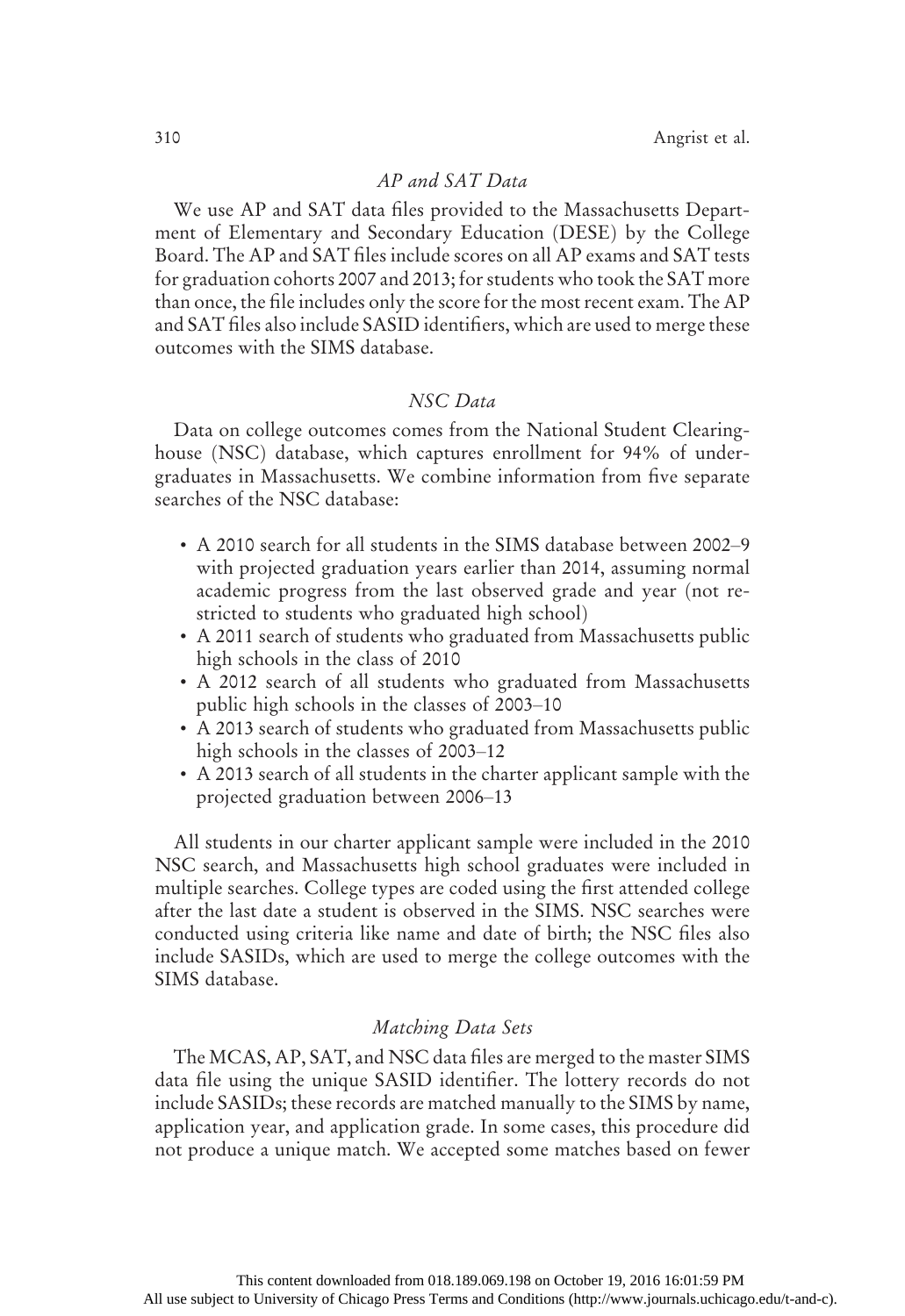Effects of Boston's Charter High Schools 311

criteria where the information on grade, year and town of residence seemed to make sense.

Our matching procedure successfully located most applicants in the SIMS database. The sixth row of panel A of table A1 reports the number of applicant records matched to the SIMS in each applicant cohort. The overall match rate across all cohorts was 94% (8,342/8,851).

Once matched to the SIMS, each student is associated with a unique SASID; at this point, we can therefore determine which students applied to multiple schools in our lottery sample. Following the match, we reshape the lottery data set to contain a single record for each student. If students applied in more than 1 year, we keep only records associated with the earliest year of application. Our lottery analysis also excludes students who did not attend a Boston Public Schools (BPS) school at baseline, as students applying from private schools have lower follow-up rates. This restriction eliminates 22% of charter applicants. Of the remaining 4,711 charter applicants,  $3,685$  (78%) contribute a score to our MCAS ELA analysis.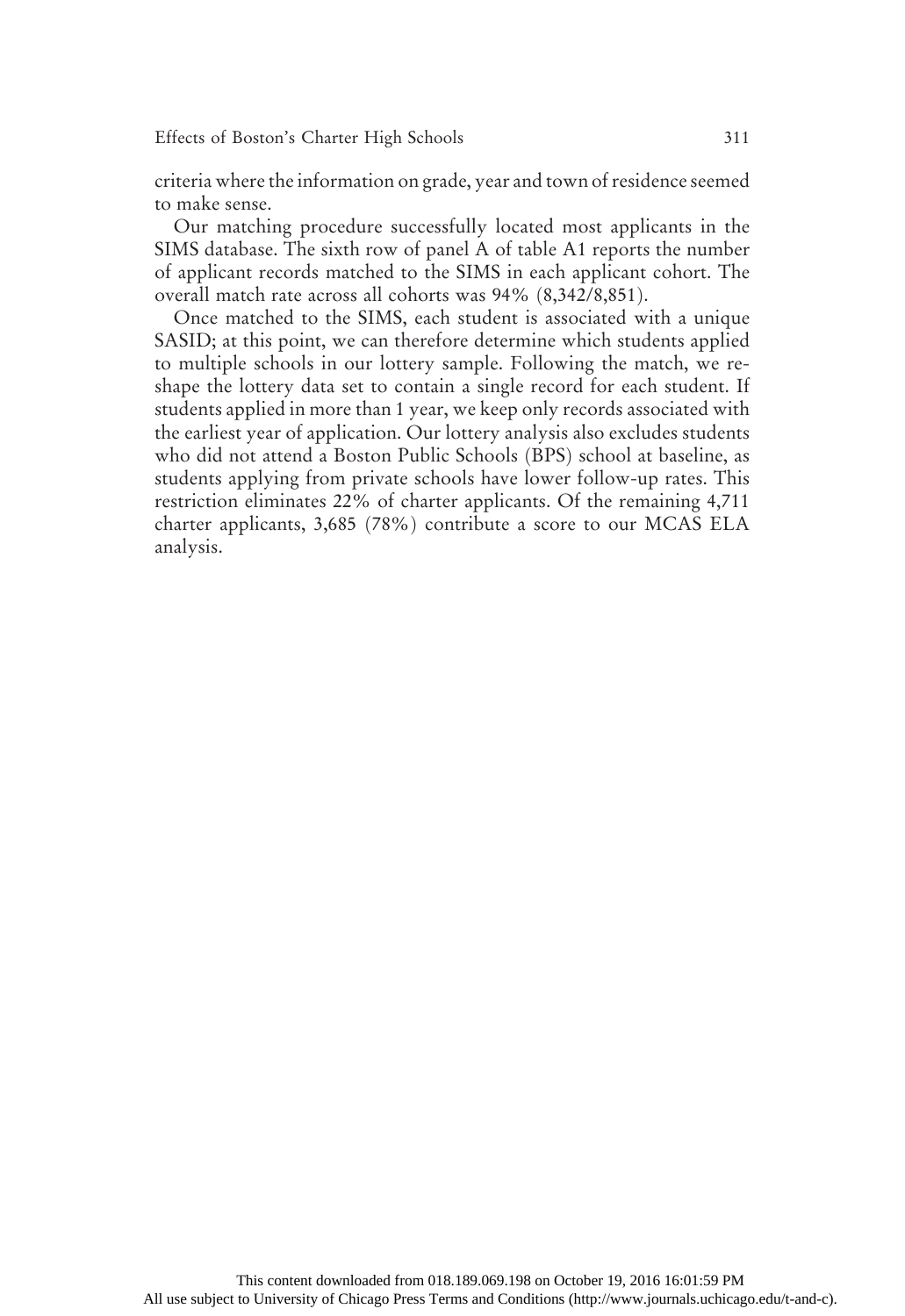| Lottery Records<br>Table A1                       |            |      |            |                                                 |                       |                |                    |       |                         |
|---------------------------------------------------|------------|------|------------|-------------------------------------------------|-----------------------|----------------|--------------------|-------|-------------------------|
|                                                   |            |      |            | A. Sample Restrictions by Projected Senior Year |                       |                |                    |       |                         |
|                                                   | 2006       | 2007 | 2008       | 2009                                            | 2010                  | 2011           | 2012               | 2013  | All                     |
| Total number of records<br>Excluding disqualified | 600        | 450  | 940        | 883                                             | 1,117                 | 1,533          | 1,753              | 1,980 | 9,256                   |
| applicants                                        | 600        | 450  | 940        | 883                                             |                       |                |                    |       | 9,241                   |
| Excluding late applicants                         | 590        | 446  | 930        | 880                                             | $\frac{1,117}{1,117}$ | 1,530<br>1,530 | 1,753<br>1,733     | 1,968 | 9,194                   |
| Excluding applicants from out                     |            |      |            |                                                 |                       |                |                    |       |                         |
| of area                                           | 590        | 446  | 930        | 880                                             |                       | 1,529          |                    | 1,950 |                         |
| Excluding siblings                                | 570        | 437  | 905        | 864                                             | $1,114$<br>$1,101$    | 1,482          | $1,733$<br>$1,642$ | 1,850 | 9,172<br>8,851          |
| Excluding records not matched                     |            |      |            |                                                 |                       |                |                    |       |                         |
| to the SIMS                                       | 509        | 419  | 858        | 816                                             | 1,055                 | 13,95          | 15,47              | 1,743 | 8,342                   |
| Reshaping to one record per                       |            |      |            |                                                 |                       |                |                    |       |                         |
| student-year                                      |            | 419  |            | 594                                             |                       |                |                    |       |                         |
| Excluding repeat applications                     | 437<br>437 | 419  | 632<br>629 | 589                                             | 799<br>778<br>607     | 1,025          | 1,100<br>1,028     | 1,164 | 6,279<br>6,048<br>4,711 |
| <i>seline</i><br>In Boston schools at ba          | 289        | 337  | 511        | 481                                             |                       | 850            | 761                | 875   |                         |
| ithout<br>Excluding applicants wi                 |            |      |            |                                                 |                       |                |                    |       |                         |
| tenth-grade ELA                                   | 232        | 267  | 415        | 378                                             | 482                   | 664            | 571                | 676   | 3,685                   |

312

This content downloaded from 018.189.069.198 on October 19, 2016 16:01:59 PM All use subject to University of Chicago Press Terms and Conditions (http://www.journals.uchicago.edu/t-and-c).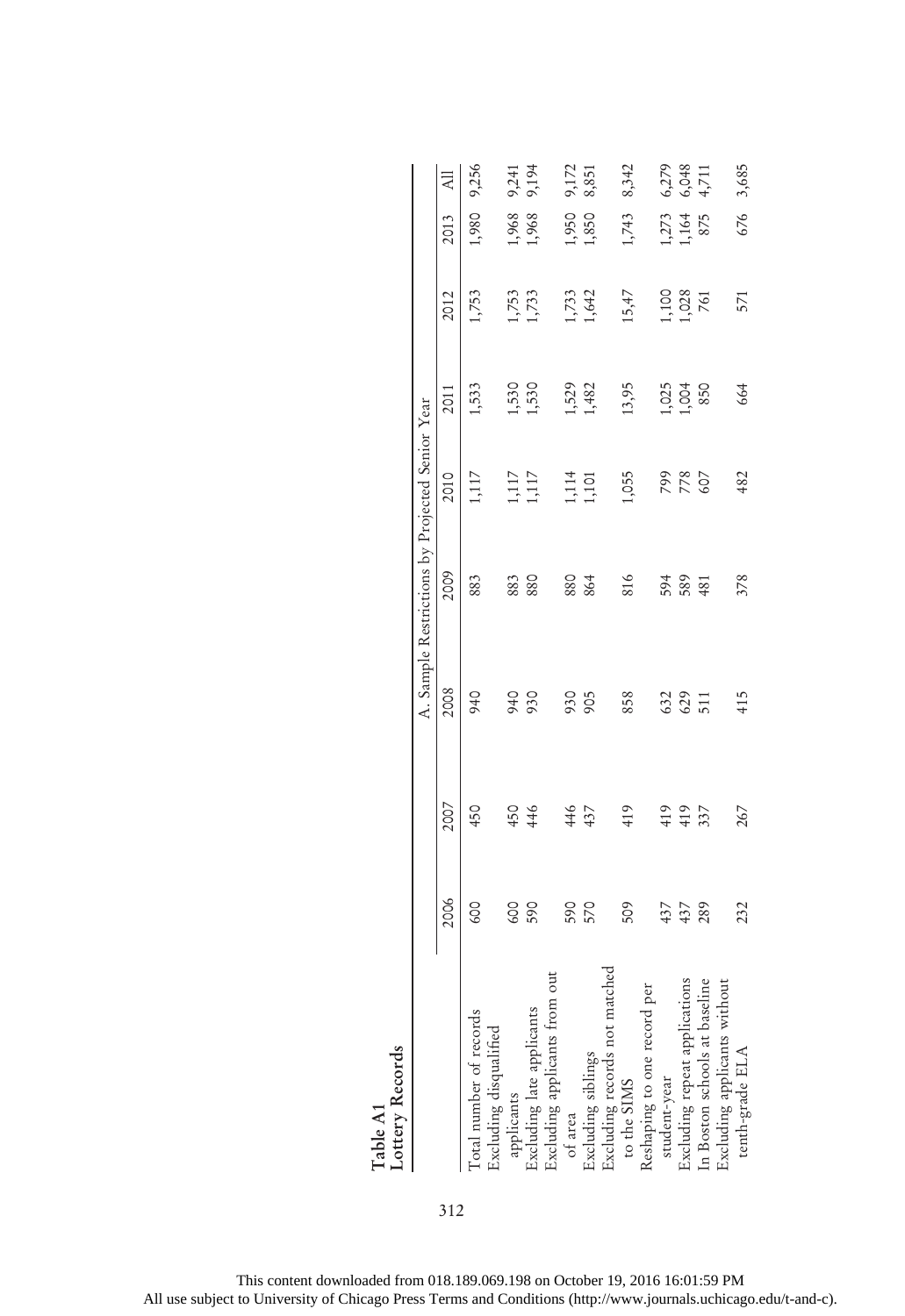| Application  | Acceptance            | Boston                     | Academy of  | Boston           | City on          | Codman           |                  |
|--------------|-----------------------|----------------------------|-------------|------------------|------------------|------------------|------------------|
| Year         | Status                | Preparatory                | Pacific Rim | Collegiate       | IHI<br>a         | Academy          | Match            |
| Entry grade: |                       | $\circ$                    | ی           |                  | ᡋ                | ٩                |                  |
| 2002         | Immediate<br>Waitlist | Not open                   | No records  | $Y$ es<br>$Y$ es | Exhausted<br>Yes | No records       | Yes<br>Yes       |
| 2003         | Immediate<br>Waitlist | Not open                   | No records  | Yes<br>$Y$ es    | No records       | No records       | Ýes<br>Yes       |
| 2004         | Immediate<br>Waitlist | Incomplete<br>records      | No records  | Yes<br>Yes       | Exhausted<br>Yes | Exhausted<br>Yes | $Y$ es<br>$Y$ es |
| 2005         | Immediate             | Yes                        | Yes         | Yes              | Yes              | Incomplete       | $Y$ es           |
|              | Waitlist              | Exhausted                  | Yes         | $Y$ es           | Yes              | records          | $Y$ es           |
| 2006         | Immediate             | Yes                        | Yes         |                  | Yes              | Incomplete       | Yes              |
|              | Waitlist              | Yes                        | Yes         |                  | Yes              | records          | Yes              |
| 2007         | Immediate<br>Waitlist | Too young tor<br>tollow-up |             |                  | Yes<br>Yes       | No records       | Yes<br>Yes       |
| 2008         | Immediate             |                            |             |                  | Yes              | Yes              | Yes              |
|              | Waitlist              |                            |             |                  | Exhausted        | $\mathbf{Yes}$   | Yes              |
| 2009         | Immediate             |                            |             |                  | Yes              | Yes              | Yes              |
|              | Waitlist              |                            |             |                  | Yes              | Yes              | Yes              |
| $\geq$       |                       | 211                        | 180         | 267              | 1,867            | 144              | 2,326            |

 $\overline{\phantom{a}}$  3 Norr.—Panel A summarizes the sample restrictions imposed for the lottery analysis. Disqualified applications are duplicate records and applications to the wrong grade. In panel<br>B, "Exhausted" indicates that every applicant NOTE.—Panel A summarizes the sample restrictions imposed for the lottery analysis. Disqualified applications are duplicate records and applications to the wrong grade. In panel B, "Exhausted" indicates that every applicant eventually received an offer. "Yes" means that lottery records with nonmissing information were available and that some applicants did not get offers. "Incomplete records" indicates schools and years for which lottery records are inadequate to allow reliable coding of offers. The last row shows the number of applicants to each school in the lottery sample excluding applicants without tenth-grade ELA scores. Cohorts are too young for follow-up if they do not generate AP, SAT, high school graduation, or college-going outcomes in time for our study. For City on a Hill 2009 and Match 2008 applicants, we impute immediate offers using 2008 City on a Hill and 2007 Match immediate offer cutoffs. Starting in 2006, Academy of Pacific Rim has operated grades from 5 to 12.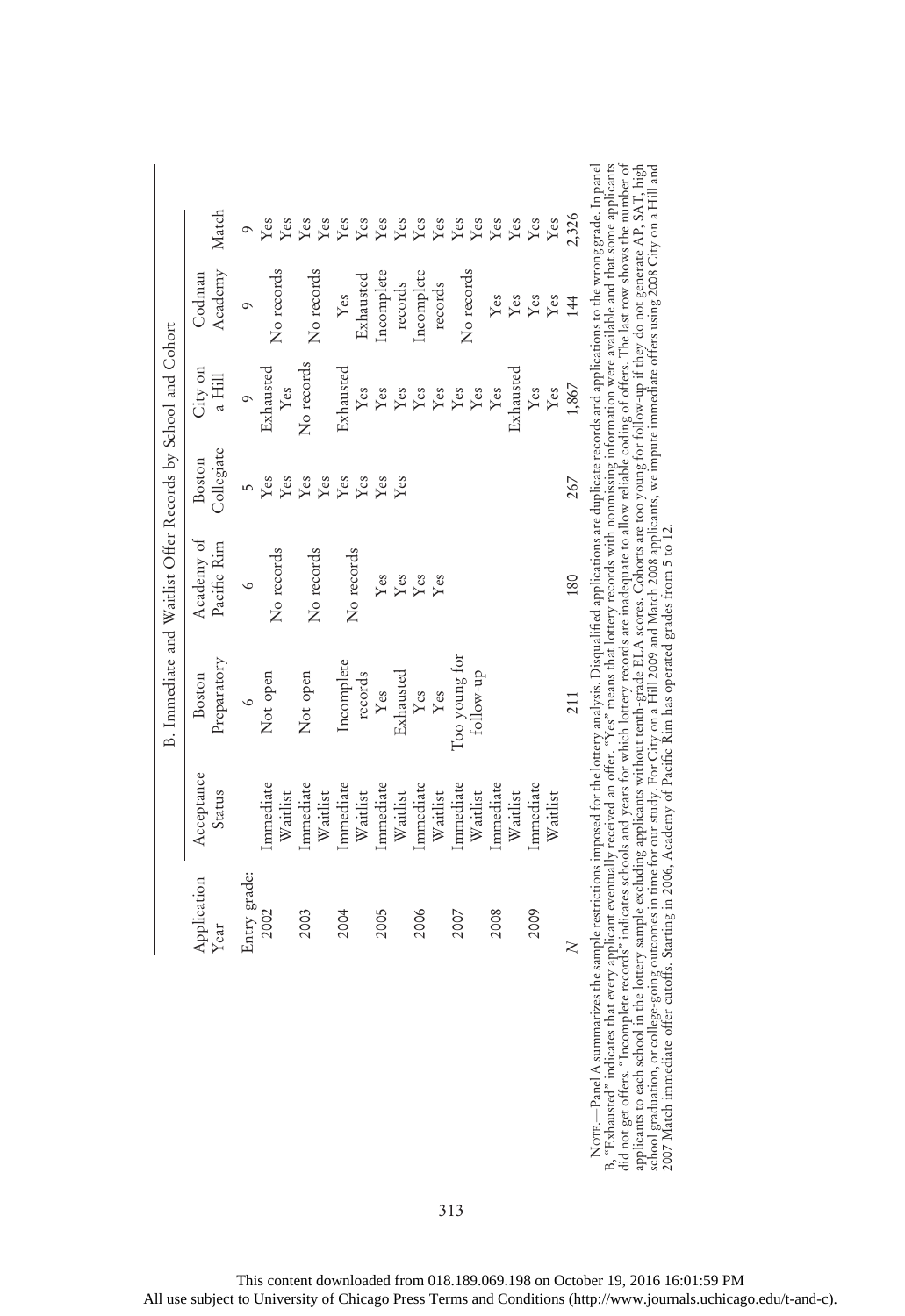| Projected Senior Year | Number of<br>Applicants<br>(1) | Sample<br>Mean<br>(2) | Immediate<br>Offer<br>(3) | Waitlist<br>Offer<br>(4) |
|-----------------------|--------------------------------|-----------------------|---------------------------|--------------------------|
| 2006                  | 570                            | .912                  | $-.016$                   | .034                     |
|                       |                                |                       | (.023)                    | (.027)                   |
| 2007                  | 437                            | .959                  | $-.006$                   | $-.007$                  |
|                       |                                |                       | (.025)                    | (.028)                   |
| 2008                  | 905                            | .950                  | .000                      | $-.002$                  |
|                       |                                |                       | (.007)                    | (.019)                   |
| 2009                  | 864                            | .944                  | $-.001$                   | .005                     |
|                       |                                |                       | (.005)                    | (.018)                   |
| 2010                  | 1,101                          | .959                  | $-.004$                   | $.024***$                |
|                       |                                |                       | (.003)                    | (.012)                   |
| 2011                  | 1,482                          | .941                  | $-.007***$                | $.043***$                |
|                       |                                |                       | (.003)                    | (.014)                   |
| 2012                  | 1,642                          | .942                  | $-.008***$                | $.056***$                |
|                       |                                |                       | (.002)                    | (.012)                   |
| 2013                  | 1,850                          | .942                  | $-.003**$                 | $.026***$                |
|                       |                                |                       | (.001)                    | (.011)                   |
| All cohorts           | 8,851                          | .944                  | $-.002$                   | $.028***$                |
|                       |                                |                       | (.006)                    | (.006)                   |

#### Table A2 Matching School Lottery Data to SIMS

NOTE.—This table summarizes the match from the lottery records to the Student Information Management System (SIMS) administrative data. The sample excludes disqualified applicants, late applicants, out-of-area applicants,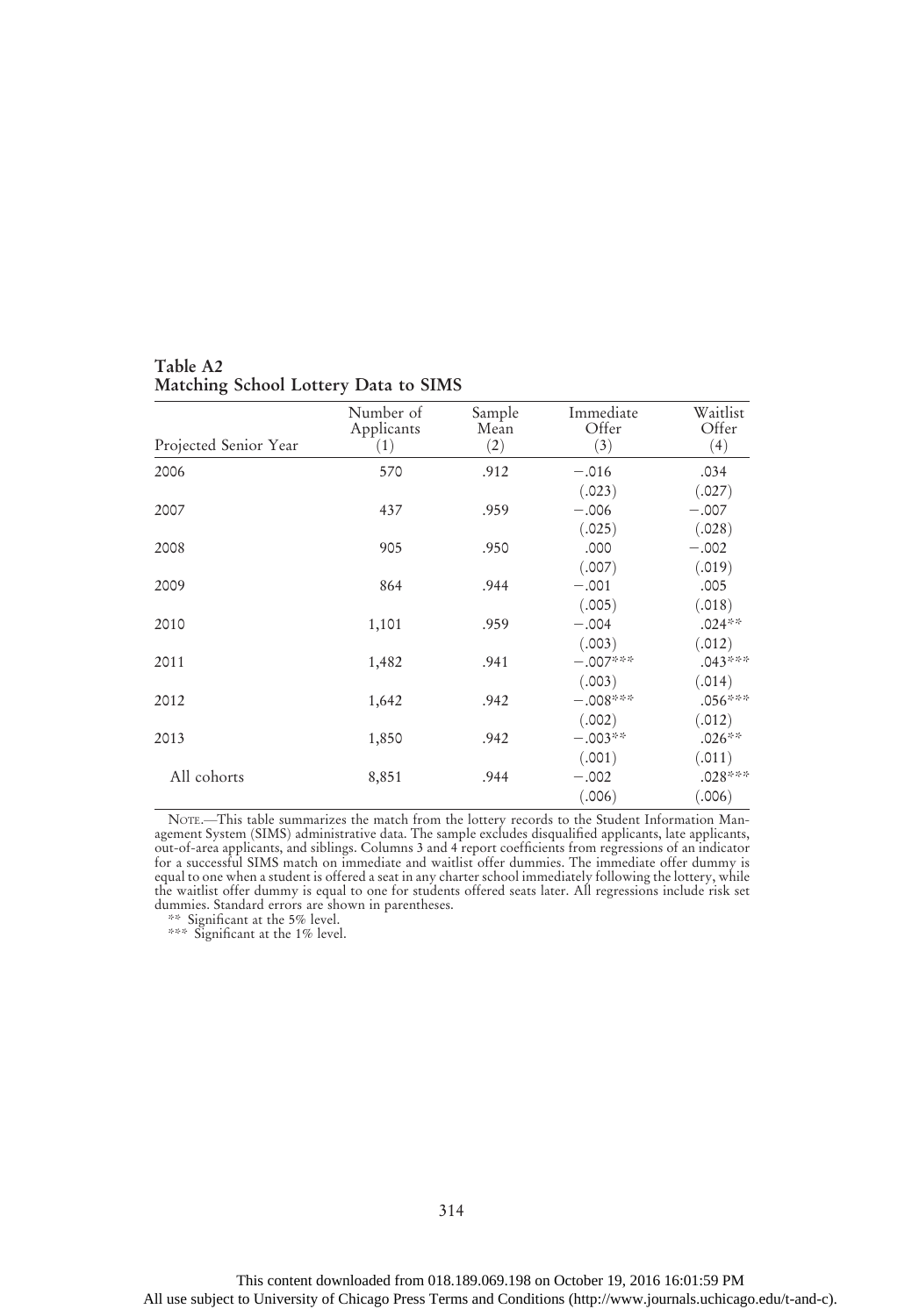|                       |                                          |            | A. Follow-up Rates                        |                                          |                                       |                                | B. Attrition Differentials by Offer Status |                                    |                                               |                           |
|-----------------------|------------------------------------------|------------|-------------------------------------------|------------------------------------------|---------------------------------------|--------------------------------|--------------------------------------------|------------------------------------|-----------------------------------------------|---------------------------|
|                       |                                          |            |                                           |                                          | ELA                                   |                                | Math                                       |                                    | Observed in<br>Grade 12                       |                           |
| Projected Senior Year | Either Math<br>or ELA<br>$\widehat{\Xi}$ | ELA<br>(2) | Math<br>$\begin{pmatrix} 3 \end{pmatrix}$ | Observed in<br>Grade 12<br>$\mathcal{A}$ | Immediate<br>Offer<br>$\widetilde{5}$ | Waitlist<br>Offer<br>$\hat{6}$ | Immediate<br>Offer<br>$(\bar{z})$          | Waitlist<br>Offer<br>$\circled{s}$ | Immediate<br>Offer<br>$\widehat{\mathcal{F}}$ | Waitlist<br>Offer<br>(10) |
| 2006                  | 803                                      | 803        | 803                                       | 747                                      | 021                                   | $-031$                         | .021                                       | $-031$                             | 046                                           | .069                      |
|                       |                                          |            |                                           |                                          | (47)                                  | (.053)                         | (147)                                      | (.053)                             | (0.051)                                       | .062                      |
| 2007                  | 795                                      | 792        | 789                                       | 774                                      | .038                                  | .063                           | $\overline{0}17$                           | .036                               | SO.                                           | .017                      |
|                       |                                          |            |                                           |                                          | (960)                                 | (.066)                         | (105)                                      | (.065)                             | (100)                                         | (.062)                    |
| 2008                  | 820                                      | 812        | 800                                       | 765                                      | $.076*$                               | $-.037$                        | .063                                       | $-.037$                            | 027                                           | -.017                     |
|                       |                                          |            |                                           |                                          | $(6+0)$                               | (.043)                         | (.042)                                     | (.045)                             | $(3+6)$                                       | (0.049)                   |
| 2009                  | 794                                      | 786        | 771                                       | 765                                      | .030                                  | $-.060$                        | .029                                       | $-.046$                            | <b>OIO.</b>                                   |                           |
|                       |                                          |            |                                           |                                          | (042)                                 | (.042)                         | (.043)                                     | (.043)                             | (.043)                                        | (.043)                    |
| 2010                  | 797                                      | 794        | 784                                       | 766                                      | .042                                  | $-0.008$                       | <b>040</b>                                 | $-0.014$                           | <b>COO</b> .                                  | .031                      |
|                       |                                          |            |                                           |                                          | (.039)                                | (.040)                         | (0.59)                                     | (.041)                             | (.043)                                        | (.042)                    |
| 2011                  | 785                                      | .781       | 759                                       | .751                                     | .049                                  | .041                           | 059                                        | .050                               | .005                                          | L+0.                      |
|                       |                                          |            |                                           |                                          | (.038)                                | (.032)                         | (.039)                                     | (.033)                             | (.038)                                        | (.034)                    |
| 2012                  | 757                                      | 750        | 744                                       | 745                                      | 036                                   | $-.022$                        | .037                                       | $-.013$                            | .028                                          | .015                      |
|                       |                                          |            |                                           |                                          | (.036)                                | (.036)                         | (.036)                                     | (.036)                             | (.036)                                        | (.036)                    |
| 2013                  | ,775                                     | 773        | 759                                       | 744                                      | $\overline{0}$                        | $-.018$                        | .018                                       | $-.005$                            | .018                                          | $-0.029$                  |
|                       |                                          |            |                                           |                                          | (.032)                                | (.034)                         | (.033)                                     | (.034)                             | (.033)                                        | (.035)                    |
| All Cohorts           | 787                                      | 782        | 770                                       | ,755                                     | .014                                  | $-0.010$                       | <b>SOO</b>                                 | $-.002$                            | OOC.                                          | 50 <sup>4</sup>           |
|                       |                                          |            |                                           |                                          | (.014)                                | (.014)                         | (.015)                                     | (.015)                             | (.015)                                        | (.015)                    |

This content downloaded from 018.189.069.198 on October 19, 2016 16:01:59 PM All use subject to University of Chicago Press Terms and Conditions (http://www.journals.uchicago.edu/t-and-c).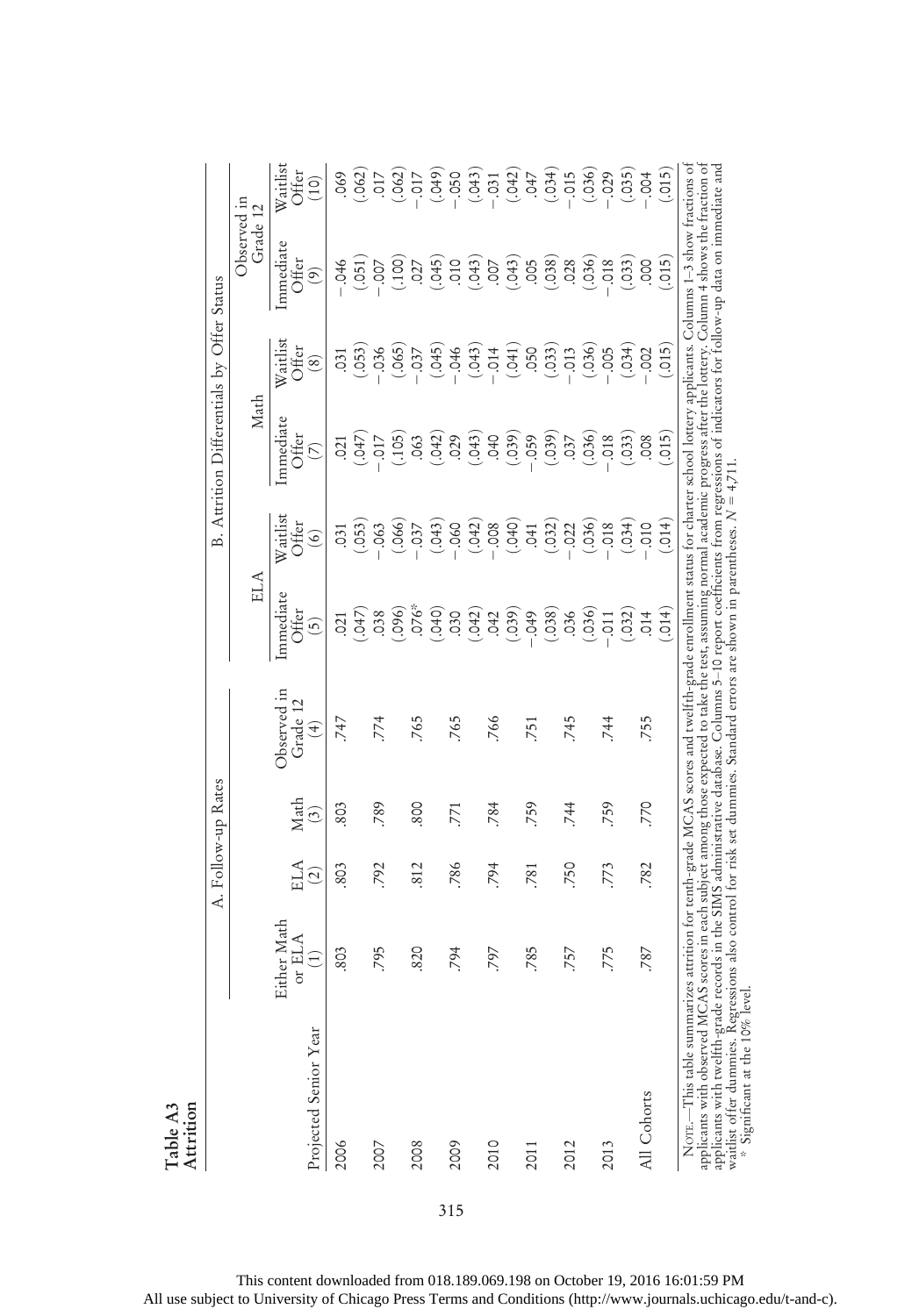# References

- Abadie, Alberto. 2002. Bootstrap tests for distributional treatment effects in instrumental variables models. *Iournal of the American Statistical* [Association](http://www.journals.uchicago.edu/action/showLinks?crossref=10.1198%2F016214502753479419) 97, no. 457:284-92.
	- ———. 2003. Semiparametric instrumental variable estimation of treatment response models. *[Journal of Econometrics](http://www.journals.uchicago.edu/action/showLinks?crossref=10.1016%2FS0304-4076%2802%2900201-4)* 113, no. 2:231–63.
- Abdulkadiroğlu, Atila, Joshua Angrist, Susan Dynarski, Thomas J. Kane, and Parag Pathak. 2011. Accountability and flexibility in public schools: Evidence from Boston's charters and pilots. *[Quarterly Journal of Eco](http://www.journals.uchicago.edu/action/showLinks?crossref=10.1093%2Fqje%2Fqjr017)*[nomics](http://www.journals.uchicago.edu/action/showLinks?crossref=10.1093%2Fqje%2Fqjr017) 126, no. 2:699-748.
- Anderson, Michael L. 2008. Multiple inference and gender differences in the effects of early intervention: A reevaluation of the Abecedarian, Perry Preschool, and Early Training Projects. *[Journal of the American](http://www.journals.uchicago.edu/action/showLinks?crossref=10.1198%2F016214508000000841)* [Statistical Association](http://www.journals.uchicago.edu/action/showLinks?crossref=10.1198%2F016214508000000841) 103, no. 484:1481-95.
- Angrist, Joshua D., Sarah R. Cohodes, Susan M. Dynarski, Jon Fullerton, Thomas J. Kane, Parag A. Pathak, and Christopher R. Walters. 2011. Student achievement in Massachusetts' charter schools. Report, Center for Education Policy Research at Harvard University.
- Angrist, Joshua D, Susan M. Dynarski, Thomas J. Kane, Parag A. Pathak, and Christopher R. Walters. 2010. Inputs and impacts in charter schools: KIPP Lynn. [American Economic Review](http://www.journals.uchicago.edu/action/showLinks?crossref=10.1257%2Faer.100.2.239) 100, no. 2:239-43.
	- -. 2012. Who benefits from KIPP? <u>Io*urnal of Policy Analysis and*</u> [Management](http://www.journals.uchicago.edu/action/showLinks?crossref=10.1002%2Fpam.21647) 31, no. 4:837-60.
- Angrist, Joshua D., Daniel Lang, and Philip Oreopoulos. 2009. Incentives and services for college achievement: Evidence from a randomized trial. [American Economic Journal: Applied Economics](http://www.journals.uchicago.edu/action/showLinks?crossref=10.1257%2Fapp.1.1.136) 1, no. 1:136-63.
- Angrist, Joshua D., Parag A. Pathak, and Christopher R. Walters. 2013. Ex-plaining charter school effectiveness. [American Economic Journal: Applied](http://www.journals.uchicago.edu/action/showLinks?crossref=10.1257%2Fapp.5.4.1) *[Economics](http://www.journals.uchicago.edu/action/showLinks?crossref=10.1257%2Fapp.5.4.1)* 5, no. 4:1–27.
- Booker, Kevin, Tim R. Sass, Brian Gill, and Ron Zimmer. 2008. Going beyond test scores: Evaluating charter school impact on educational attainment in Chicago and Florida. Report, RAND, Santa Monica, CA.
- Bowen, William G., and Derek Bok. 2000. The shape of the river: Longterm consequences of considering race in college and university admissions. Princeton, NJ: Princeton University Press.
- Bowen, William G., Matthew M. Chingos, and Michael S. McPherson. 2009. Crossing the finish line: Completing college at America's public universities. Princeton, NJ: Princeton University Press.
- Clark, Melissa A., Philip Gleason, Christina Clark Tuttle, and Marsha K. Silverberg. 2011. Do charter schools improve student achievement? Evidence from a national randomized study. Mathematica Policy Research Report 7273, Mathematica Policy Research, Princeton, NJ.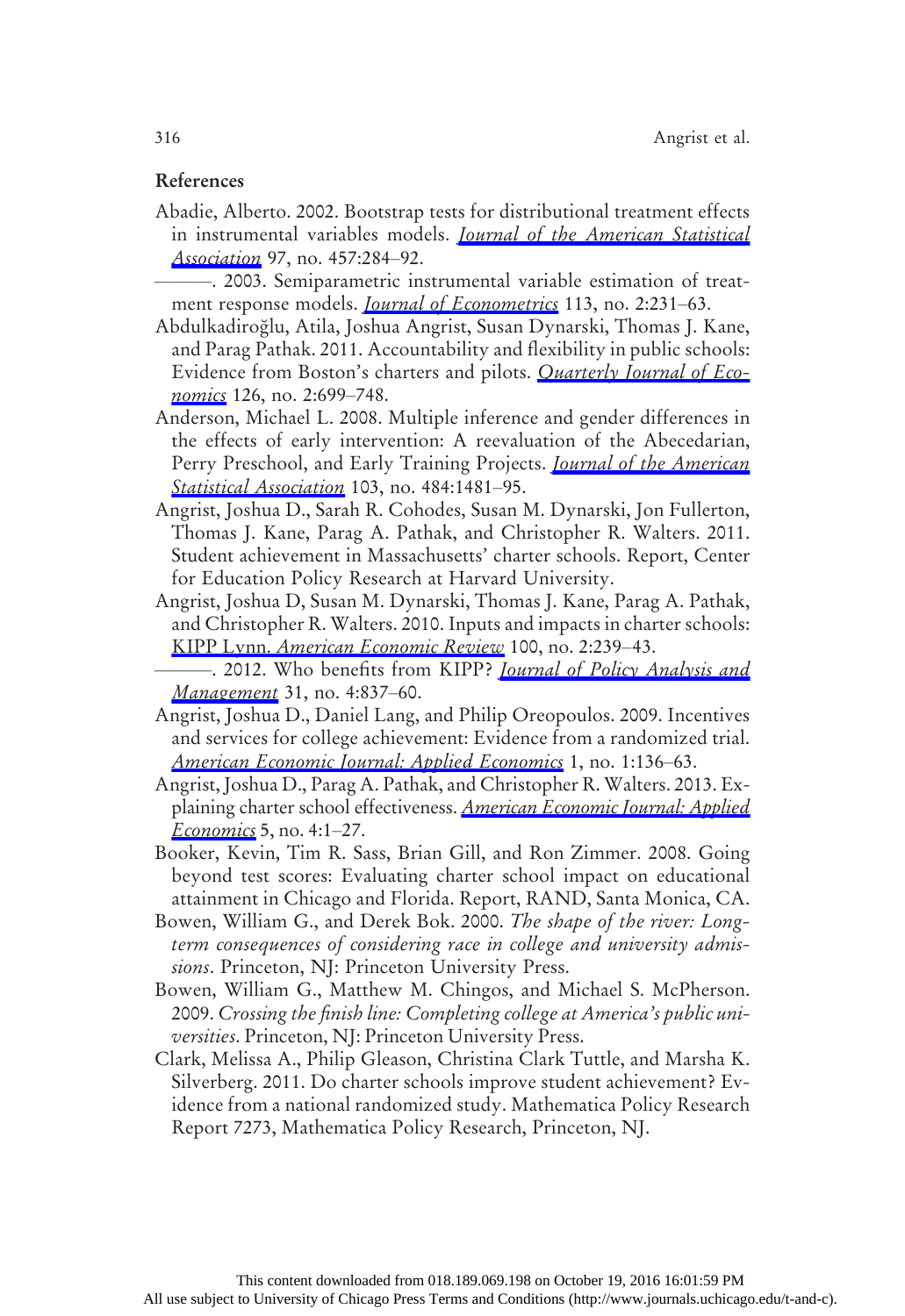Effects of Boston's Charter High Schools 317

- Cohodes, Sarah. 2015. Teaching to the student: Charter school effectiveness in spite of perverse incentives. Education Finance and Policy, forthcoming, published online July 14, 2015.
- Cohodes, Sarah, and Joshua Goodman. 2014. Merit aid, college quality, and college completion: Massachusetts' Adams Scholarship as an in-kind subsidy. [American Economic Journal: Applied Economics](http://www.journals.uchicago.edu/action/showLinks?crossref=10.1257%2Fapp.6.4.251) 6, no. 4:251-85.
- Cunha, Flavio, James J. Heckman, and Susanne M. Schennach. 2010. Estimating the technology of cognitive and noncognitive skill formation. *[Econometrica](http://www.journals.uchicago.edu/action/showLinks?crossref=10.3982%2FECTA6551)* 78, no. 3:883-931.
- Deming, David J., Justine S. Hastings, Thomas J. Kane, and Douglas O. Staiger. 2014. School choice, school quality and postsecondary attain-ment. [American Economic Review](http://www.journals.uchicago.edu/action/showLinks?crossref=10.1257%2Faer.104.3.991) 104, no. 3:991-1013.
- Dobbie, Will, and Roland G. Fryer. 2011. Are high-quality schools enough to increase achievement among the poor? Evidence from the Harlem Children's Zone. *[American Economic Journal: Applied Economics](http://www.journals.uchicago.edu/action/showLinks?crossref=10.1257%2Fapp.3.3.158)* 3, no. 3:158–87.
- ———. 2013. Getting beneath the veil of effective schools: Evidence from New York City. [American Economic Journal: Applied Economics](http://www.journals.uchicago.edu/action/showLinks?crossref=10.1257%2Fapp.5.4.28) 5, no. 4:28–60.
- ———. 2015. The medium-term impacts of high-achieving charter schools. [Journal of Political Economy](http://www.journals.uchicago.edu/action/showLinks?system=10.1086%2F682718) 123, no. 5:985–1037.
- Dynarski, Mark, and Philip Gleason. 2002. How can we help? What we have learned from recent federal dropout prevention evaluations. *[Journal](http://www.journals.uchicago.edu/action/showLinks?crossref=10.1207%2FS15327671ESPR0701_4)* <u>[of Education for Students Placed at Risk](http://www.journals.uchicago.edu/action/showLinks?crossref=10.1207%2FS15327671ESPR0701_4)</u> 7, no. 1:43–69.
- Dynarski, Mark, Philip Gleason, Anu Rangarajan, and Robert Wood. 1998. Impacts of dropout prevention programs. Technical report, Mathematica Policy Research, Inc., Princeton, NJ.
- Dynarski, Mark, and Robert Wood. 1997. Helping high-risk youths: Results for the Alternative Schools Demonstration Program. Technical report, Mathematica Policy Research, Inc. Princeton, NJ.
- Dynarski, Susan M. 2000. Hope for whom? Financial aid for the middle class and its impact on college attendance. *[National Tax Journal](http://www.journals.uchicago.edu/action/showLinks?crossref=10.17310%2Fntj.2000.3S.02)* 53, no. 3: 629–61.
- Hanushek, Eric, John Kain, J. M. Markman, and Steve Rivkin. 2003. Does peer ability affect student achievement? *[Journal of Applied Econometrics](http://www.journals.uchicago.edu/action/showLinks?crossref=10.1002%2Fjae.741)* 18, no. 5:527–44.
- Hoxby, Caroline. 2000. [Peer effects in the classroom: Learning from gender](http://www.journals.uchicago.edu/action/showLinks?crossref=10.3386%2Fw7867) [and race variation. NBER Working Paper no. 7867,](http://www.journals.uchicago.edu/action/showLinks?crossref=10.3386%2Fw7867) National Bureau of Economic Research, Cambridge, MA.
- Hoxby, Caroline M., and Christopher Avery. 2012. The missing "oneoffs": The hidden supply of high-achieving, low-income students. NBER Working Paper no. 18586, National Bureau of Economic Research, Cambridge, MA.